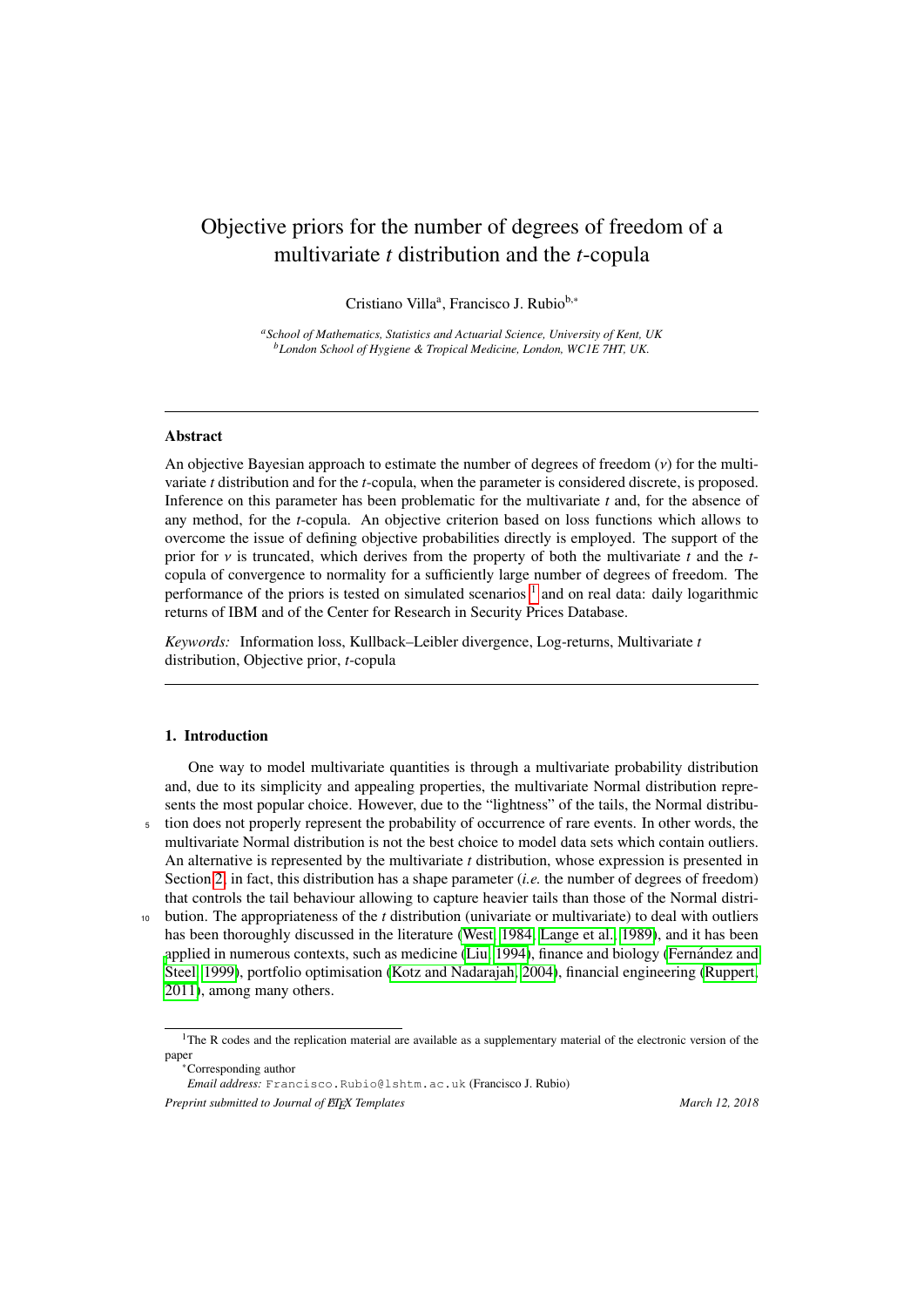- <sup>15</sup> An alternative method for extending a distribution to the multivariate case, and model a set of variables, consists of using a copula distribution [\(Nelsen, 2007\)](#page-31-5). The idea is to use a multivariate probability distribution (*i.e.* the *copula*), whose marginals are uniform densities on [0, 1], to represent the dependence between the variables. The *<sup>t</sup>*-copula [\(Demarta and McNeil,](#page-31-6) [2005\)](#page-31-6), which is formally presented in Section [2,](#page-2-0) represents a popular choice in applied statistics
- <sup>20</sup> as, in comparison to the Normal copula for example, it allows for capturing a wider variety of tail dependencies between the corresponding marginal distributions [\(Nikoloulopoulos et al.,](#page-31-7) [2009\)](#page-31-7). The use of copulas has attracted great attention in financial applications [\(Genest et al.,](#page-31-8) [2009\)](#page-31-8), where the tail dependence is a common feature of many quantities, such as stock returns [\(Hartmann et al., 2004\)](#page-31-9).
- <sup>25</sup> Whether it is the case of the multivariate *t* or of the *t*-copula, inference about the number of degrees of freedom represents a key task, as the parameter governs the "heaviness" of the tails. The Bayesian framework requires a prior distribution to be assigned to the parameter, representing the initial uncertainty about its true value. In the case sufficient information is available, the prior can be elicited by translating the information into a probability distribution. However, there
- are several cases where prior information is not sufficient (or it is deliberately not considered), nevertheless the Bayesian approach is still pursued. The collection of methodologies and techniques to define prior distributions under conditions of minimal prior information, including their derivation through formal rules [\(Kass and Wasserman, 1996\)](#page-31-10), goes under the name of *Objective Bayes*, see [Berger](#page-31-11) [\(2006\)](#page-31-11). It is in the above sense that the term "objective" or "objective prior" <sup>35</sup> has to be interpreted throughout this work.
	- In the univariate scenario, several prior distributions have been proposed for the degrees of freedom parameter of the Student-*t* distribution. In particular, [Liu](#page-31-1) [\(1994\)](#page-31-1) presents the expression for the Jeffreys prior (further studied in [Fonseca et al., 2008\)](#page-31-12) as well as other heuristic priors; [Juarez and Steel](#page-31-13) [\(2010\)](#page-31-13) proposed a proper prior with the same tail behaviour as that of the Jeffreys ´
- <sup>40</sup> prior; while [Rubio and Steel](#page-31-14) [\(2015\)](#page-31-14) introduce a noninformative prior based on a measure of kurtosis. Of particular interest for this work is the prior introduced in [Villa and Walker](#page-32-1) [\(2014\)](#page-32-1), as the prior for the number of degrees of freedom we discuss here is based on the result proposed by the authors. [Villa and Walker](#page-32-1) [\(2014\)](#page-32-1) discuss a discrete prior distribution which is truncated from above. The general idea is to assign a *worth* to each parameter value by objectively measuring
- <sup>45</sup> the loss in information in removing the parameter value when it is the true one. More details about the method are discussed in Section [3.1.](#page-3-0)

In the multivariate case, little attention has been paid to the study of priors for the degrees of freedom. To the best of our knowledge, [Liu](#page-31-1) [\(1994\)](#page-31-1) represents the only reference addressing this problem. [Liu](#page-31-1) [\(1994\)](#page-31-1) presents the expression for the Jeffreys prior of the degrees of freedom, and

- <sup>50</sup> briefly discusses some heuristic prior choices. Although *t*-copula models have been implemented in a Bayesian framework, the choice of the prior for the degrees of freedom has been mainly done [f](#page-31-15)rom an informal perspective, such as the use of uniform priors on a bounded interval [\(Smith](#page-31-15) [et al., 2012\)](#page-31-15).
- In this paper, we address the problem of estimating the number of degrees of freedom of the <sup>55</sup> multivariate *t* distribution and of the *t*-copula. In particular, we approach the task by considering the Bayesian framework in the presence of minimal prior information. In Section [2,](#page-2-0) we describe the multivariate *t* distribution and the *t*-copula. In Section [3,](#page-3-1) we present the proposed priors and introduce weakly informative priors for the remaining parameters. In Section [4,](#page-10-0) we present a thorough simulation study where we illustrate the frequentist properties of the proposed priors.
- <sup>60</sup> In Section [5,](#page-17-0) we present some financial applications of the proposed Bayesian models using real data. Finally, Section [6](#page-20-0) contains some points for discussion and final remarks.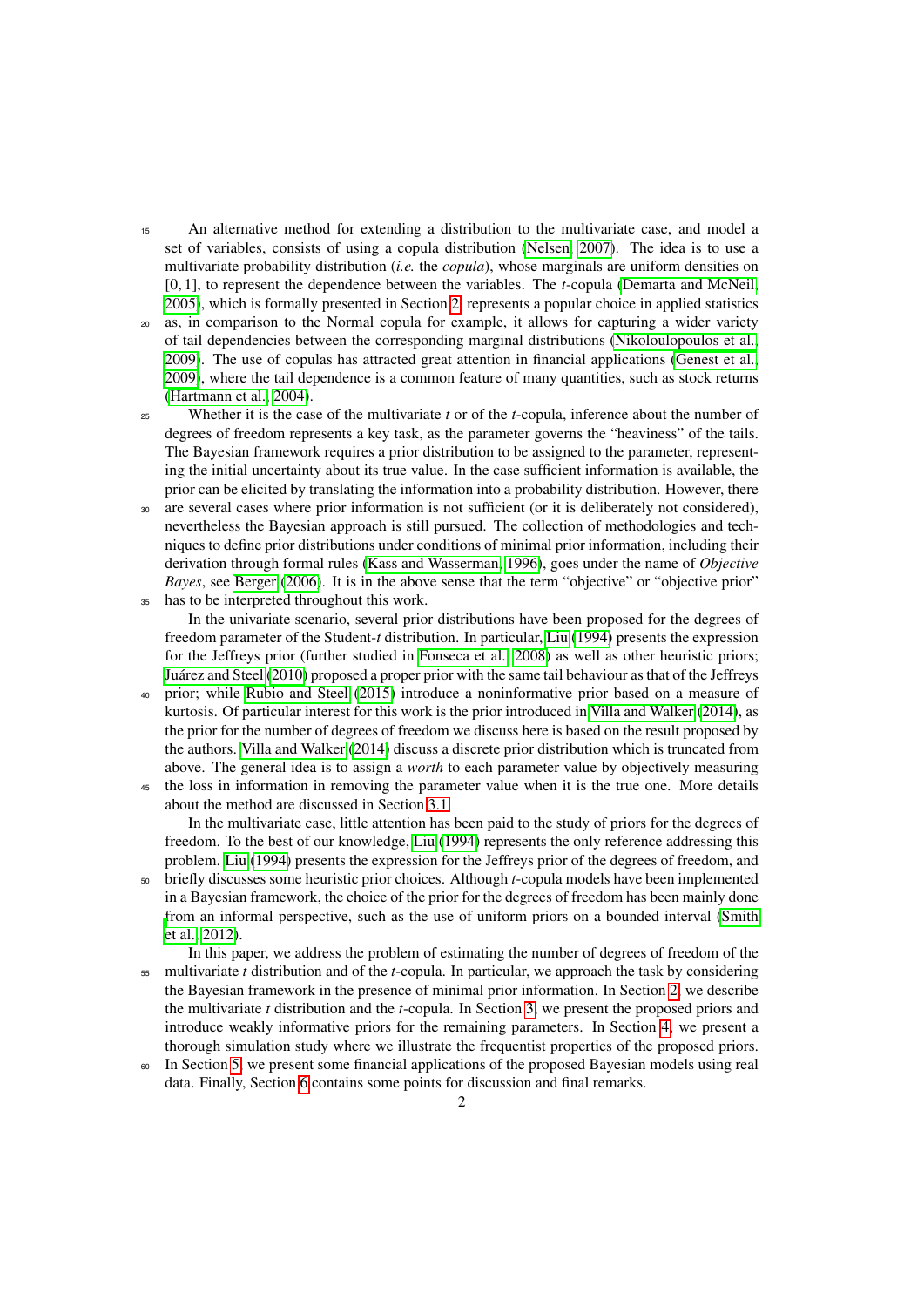#### <span id="page-2-0"></span>2. The multivariate *t* distribution and the *t*-copula

The *d*-variate *t* probability density function with  $v > 0$  degrees of freedom (see [Liu, 1994](#page-31-1)) and [Kotz and Nadarajah, 2004](#page-31-3) for an extensive review of this model) is given by

$$
f_d(\mathbf{x} \mid \boldsymbol{\mu}, \boldsymbol{\Sigma}, \nu) = \frac{\Gamma\left(\frac{\nu + d}{2}\right)}{\Gamma\left(\frac{\nu}{2}\right) \sqrt{(\pi \nu)^d |\boldsymbol{\Sigma}|}} \left(1 + \frac{(\mathbf{x} - \boldsymbol{\mu})^{\top} \boldsymbol{\Sigma}^{-1} (\mathbf{x} - \boldsymbol{\mu})}{\nu}\right)^{-\frac{\nu + d}{2}}, \quad (1)
$$

- where  $\mathbf{x} \in \mathbb{R}^d$ ,  $\mu \in \mathbb{R}^d$  is the location (vector) parameter and  $\Sigma \in \mathbb{R}^{d \times d}$  is the positive definite scale matrix. Similarly to the univariate case, the parameter *y* controls the heaviness of the ta scale matrix. Similarly to the univariate case, the parameter  $\nu$  controls the heaviness of the tails of the density, with particular cases of  $v = 1$ , where the distribution coincides with a multivariate Cauchy density, and of  $v \to \infty$ , where the distribution converges to a multivariate Normal density. As is discussed in Section [3.1,](#page-3-0) the convergence property of the multivariate *t* is exploited to
- $\pi$ <sup>0</sup> truncate the prior on *ν*. In fact, for a sufficiently large value of the number of degrees of freedom, the difference (in terms of practically any distance between probability measures) between a multivariate *t* and a multivariate Normal will be sufficiently small to consider all the *t* densities as virtually the same.
- A copula, say *C*, is a distribution function in dimension *d* defined over the support  $[0, 1]^d$  with <sup>75</sup> uniformly distributed marginals. As per Sklar's theorem, we can write a multivariate distribution function *F* with marginals  $F_1, \ldots, F_d$  as

$$
F(x_1,...,x_d) = C(F_1(x_1),...,F_d(x_d)),
$$

for some copula *C*. This idea is often used to construct multivariate distributions by *joining* any set of univariate distribution functions by means of a copula *C* [\(Nelsen, 2007\)](#page-31-5). In this paper, we focus on the case where C is the *t*-copula and the marginal distributions,  $F_1, \ldots, F_d$ , are given <sup>80</sup> by univariate *t* densities (although our results apply to any marginal distributional assumptions).

The *t*-copula is defined as (see [Demarta and McNeil, 2005\)](#page-31-6)

$$
C_d^t(\mathbf{u} \mid \mathbf{R}, \nu) = \int_{-\infty}^{t_v^{-1}(u_1)} \cdots \int_{-\infty}^{t_v^{-1}(u_d)} \frac{\Gamma\left(\frac{\nu+d}{2}\right)}{\Gamma\left(\frac{\nu}{2}\right) \sqrt{(\pi \nu)^d |\mathbf{R}|}} \left(1 + \frac{\mathbf{x}^\top \mathbf{R}^{-1} \mathbf{x}}{\nu}\right)^{-\frac{\nu+d}{2}} d\mathbf{x},\tag{2}
$$

where  $\mathbf{u} = (u_1, \dots, u_d) \in [0, 1]^d$ , **R** is a correlation matrix, and  $t_v^{-1}$  denotes the quantile function associated to a Student-t variate with  $v > 0$  degrees of freedom. The corresponding density associated to a Student-*t* variate with  $v > 0$  degrees of freedom. The corresponding density function is given by [\(Demarta and McNeil, 2005\)](#page-31-6)

$$
c_d^t(\mathbf{u} \mid \mathbf{R}, \nu) = \frac{f_d(t_v^{-1}(u_1), \dots, t_v^{-1}(u_d) | \mathbf{0}, \mathbf{R}, \nu)}{\prod_{j=1}^d f_1(t_v^{-1}(u_j) | \nu)}.
$$
(3)

85

Remark 1. *Analogously to the multivariate t distribution, the t-copula converges pointwise to the Normal copula for increasing values of the number of degrees of freedom. That is,*  $C_{v,d}^t \to C_d^N$ *<br>for*  $v \to \infty$ *for*  $v \rightarrow \infty$ *.*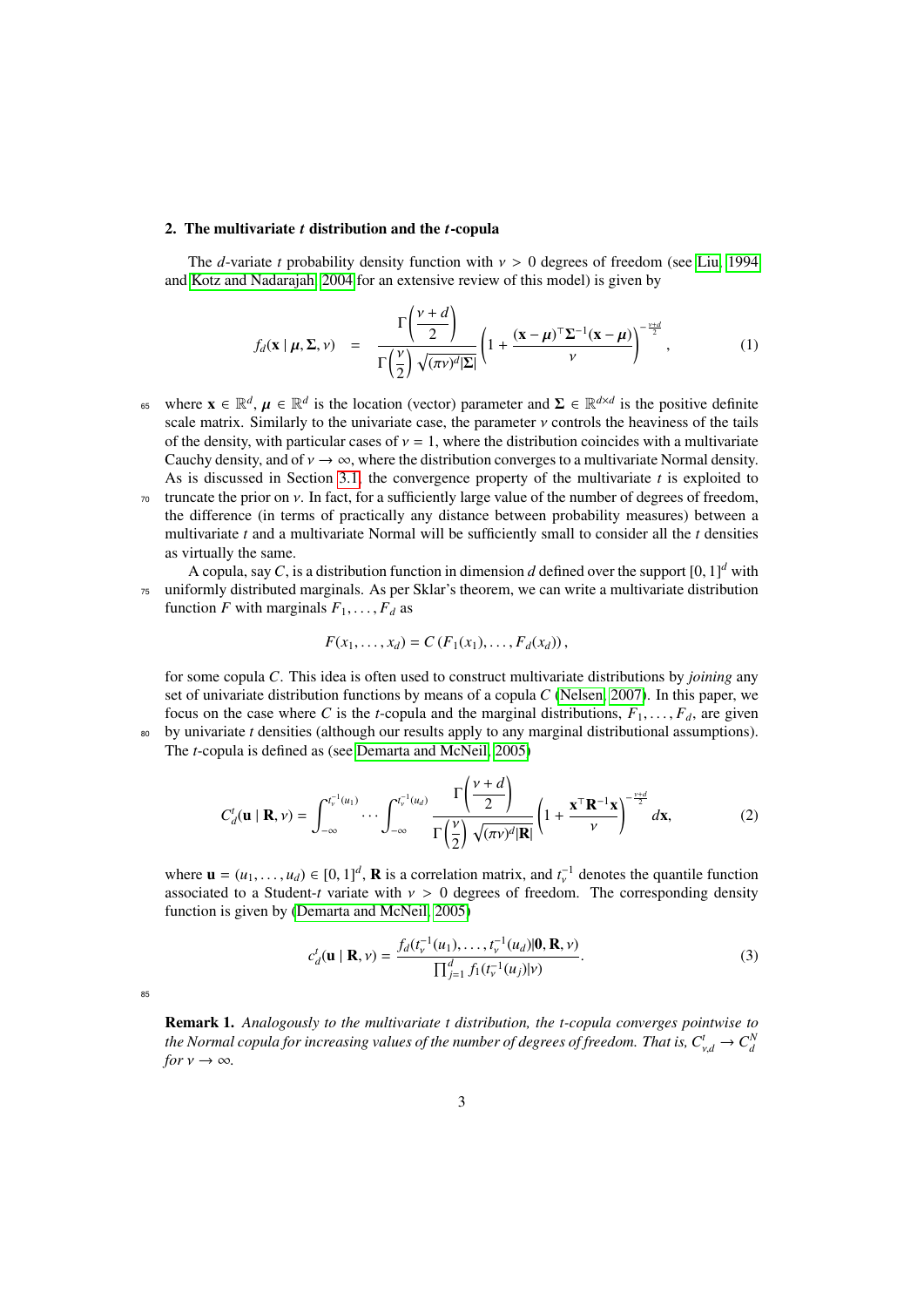### <span id="page-3-1"></span>3. Prior distributions and inference

<sup>90</sup> The inference on the parameters of the distributions, that is the multivariate *t* and the *t*-copula, is performed with a Bayesian approach. Thus, for the multivariate *t* we adopt the prior structure

<span id="page-3-3"></span><span id="page-3-2"></span>
$$
\pi(\mu, \Sigma, \nu) = \pi(\nu \mid \mu, \Sigma) \pi(\mu, \Sigma),\tag{4}
$$

while for the *t*-copula, we have

$$
\pi(\nu, R) = \pi(\nu \mid R)\pi(R). \tag{5}
$$

As the aim of this paper is to outline an objective approach, we work under the assumptions that little or no information about any parameter is known. Hence, priors  $\pi(\mu, \Sigma)$  and  $\pi(\mathbf{R})$  are chosen to be minimally informative. The prior on  $\nu$  is considered to be dependent on the other parameters <sup>95</sup> in general. As we will see in the following sections: (i) for the multivariate *t* distribution, the proposed objective prior for  $\nu$  is independent of  $(\mu, \Sigma)$ , and (ii) for the *t*-copula, the proposed objective prior for  $\nu$  depends on the correlation matrix  $\vec{R}$  (although we show that, for practical purposes, the dependence is negligible).

### <span id="page-3-0"></span>*3.1. Objective prior for* ν

In this section, we present the proposed objective priors for the number of degrees of freedom for the multivariate *t* and the *t*-copula. As mentioned in Section [1,](#page-0-1) the literature related to the above problem is scarce. In particular, the here proposed objective prior for the *t*-copula case is, to the best of our knowledge, the sole available. For what it concerns the multivariate *t*, there are fundamentally three options [\(Liu, 1994\)](#page-31-1). [Anscombe](#page-31-16) [\(1967\)](#page-31-16) proposed a prior of the form  $\pi(v) \propto (v+1)^{-3/2}$ , for  $v \ge 1$ . Jeffreys prior, obtained by applying the Jeffreys rule [\(Jeffreys,](#page-31-17) 1957) has the following form [1957\)](#page-31-17), has the following form

$$
\pi(v) \propto \left\{ \psi\left(\frac{v}{2}\right) - \psi\left(\frac{v+d}{2}\right) - \frac{2d(v+d+4)}{v(v+d)(v+d+2)} \right\}^{1/2},\,
$$

where *d* is the dimension of the multivariate density,  $\psi(x) = d^2/(d^2 \log \Gamma(x))$  is the trigamma<br>function and  $\Gamma(x)$  is the Gamma function. Finally, the third objective prior we consider is disfunction, and  $\Gamma(\cdot)$  is the Gamma function. Finally, the third objective prior we consider is dis-cussed in [Relles and Rogers](#page-31-18) [\(1977\)](#page-31-18), and it has the form  $\pi(\nu) \propto \nu^{-2}$ , for  $\nu \ge 1$ . For the simulation study presented in Section 4 we will compare the loss-based prior we propose in this paper with study presented in Section [4](#page-10-0) we will compare the loss-based prior we propose in this paper with the above three options.

<sup>105</sup> The principle to derive the objective prior for the number of degrees of freedom is the same for both the multivariate *t* and the *t*-copula. In particular, we will apply the criterion based on loss in information introduced in [Villa and Walker](#page-32-2) [\(2015\)](#page-32-2).

We make two important assumptions about the parameter space for the number of degrees of freedom  $\nu$ . First,  $\nu$  can only take positive integer values and, second, the parameter space is 110 truncated at a value  $v_{\text{max}}$ , which typically is 30. The first assumption originates from the fact that it is unlikely to have a sufficient number of observations which would allow to discern between (univariate or multivariate) *t* distributions with a difference in the number of degrees of freedom smaller than one [\(Jacquier et al., 2004\)](#page-31-19). In support of the above assumption, we can see in Table [1](#page-6-0) that the Kullback–Leibler divergence between distributions with discrete consecutive  $\nu$ , for

<sup>115</sup> dimensions  $d = 1, 2, 3$ , gets small already for  $v > 5$ . The second assumption is based on the property of the *t* density, for any dimension, to converge to a Normal density for  $v \rightarrow +\infty$ , of the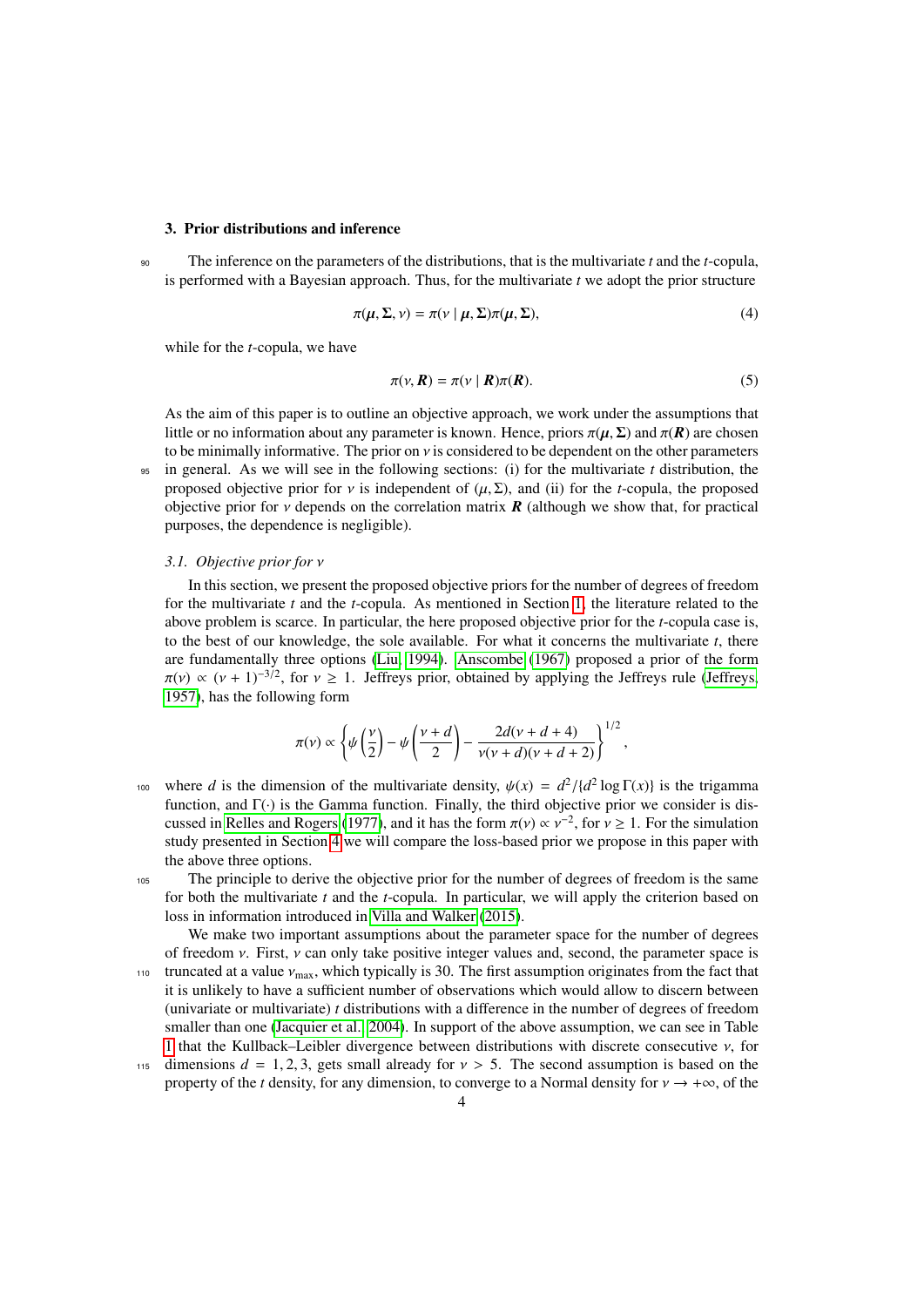same dimension. Although this is an approximation, and as such, devoid of an unequivocal value, it is common practice to consider the approximation as satisfactory for  $v \approx 30$ ; see, for example, [Chu](#page-31-20) [\(1956\)](#page-31-20). The property applies to the *t*-copula as well [\(Embrechts et al., 2001\)](#page-31-21). As such, 120 on the basis of the above two assumptions, we consider the parameter space for  $\nu$  discrete and truncated at  $v_{\text{max}} = 30$ , where the model identified by  $v_{\text{max}}$  will represent the multivariate Normal

distribution or the Normal (*i.e.* Gaussian) copula. A thorough discussion on the motivations leading to a discrete and truncated parameter space for the number of degrees of freedom can be found in [Villa and Walker](#page-32-1) [\(2014\)](#page-32-1); although the discussion made by the authors refers to the <sup>125</sup> univariate *t* density, the conclusions can be sensibly extended.

The key idea is to assign a *worth* to each model identified by a value of  $\nu$  by objectively measuring what is lost if that specific model is removed (*i.e.* not considered), and it is the true model. In Bayesian analysis it is well known that, if a model is misspecified, the posterior will asymptotically accumulate on the model which happens to be the most similar to the true one, <sup>130</sup> where the similarity is "measured" through the Kullback–Leibler divergence [\(Berk, 1966\)](#page-31-22). In

other words, the Kullback–Leibler divergence between the model identified by  $\nu$  and the nearest one represents the loss in information one would incur in not considering that specific model (assumed to be the true one). Thus,  $-D_{KL}(f(\cdot | v) || f(\cdot | v'))$  represents the loss in keeping *v* when *v'* is the true value when  $v'$  is the true value.<br>The prior distribution

<sup>135</sup> The prior distribution on the number of degrees of freedom is then constructed by linking the above loss to  $\pi(v)$  by means of the self-information loss function. This particular kind of loss function measures the loss in information intrinsic to a probability statement. That is, if  $P(A)$  is the probability that event *A* is true, then − log  $P(A)$  is the self-information loss of  $P(A)$ . Therefore, if  $f(\cdot|\nu)$  represents a sampling distribution with parameter value  $\nu$ , we equate the two 140 measures of the loss in information at  $\nu$ , obtaining

<span id="page-4-1"></span>
$$
-\log \pi(\nu) = -D_{KL}(f(\cdot | \nu) || f(\cdot | \nu'))
$$
\n
$$
\pi(\nu) \propto \exp\left\{\min_{\nu' \neq \nu} D_{KL}(f(\cdot | \nu) || f(\cdot | \nu'))\right\} - 1,\tag{6}
$$

where the "−1" results from the process of bringing the two loss measures on the same scale (see [Villa and Walker, 2015,](#page-32-2) equation (3), for a thorough discussion). In detail, let us set  $u_1(v)$  = log  $\pi(v)$  and let the minimum divergence from *v* be represented by  $u_2(v)$ . We want  $u_1(v)$  and  $u_2(v)$  to be matching utility functions; though as it stands  $-\infty < u_1 \le 0$  and  $0 \le u_2 < \infty$ , and we want  $u_1 = -\infty$  when  $u_2 = 0$ . The scales are matched by taking exponential transformations; so  $exp(u_1)$  and  $exp(u_2) - 1$  are on the same scale. Hence, we have

<span id="page-4-0"></span>
$$
e^{u_1(v)} = \pi(v) \propto e^{g\{u_2(v)\}}.
$$
 (7)

By setting  $g(u) = \log(e^u - 1)$  in [\(7\)](#page-4-0), we derive [\(6\)](#page-4-1). The next two sections will detail the derivation of the prior for, respectively, the multivariate *t* distribution and the *t*-copula.

It is important to note that the discretisation of the parameter space for  $\nu$  can be made arbitrarily denser (*e.g.* including non-integer values). In Section [4.1.1](#page-14-0) we show that the method <sup>145</sup> to derive the loss-based prior is not affected by how the intervals between consecutive values of  $\nu$  are chosen and that the prior mass on  $\nu$  is determined by minimising the Kullback–Leibler divergence as in [\(6\)](#page-4-1). In particular, we show how the loss-based prior performs when the chose a support for  $\nu$  of half-integers.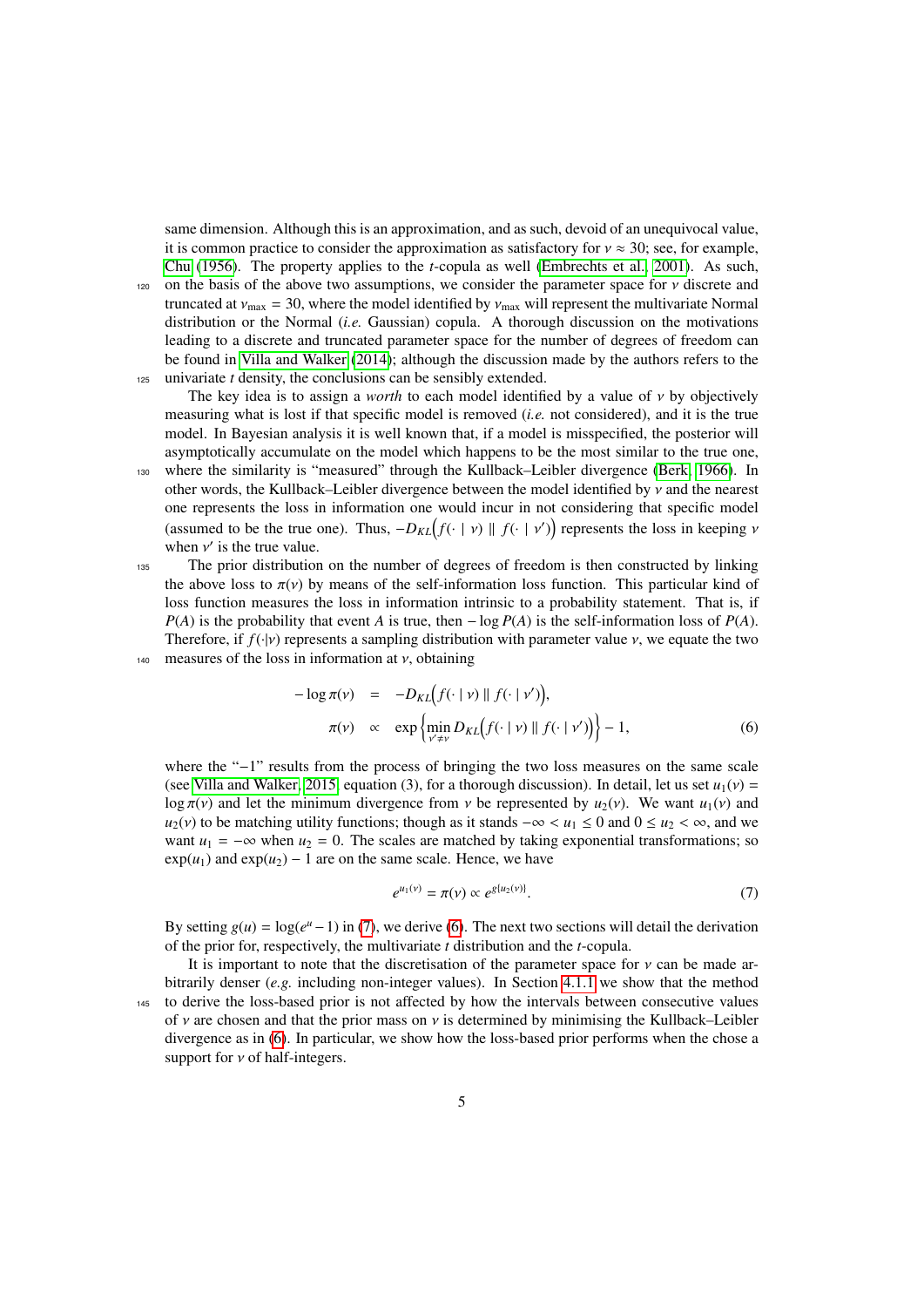# <span id="page-5-1"></span>*3.1.1. Multivariate t*

Let  $f_d$ ( $\mathbf{x} \mid \boldsymbol{\mu}, \boldsymbol{\Sigma}, \nu$ ) be a multivariate *t*, of dimension *d*, with location vector  $\boldsymbol{\mu}$ , scale matrix  $\Sigma$  and *ν* degrees of freedom. The aim is to define an objective prior for the parameter *ν*. For simplicity in the notation, we will write  $f_{d,v} = f_d(\mathbf{x} \mid \boldsymbol{\mu}, \boldsymbol{\Sigma}, v)$ , for  $v = 1, \ldots, v_{\text{max}-1}$ , and  $f_{d,v_{\text{max}}} =$  $N_d$ (**x** |  $\mu$ , **Σ**), with

$$
N_d(\mathbf{x} \mid \boldsymbol{\mu}, \boldsymbol{\Sigma}) = \frac{1}{\sqrt{(2\pi)^d |\boldsymbol{\Sigma}|}} \exp \left\{-\frac{1}{2}(\mathbf{x} - \boldsymbol{\mu})^{\top} \boldsymbol{\Sigma}^{-1}(\mathbf{x} - \boldsymbol{\mu})\right\},
$$

150 where in this case  $\mu$  is the vector of means and  $\Sigma$  is the covariance matrix. The prior for  $\nu$ here discussed depends on the Kullback–Leibler divergence between two multivariate densities. In particular, for  $v = 1, \ldots, v_{\text{max}-1}$ , the prior is based on the Kullback–Leibler divergence between two multivariate *t* densities which differ only in the number of degrees of freedom. The divergence between two *d*-variate *t* densities,  $f_{dx}$  and  $f_{dx}$ , is given by

<span id="page-5-0"></span>
$$
D_{KL}(f_d(\cdot | \boldsymbol{\mu}, \boldsymbol{\Sigma}, \nu) || f_d(\cdot | \boldsymbol{\mu}, \boldsymbol{\Sigma}, \nu')) = D_{KL}(f_d(\cdot | \boldsymbol{0}, \mathbf{I}, \nu) || f_d(\cdot | \boldsymbol{0}, \mathbf{I}, \nu'))
$$
  
\n
$$
= \int_{\mathbb{R}^n} f_d(\mathbf{x} | \boldsymbol{0}, \mathbf{I}, \nu) \log \frac{f_d(\mathbf{x} | \boldsymbol{0}, \mathbf{I}, \nu)}{f_d(\mathbf{x} | \boldsymbol{0}, \mathbf{I}, \nu')} d\mathbf{x}
$$
  
\n
$$
= \int_{\mathbb{R}^n} K(d, \nu) \left(1 + \frac{\mathbf{x}^\top \mathbf{x}}{\nu}\right)^{-\frac{\nu+d}{2}} \log \frac{K(d, \nu) \left(1 + \frac{\mathbf{x}^\top \mathbf{x}}{\nu}\right)^{-\frac{\nu+d}{2}}}{K(d, \nu') \left(1 + \frac{\mathbf{x}^\top \mathbf{x}}{\nu'}\right)^{-\frac{\nu'+d}{2}}} d\mathbf{x}
$$
  
\n
$$
= \log \frac{K(d, \nu)}{K(d, \nu')} - \frac{\nu + d}{2} \mathbb{E}_{d, \nu} \left[ \log \left(1 + \frac{\mathbf{x}^\top \mathbf{x}}{\nu}\right) \right] + \frac{\nu' + d}{2} \mathbb{E}_{d, \nu} \left[ \log \left(1 + \frac{\mathbf{x}^\top \mathbf{x}}{\nu'}\right) \right], \qquad (8)
$$

where

$$
K(d, v) = \frac{\Gamma\left(\frac{v + d}{2}\right)}{\Gamma\left(\frac{v}{2}\right) \sqrt{(\pi v)^d}},
$$

155 and  $\mathbb{E}_{d,v}$  represents the expected value with respect to  $f_d(\cdot \mid \mathbf{0}, \mathbf{I}, v)$ . [Kotz and Nadarajah](#page-31-3) [\(2004\)](#page-31-3), page 23, present a tractable expression for the first expectation in [\(8\)](#page-5-0). More specificallly,

$$
\mathbb{E}_{d,\nu}\left[\log\left(1+\frac{\mathbf{x}^{\top}\mathbf{x}}{\nu}\right)\right] = \Psi\left(\frac{\nu+d}{2}\right) - \Psi\left(\frac{\nu}{2}\right),\,
$$

[w](#page-32-3)here Ψ is the digamma function. For the second expectation in  $(8)$ , we use Lemma 2 in [Zo](#page-32-3)[grafos](#page-32-3) [\(1999\)](#page-32-3) to obtain the following expression after a change of variables in terms of spherical coordinates

$$
\mathbb{E}_{d,\nu}\left[\log\left(1+\frac{\mathbf{x}^\top\mathbf{x}}{\nu'}\right)\right] = K(d,\nu)\frac{\pi^{\frac{d}{2}}}{\Gamma\left(\frac{d}{2}\right)}\int_0^\infty \left(1+\frac{t}{\nu}\right)^{-\frac{\nu+d}{2}}t^{\frac{d}{2}-1}\log\left(1+\frac{t}{\nu'}\right)dt,
$$

<sup>160</sup> which only requires one-dimensional numerical integration, regardless of the dimension *d*. Table [1](#page-6-0) shows the KL divergences for  $v = 1, \ldots, 30$ . As one would expect, the minimum divergence from  $f_{d,v}$  will either be  $f_{d,v-1}$  or  $f_{d,v+1}$ , as this generates the smallest perturbation in the density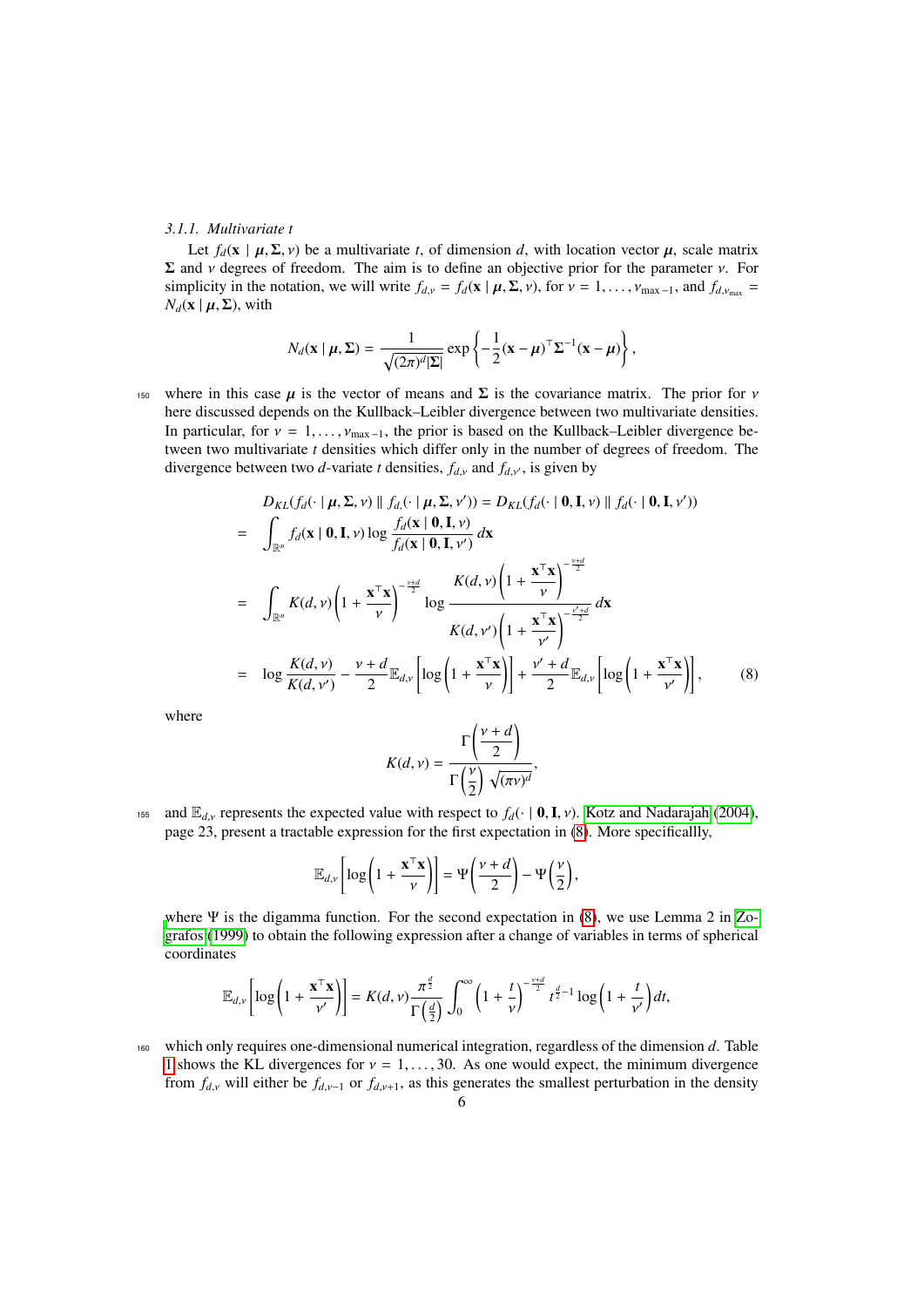<span id="page-6-0"></span>

|                    | $d=1$                        |                               |                              | $d=2$                        | $d = 3$                |                               |  |
|--------------------|------------------------------|-------------------------------|------------------------------|------------------------------|------------------------|-------------------------------|--|
| $\boldsymbol{\nu}$ | $D_{KL}(f_{\nu}  f_{\nu-1})$ | $D_{KL}(f_{\nu}   f_{\nu+1})$ | $D_{KL}(f_{\nu}  f_{\nu-1})$ | $D_{KL}(f_{\nu}  f_{\nu+1})$ | $D_{KL}(f_v  f_{v-1})$ | $D_{KL}(f_{\nu}   f_{\nu+1})$ |  |
| $\mathbf{1}$       |                              | $1.131 \times 10^{-1}$        |                              | $1.416 \times 10^{-1}$       |                        | $1.552 \times 10^{-1}$        |  |
| $\overline{c}$     | $6.210 \times 10^{-2}$       | $1.917 \times 10^{-2}$        | $7.944 \times 10^{-2}$       | $2.733 \times 10^{-2}$       | $8.851 \times 10^{-2}$ | $3.208 \times 10^{-2}$        |  |
| 3                  | $1.364 \times 10^{-2}$       | $5.897 \times 10^{-3}$        | $1.956 \times 10^{-2}$       | $9.139 \times 10^{-3}$       | $2.313 \times 10^{-2}$ | $1.129 \times 10^{-2}$        |  |
| 4                  | $4.700 \times 10^{-3}$       | $2.412 \times 10^{-3}$        | $7.283 \times 10^{-3}$       | $3.961 \times 10^{-3}$       | $9.021 \times 10^{-3}$ | $5.087 \times 10^{-3}$        |  |
| 5                  | $2.047 \times 10^{-3}$       | $1.170 \times 10^{-3}$        | $3.353 \times 10^{-3}$       | $2.005 \times 10^{-3}$       | $4.307 \times 10^{-3}$ | $2.654 \times 10^{-3}$        |  |
| 6                  | $1.033 \times 10^{-3}$       | $6.364 \times 10^{-4}$        | $1.764 \times 10^{-3}$       | $1.127 \times 10^{-3}$       | $2.332 \times 10^{-3}$ | $1.529\times10^{-3}$          |  |
| 7                  | $5.768 \times 10^{-4}$       | $3.761 \times 10^{-4}$        | $1.018\times10^{-3}$         | $6.838 \times 10^{-4}$       | $1.378 \times 10^{-3}$ | $9.459 \times 10^{-4}$        |  |
| 8                  | $3.473 \times 10^{-4}$       | $2.366 \times 10^{-4}$        | $6.289 \times 10^{-4}$       | $4.394 \times 10^{-4}$       | $8.680 \times 10^{-4}$ | $6.179 \times 10^{-4}$        |  |
| 9                  | $2.215 \times 10^{-4}$       | $1.563 \times 10^{-4}$        | $4.097 \times 10^{-4}$       | $2.955 \times 10^{-4}$       | $5.749 \times 10^{-4}$ | $4.213 \times 10^{-4}$        |  |
| 10                 | $1.479\times10^{-4}$         | $1.075 \times 10^{-4}$        | $2.785 \times 10^{-4}$       | $2.061 \times 10^{-4}$       | $3.962 \times 10^{-4}$ | $2.975 \times 10^{-4}$        |  |
| 11                 | $1.025 \times 10^{-4}$       | $7.632 \times 10^{-5}$        | $1.959 \times 10^{-4}$       | $1.483 \times 10^{-4}$       | $2.821 \times 10^{-4}$ | $2.162 \times 10^{-4}$        |  |
| 12                 | $7.326 \times 10^{-5}$       | $5.570 \times 10^{-5}$        | $1.419 \times 10^{-4}$       | $1.094 \times 10^{-4}$       | $2.064 \times 10^{-4}$ | $1.610 \times 10^{-4}$        |  |
| 13                 | $5.375 \times 10^{-5}$       | $4.161 \times 10^{-5}$        | $1.052 \times 10^{-4}$       | $8.252 \times 10^{-5}$       | $1.546 \times 10^{-4}$ | $1.224 \times 10^{-4}$        |  |
| 14                 | $4.033 \times 10^{-5}$       | $3.172 \times 10^{-5}$        | $7.973 \times 10^{-5}$       | $6.342 \times 10^{-5}$       | $1.180 \times 10^{-4}$ | $9.475 \times 10^{-5}$        |  |
| 15                 | $3.084 \times 10^{-5}$       | $2.460 \times 10^{-5}$        | $6.151 \times 10^{-5}$       | $4.956 \times 10^{-5}$       | $9.173 \times 10^{-5}$ | $7.451 \times 10^{-5}$        |  |
| 16                 | $2.399 \times 10^{-5}$       | $1.937 \times 10^{-5}$        | $4.821 \times 10^{-5}$       | $3.929 \times 10^{-5}$       | $7.237 \times 10^{-5}$ | $5.941 \times 10^{-5}$        |  |
| 17                 | $1.894 \times 10^{-5}$       | $1.546 \times 10^{-5}$        | $3.833 \times 10^{-5}$       | $3.155 \times 10^{-5}$       | $5.786 \times 10^{-5}$ | $4.796 \times 10^{-5}$        |  |
| 18                 | $1.515 \times 10^{-5}$       | $1.250 \times 10^{-5}$        | $3.085 \times 10^{-5}$       | $2.563 \times 10^{-5}$       | $4.682 \times 10^{-5}$ | $3.915 \times 10^{-5}$        |  |
| 19                 | $1.227 \times 10^{-5}$       | $1.021 \times 10^{-5}$        | $2.511 \times 10^{-5}$       | $2.104 \times 10^{-5}$       | $3.830 \times 10^{-5}$ | $3.227 \times 10^{-5}$        |  |
| 20                 | $1.004 \times 10^{-5}$       | $8.420 \times 10^{-6}$        | $2.065 \times 10^{-5}$       | $1.743 \times 10^{-5}$       | $3.163 \times 10^{-5}$ | $2.685 \times 10^{-5}$        |  |
| 21                 | $8.291 \times 10^{-6}$       | $7.007 \times 10^{-6}$        | $1.714 \times 10^{-5}$       | $1.457 \times 10^{-5}$       | $2.636 \times 10^{-5}$ | $2.252 \times 10^{-5}$        |  |
| 22                 | $6.909 \times 10^{-6}$       | $5.879 \times 10^{-6}$        | $1.434 \times 10^{-5}$       | $1.227 \times 10^{-5}$       | $2.214 \times 10^{-5}$ | $1.903 \times 10^{-5}$        |  |
| 23                 | $5.803 \times 10^{-6}$       | $4.969 \times 10^{-6}$        | $1.209 \times 10^{-5}$       | $1.041 \times 10^{-5}$       | $1.873 \times 10^{-5}$ | $1.619 \times 10^{-5}$        |  |
| 24                 | $4.910 \times 10^{-6}$       | $4.229 \times 10^{-6}$        | $1.027 \times 10^{-5}$       | $8.886 \times 10^{-6}$       | $1.595 \times 10^{-5}$ | $1.386 \times 10^{-5}$        |  |
| 25                 | $4.182 \times 10^{-6}$       | $3.622 \times 10^{-6}$        | $8.775 \times 10^{-6}$       | $7.633 \times 10^{-6}$       | $1.367 \times 10^{-5}$ | $1.194 \times 10^{-5}$        |  |
| 26                 | $3.584 \times 10^{-6}$       | $3.120 \times 10^{-6}$        | $7.544 \times 10^{-6}$       | $6.593 \times 10^{-6}$       | $1.179 \times 10^{-5}$ | $1.034 \times 10^{-5}$        |  |
| 27                 | $3.089 \times 10^{-6}$       | $2.702 \times 10^{-6}$        | $6.521 \times 10^{-6}$       | $5.725 \times 10^{-6}$       | $1.022 \times 10^{-5}$ | $8.999 \times 10^{-6}$        |  |
| 28                 | $2.677 \times 10^{-6}$       | $2.352 \times 10^{-6}$        | $5.666 \times 10^{-6}$       | $4.995 \times 10^{-6}$       | $8.899 \times 10^{-6}$ | $7.869 \times 10^{-6}$        |  |
| 29                 | $2.332 \times 10^{-6}$       | $2.056 \times 10^{-6}$        | $4.947 \times 10^{-6}$       | $4.378 \times 10^{-6}$       | $7.786 \times 10^{-6}$ | $6.911 \times 10^{-6}$        |  |
| 30                 | $2.040 \times 10^{-6}$       | $1.806 \times 10^{-6}$        | $4.338 \times 10^{-6}$       | $3.853 \times 10^{-6}$       | $6.843 \times 10^{-6}$ | $6.095 \times 10^{-6}$        |  |

Table 1: Comparison of the Kullback–Leibler divergence for contiguous  $\nu$  values in dimension  $d = 1, 2, 3$ . For simplicity in the notation, we have written  $f_{d,v}$  as  $f_v$ .

yielding a relatively similar distribution. For  $v = v_{\text{max}}$ , the minimum Kullback–Leibler divergence is given by

<span id="page-6-1"></span>
$$
D_{KL}(N_d(\mathbf{x} \mid \mathbf{0}, \mathbf{I}) \parallel f_d(\mathbf{x} \mid \mathbf{0}, \mathbf{I}, \nu_{\text{max}-1})) = \int_{\mathbb{R}^n} N_d(\mathbf{x} \mid \mathbf{0}, \mathbf{I}) \log \left\{ \frac{N_d(\mathbf{x} \mid \mathbf{0}, \mathbf{I})}{f_d(\mathbf{x} \mid \mathbf{0}, \mathbf{I}, \nu_{\text{max}-1})} \right\} d\mathbf{x}
$$
  
\n
$$
= \log \left\{ \frac{1}{(2\pi)^{d/2} K(\nu_{\text{max}-1}, d)} \right\} - \frac{d}{2}
$$
  
\n
$$
+ \frac{\nu_{\text{max}-1} + d}{2} \mathbb{E}_d \left\{ \log \left( 1 + \frac{\mathbf{x}^\top \mathbf{x}}{\nu_{\text{max}-1}} \right) \right\}, \tag{9}
$$

165 where we have used that  $D_{KL}(N_d(\cdot | \mu, \Sigma) || f_d(\cdot | \mu, \Sigma, \nu)) = D_{KL}(N_d(\cdot | 0, \mathbf{I}) || f_d(\cdot | 0, \mathbf{I}, \nu))$ . The expectation in [\(9\)](#page-6-1) can be reduced to one-dimensional integration using again a change of variable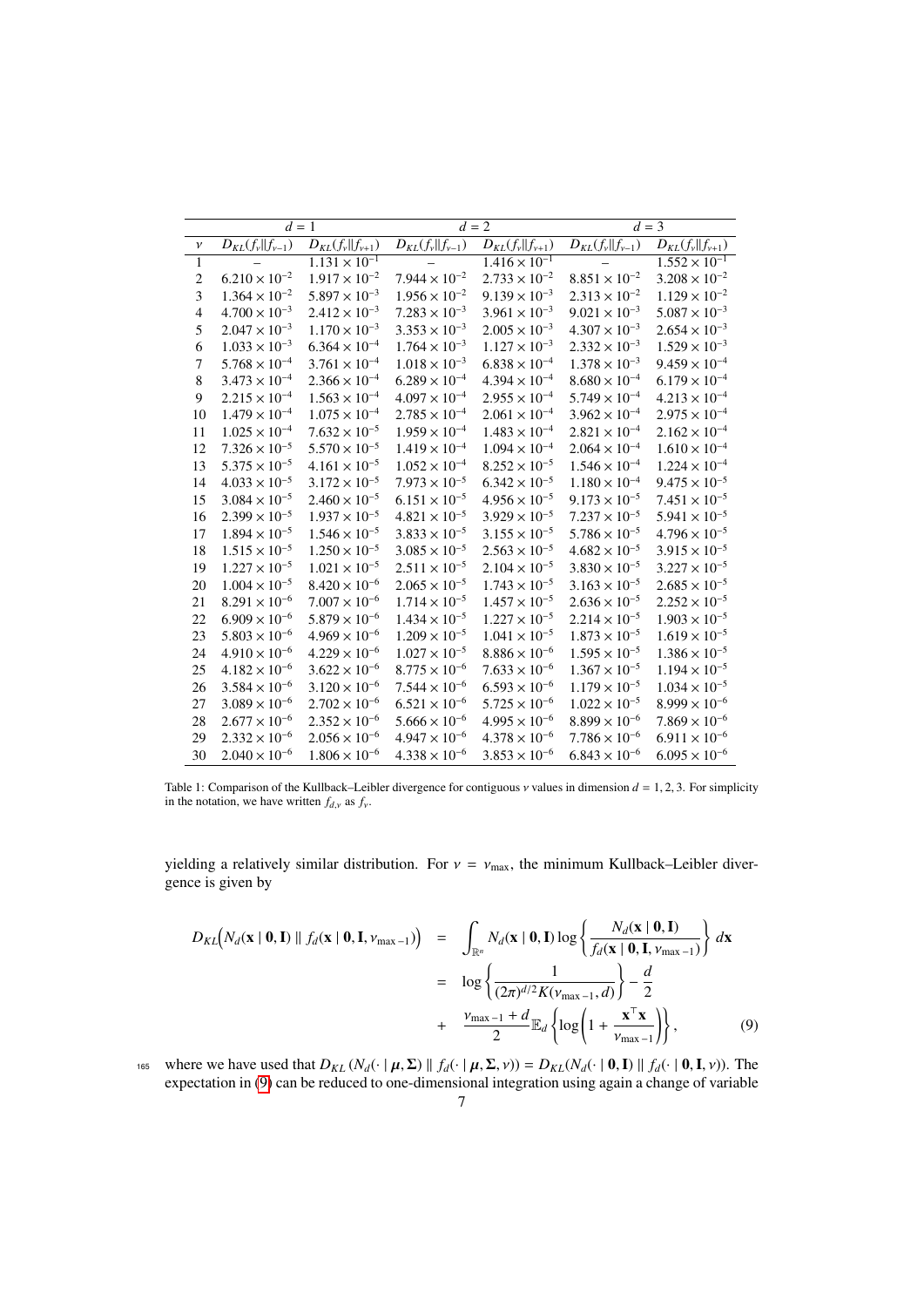in terms of spherical coordinates:

$$
\mathbb{E}_d\left\{\log\left(1+\frac{\mathbf{x}^\top\mathbf{x}}{\nu_{\max-1}}\right)\right\}=\frac{1}{2^{\frac{d}{2}}\Gamma\left(\frac{d}{2}\right)}\int_0^\infty e^{-\frac{t}{2}}t^{\frac{d}{2}-1}\log\left(1+\frac{t}{\nu_{\max-1}}\right)dt.
$$

Therefore, the calculation of the divergences involved in the construction of the proposed prior only require one-dimensional numerical integration, regardless of the dimension of the sampling <sup>170</sup> model. This makes the construction of the proposed prior scalable to high dimensions.

As anticipated, from Table 1 we see that the Kullback–Leibler divergence becomes very small already for moderate values of v. Furthermore, we note that the nearest density to  $f_{dx}$  is always  $f_{d,v+1}$ . Thus, by applying the result in [\(6\)](#page-4-1), we have the prior for v, given  $\mu$  and  $\Sigma$ , as

<span id="page-7-0"></span>
$$
\pi(\nu \mid \boldsymbol{\mu}, \boldsymbol{\Sigma}) \propto \exp\left\{D_{KL}(f_{d,\nu} \parallel f_{d,\nu+1})\right\} - 1,
$$

for  $v = 1, \ldots, v_{\text{max}-2}$ ,

$$
\pi(\nu \mid \boldsymbol{\mu}, \boldsymbol{\Sigma}) \propto \exp\{D_{KL}(f_{d,\nu} \parallel f_{d,\nu-1})\} - 1,
$$

for  $v = v_{\text{max}-1}$ , and

$$
\pi(\nu \mid \boldsymbol{\mu}, \boldsymbol{\Sigma}) \propto \exp\{D_{KL}(N_d \mid \mid f_{d, \nu_{\text{max}-1}})\} - 1,
$$

for  $v = v_{\text{max}}$ . Figure [1](#page-8-0) shows the induced priors.

### <span id="page-7-1"></span>*3.1.2. t-Copula*

The Kullback–Leibler divergence between two *d*-variate *t*-copulas,  $c_d(\cdot | v, \mathbf{R})$  and  $c_d(\cdot |$  $\prime$ , **R**), is given by

$$
D_{KL}(c_d(\cdot \mid \nu, \mathbf{R}) \parallel c_d(\cdot \mid \nu', \mathbf{R})) = \int_{[0,1]^d} c_d(\mathbf{u} \mid \nu, \mathbf{R}) \log \frac{c_d(\mathbf{u} \mid \nu, \mathbf{R})}{c_d(\mathbf{u} \mid \nu', \mathbf{R})} d\mathbf{u}.
$$
 (10)

This divergence depends on the degrees of freedom  $\nu$  and  $\nu'$  as well as on the correlation matrix R.

Our aim is to construct a prior for  $(v, \mathbf{R})$  by using the decomposition  $\pi(v, \mathbf{R}) = \pi(v | \mathbf{R})\pi(\mathbf{R})$ . The prior  $\pi(\nu \mid \mathbf{R})$  will be obtained as in the Multivariate *t* case (*i.e.* applying the result in [\(6\)](#page-4-1)), for each value of the correlation matrix **R**, while for the prior  $\pi(\mathbf{R})$  we employ independent 180 Beta( $1/2$ ,  $1/2$ ) priors for each of the entries of this matrix. For a more extensive discussion on the choice of priors for correlation parameters, we refer the reader to [Smith](#page-31-23) [\(2013\)](#page-31-23).

Each time we evaluate the log-posterior, we need to calculate the prior  $\pi(\nu \mid \mathbf{R})$ , which requires the calculation of the  $v_{\text{max}}$  Kullback–Leibler divergences. In order to have a tractable approximation in the bivariate case, we propose discretising the range of values of  $\rho \in (-1, 1)$  into

- <sup>185</sup> intervals of size <sup>0</sup>.05: (−1, <sup>−</sup>0.975)∪(−0.975, <sup>−</sup>0.925)∪· · ·∪(0.925, <sup>0</sup>.975)∪(0.975, 1). We have checked the variability of the Kullback–Leibler divergences within these intervals and found that this step-size produces an accurate approximation to the prior using either endpoints. Note that this discretisation only relates to the conditional prior  $\pi(\nu|\mathbf{R})$ , while there is no approximation on the marginal prior  $\pi(\mathbf{R})$ .
- <sup>190</sup> We approximate the Kullback-Leibler divergences using a Monte Carlo approximation to [\(10\)](#page-7-0):

$$
D_{KL}(c_d(\cdot \mid \nu, \mathbf{R}) \parallel c_d(\cdot \mid \nu', \mathbf{R})) \approx \frac{1}{N} \sum_{j=1}^N \log \frac{c_d(\mathbf{u}_j \mid \nu, \mathbf{R})}{c_d(\mathbf{u}_j \mid \nu', \mathbf{R})},
$$

*N*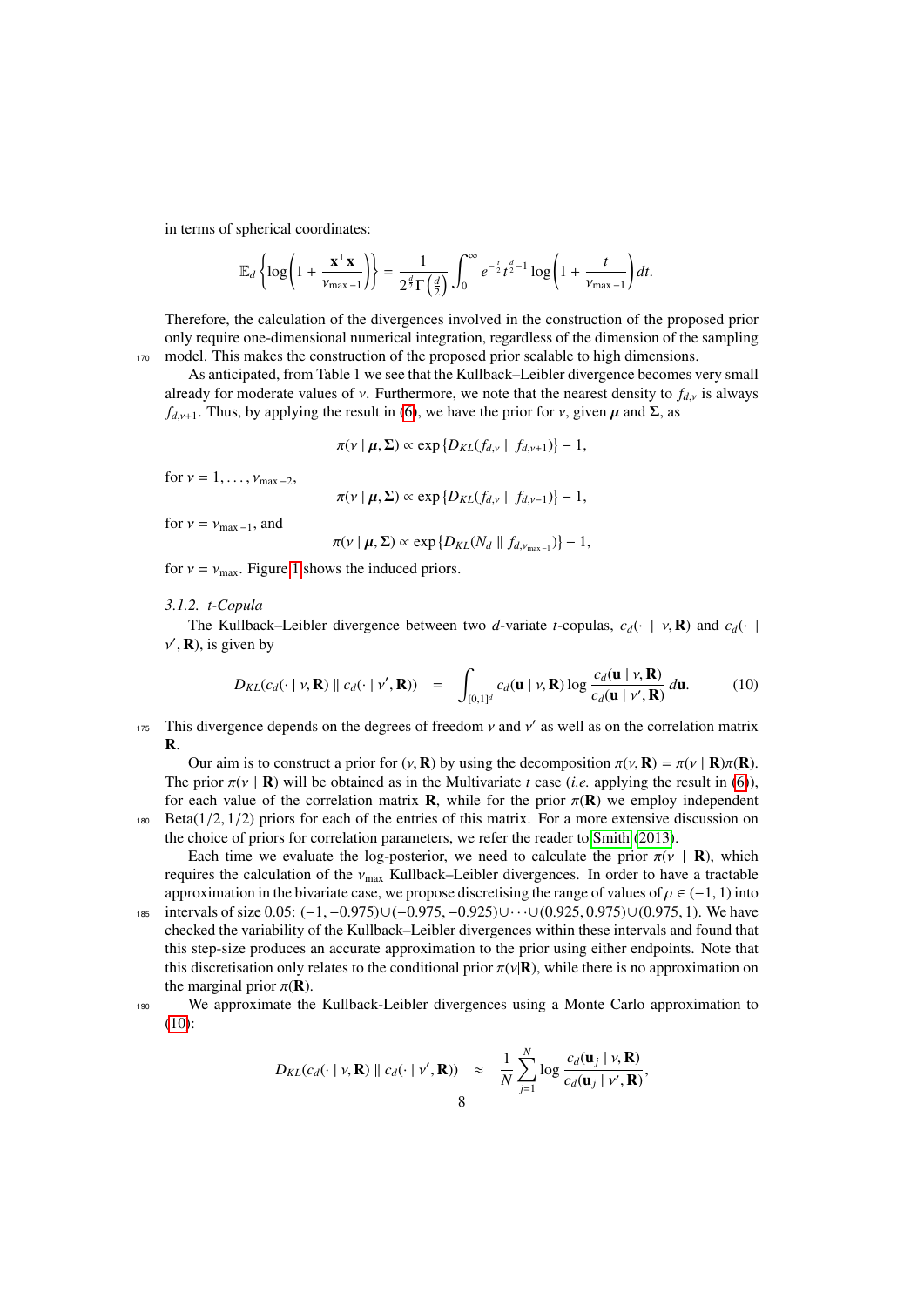

Figure 1: Loss-based prior for the multivariate *t*,  $\pi(v|0, I)$ : (a)  $d = 1$ ; (b)  $d = 2$ ; (c)  $d = 3$ .

<span id="page-8-0"></span>where  $\mathbf{u}_1, \ldots, \mathbf{u}_N$  are *d*-variate samples from  $c_d(\cdot \mid v, \mathbf{R})$ . Figure [2](#page-9-0) shows the priors obtained for four choices of  $\rho$  in the bivariate case ( $d = 2$ ) using  $N = 10^7$  Monte Carlo simulations (the large number of simulations is chosen to improve accuracy). The figure indicates that the conditional 195 value of  $\rho$  has negligible influence on the shape of the prior. Thus, in our examples we restrict to  $\rho = 0$ , which greatly simplifies sampling from the posterior distribution. A second approach for approximating the Kullback–Leibler divergences consist of using importance sampling. As the importance function we can employ the copula with the smallest degrees of freedom  $\min\{v, v'\}$ , which implies heavier tails as desired. We employ the latter method, with  $N = 5 \times 10^7$  Monte which implies heavier tails as desired. We employ the latter method, with  $N = 5 \times 10^7$  Monte

200 Carlo simulations, to approximate the prior probabilities for the 2–variate *t*-copula with  $\rho = 0$ . Table [2](#page-10-1) shows the values of this prior for  $v = 1, \ldots, 30$ .

In our simulation study and in the real data analysis we have limited our work to the case of a bivariate copula. This choice is dictated by the fact that most applications where copula functions are employed refer to bi-dimensional problems. However, the proposed prior can be applied

<sup>205</sup> to any dimensional size, and [Killiches et al.](#page-31-24) [\(2018\)](#page-31-24) discuss a few methods to approximate the Kullback–Leibler divergence between two copulas, even for relatively large dimensions, which are computationally more efficient than Monte Carlo approximation or importance sampling.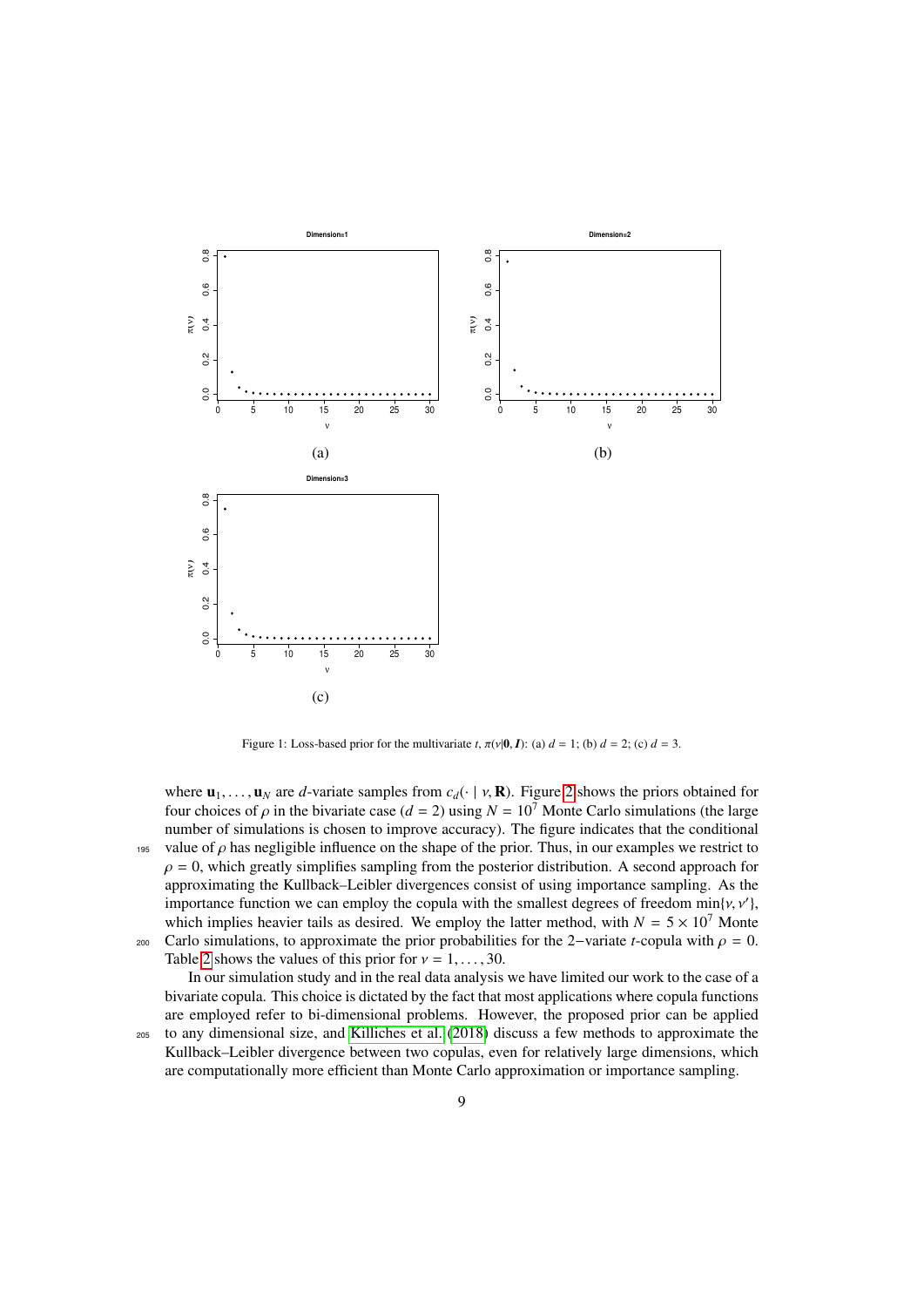

Figure 2:  $\pi(v \mid \rho)$ : (a)  $\rho = 0$ ; (b)  $\rho = 0.25$ ; (c)  $\rho = 0.5$ ; (d)  $\rho = 0.75$ .

<span id="page-9-1"></span><span id="page-9-0"></span>*3.2. Prior distributions for the parameters different from* ν

For the multivariate *t* distribution, as prior on the location vector and the scale matrix, as in [\(4\)](#page-3-2), we use the independence-Jeffreys prior

$$
\pi(\boldsymbol{\mu}, \boldsymbol{\Sigma}) = \frac{1}{|\boldsymbol{\Sigma}|^{3/2}}.
$$

We refer the reader to Theorem 1 in Fernández and Steel [\(1999\)](#page-31-2) for a proof of the propriety of <sup>210</sup> the corresponding posterior for the parameters, which only imposes the condition of the sample size:  $n \geq 3$ . For other dimensions *d*, Theorem 1 in [Fernandez and Steel](#page-31-2) [\(1999\)](#page-31-2) implies that the posterior distribution, under the (marginal) prior structure  $\pi(\mu, \Sigma) = |\Sigma|^{-\frac{d+1}{2}}$ , is proper provided<br>that  $\mu > d + 1$ . We see also someidag a mage general prior structure  $\pi(\mu, \Sigma) = |\Sigma|^{-\frac{d+q+1}{2}} \approx 2.0$ that  $n \ge d + 1$ . We can also consider a more general prior structure  $\pi(\mu, \Sigma) = |\Sigma|^{-\frac{d+q+1}{2}}$ ,  $q \ge 0$ , where the condition for the propriety of the posterior becomes  $n \ge d + q + 1$ . This structure where the condition for the propriety of the posterior becomes  $n \geq d + q + 1$ . This structure 215 contains the Jeffreys prior for  $(\mu, \Sigma)$ , which is obtained for  $q = 1$ .

The *t*-copula illustrations are limited to the bivariate case, both in the simulation study and in the real data analysis. As such, the prior in [\(5\)](#page-3-3) becomes

$$
\pi(\mu_1, \mu_2, \sigma_1, \sigma_2, \nu_1, \nu_2, \nu, \rho) = \pi(\mu_1)\pi(\mu_2)\pi(\sigma_1)\pi(\sigma_2)\pi(\nu_1)\pi(\nu_2)\pi(\nu, \rho).
$$
  
10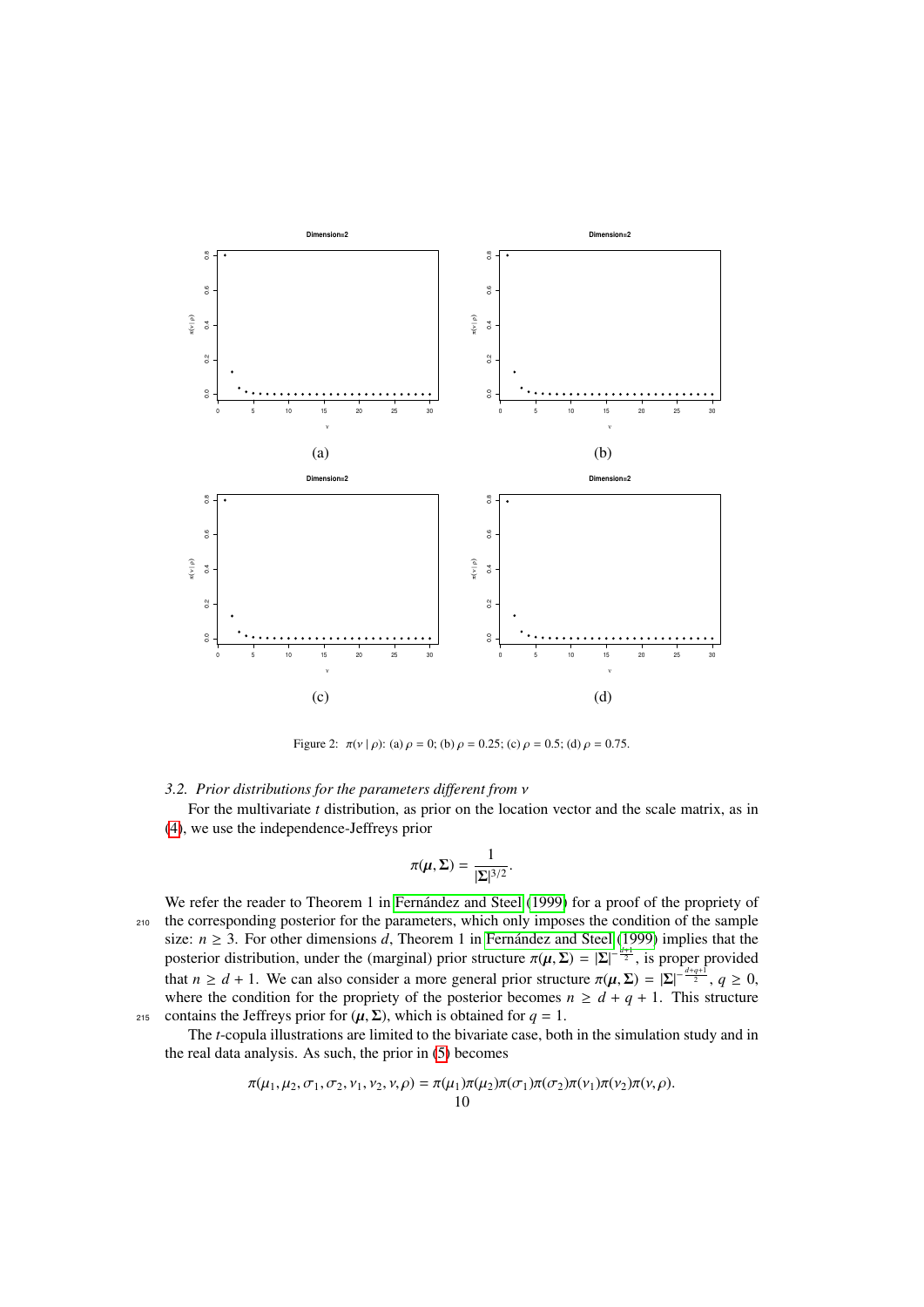| $\mathcal V$  |       | $\mathcal{L}$                                                                                                                             | 3               | $\overline{4}$ | 5     | 6               |
|---------------|-------|-------------------------------------------------------------------------------------------------------------------------------------------|-----------------|----------------|-------|-----------------|
| Prob.         | 0.804 | 0.129                                                                                                                                     | 0.0368          | 0.014          | 0.007 | 0.004           |
| $\mathcal V$  |       | 8 <sup>8</sup>                                                                                                                            | 9               | 10             | 11    | 12 <sup>°</sup> |
| Prob.         |       | $0.002$ $1.28 \times 10^{-3}$ $8.05 \times 10^{-4}$ $5.33 \times 10^{-4}$ $3.58 \times 10^{-4}$ $3.05 \times 10^{-4}$                     |                 |                |       |                 |
| $\mathcal{V}$ | 13    | 14                                                                                                                                        | $\overline{15}$ | 16             | -17   | 18              |
|               |       | Prob. $2.06 \times 10^{-4}$ $1.60 \times 10^{-4}$ $1.30 \times 10^{-4}$ $9.52 \times 10^{-5}$ $6.79 \times 10^{-5}$ $6.04 \times 10^{-5}$ |                 |                |       |                 |
| $\mathcal V$  | 19    | 20                                                                                                                                        | 2.1             | 22             | 23    | 24              |
|               |       | Prob. $4.55 \times 10^{-5}$ $3.44 \times 10^{-5}$ $2.19 \times 10^{-5}$ $2.39 \times 10^{-5}$ $2.06 \times 10^{-5}$ $2.31 \times 10^{-5}$ |                 |                |       |                 |
| $\mathcal V$  | 25    | 26                                                                                                                                        | 27              | 28             | 29    | 30              |
|               |       | Prob. $1.81 \times 10^{-5}$ $1.91 \times 10^{-5}$ $1.28 \times 10^{-5}$ $2.05 \times 10^{-5}$ $7.85 \times 10^{-6}$ $2.78 \times 10^{-6}$ |                 |                |       |                 |
|               |       |                                                                                                                                           |                 |                |       |                 |

<span id="page-10-1"></span>Table 2: Loss-based prior  $\pi(v \mid \rho = 0)$  for the bivariate *t*-copula.

The minimally informative priors for the location parameters of the marginal *t* densities are Normal distributions with zero mean and standard deviation 100. That is,  $\pi(\mu_j) \sim N(0, 100^2)$ , for  $i = 1, 2$ . This choice allows to ensure that the vielded posteriors are proper and given the for  $j = 1, 2$ . This choice allows to ensure that the yielded posteriors are proper and, given the large variance, ensure a representation of minimal prior information. Alternatively, one could use <sup>220</sup> uniform priors on a large compact set. To reflect vague prior information for the scale parameters, we choose half-Cauchy densities for the scale parameters  $\pi(\sigma_i)$  [\(Rubio and Steel, 2015\)](#page-31-14). The prior distributions for the number of degrees of freedom of the marginal densities,  $\pi(v_i)$ , are based on losses and correspond to the one derived in [Villa and Walker](#page-32-1) [\(2014\)](#page-32-1). The joint prior  $\pi(v, \rho)$  is decomposed as  $\pi(v \mid \rho)\pi(\rho)$ , where  $\pi(v \mid \rho)$  is the prior defined in Section [3.1.2,](#page-7-1) and 225  $\pi(\rho)$  is a Beta density on  $(1+\rho)/2$  with parameters (1/2, 1/2).

#### <span id="page-10-2"></span>*3.3. Posterior distribution*

The joint posterior distributions for all parameters are

$$
\pi(\mu, \Sigma, \nu \mid x) \propto L_d^t(\mu, \Sigma, \nu \mid x) \pi(\nu \mid \mu, \Sigma) \pi(\mu, \Sigma),
$$

and

$$
\pi(\nu, R \mid x) \propto L_d^c(\nu, R \mid x) \pi(\nu \mid R) \pi(R),
$$

where  $L_d^t$  and  $L_d^c$  are the likelihood functions for, respectively, the multivariate *t* model and the *t*-copula model. In both cases, the posterior distributions are analytically intractable and have to be approximated by using Monte Carlo methods. The details of the algorithms implemented are <sup>230</sup> in Appendix A.

### <span id="page-10-0"></span>4. Simulation Study

In this section we present the results of the simulation studies performed for the multivariate *t* distribution and for the *t* copula. In particular, we analyse the frequentist performances of the respective yielded posterior distributions, focusing on the coverage on the 95% posterior credible <sup>235</sup> interval and on the relative square-rooted mean squared error (MSE) from the posterior median.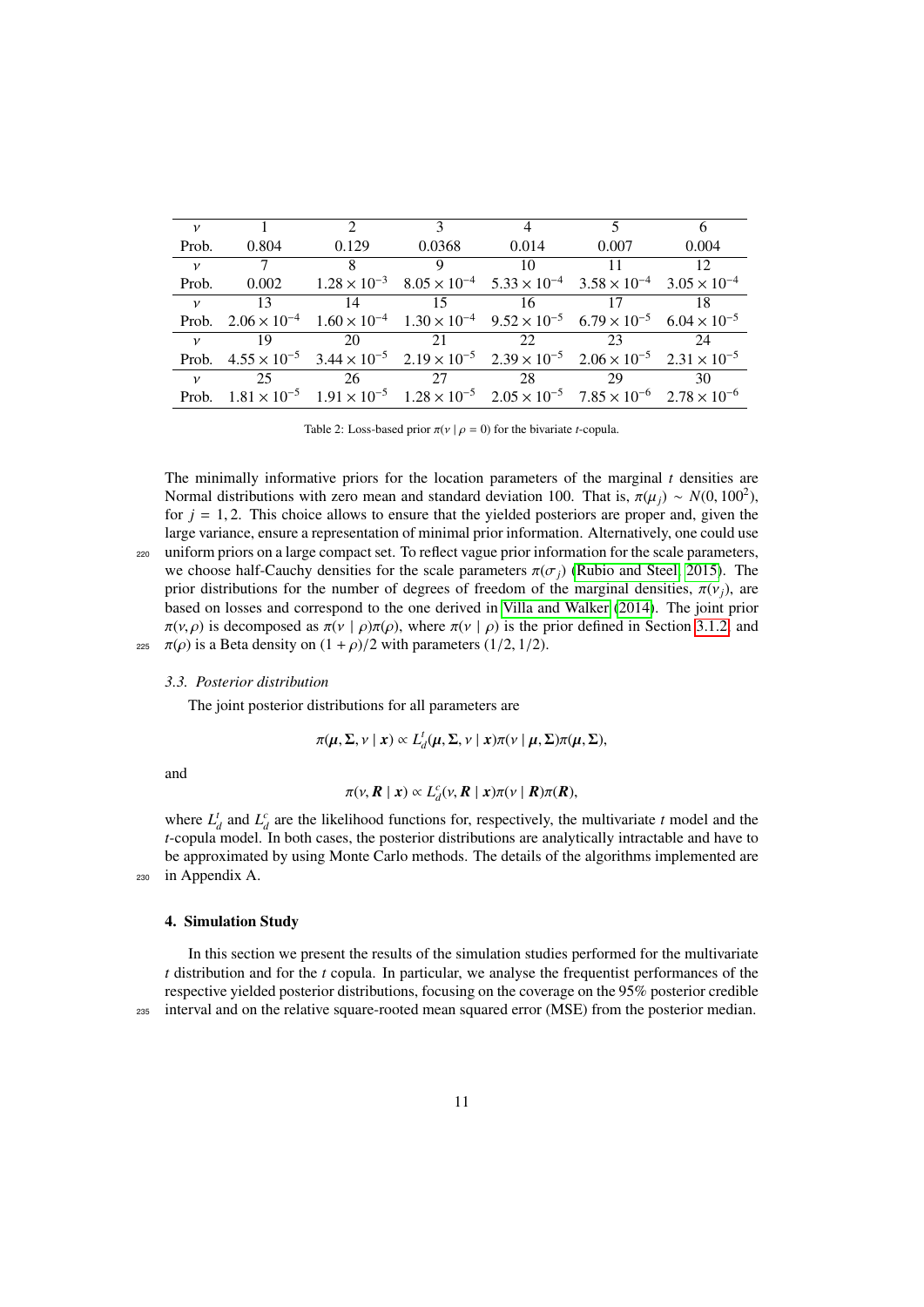### <span id="page-11-0"></span>*4.1. Multivariate t*

The loss-based prior for the number of degrees of freedom of a multivariate *t* density has been thoroughly studied by computing the frequentist performances of the yielded posterior. The simulation study includes a comparison of the proposed objective prior with the three options available in the literature, introduced in Section [3.1.](#page-3-0) Namely, the Anscombe prior, the Jeffreys prior and the Relles & Rogers prior. Simulations from the posterior distribution associated to the proposed loss-based priors are obtained using a Markov Chain Monte Carlo (MCMC) algorithm in which continuous parameters are sampled using a Random Walk Metropolis with Normal proposals, while the discrete parameter (the degrees of freedom) is sampled directly using the <sup>245</sup> corresponding posterior probabilities in each iteration (formally, a block Metropolis within Gibbs sampler). For the alternative priors, simulations from the posterior distributions are obtained using the t-walk algorithm [\(Christen and Fox, 2010\)](#page-31-25). In all the simulation scenarios,  $N = 500$ posterior samples are obtained using a burn-in period of 1000 iterations, and a thinning period of 10 iterations (6000 iterations in total).

250 The study consisted in replicating 250 times the derivation of the posterior distribution for  $v$ , under different initial choices, and computing the coverage of the 95% credible interval and the MSE from the median. This has been performed by considering the proposed prior and the three objective alternatives available in the literature. We have considered multivariate *t* densities of dimension  $d = 2$  and  $d = 3$ , with zero mean for each component and covariance matrix equal

<sup>255</sup> to the identity matrix, so to reflect unit scale for each component and linear independence. The generated samples are of size  $n = 50$ ,  $n = 100$  and  $n = 250$ , so to consider scenarios with little information from the data as well as with large information. The prior for  $(\mu, \Sigma)$  is the independence-Jeffreys (see Section [3.2\)](#page-9-1).

Figure [3](#page-12-0) shows the results for  $d = 2$ , where we have the coverage (left column) and the MSE <sup>260</sup> (right column) for the three sample sizes considered. The Anscombe prior appears to have the overall worst performance. In particular, the MSE, with the exception of the very low end of the parameter space, is always above the MSE obtained by employing any of the other priors. Also, for large values of  $\nu$ , the sample size appears to have little effect. As expected, the Jeffreys prior and the Relles & Roger prior have similar performance, in particular for relatively large values

- <sup>265</sup> of the number of degrees of freedom. The proposed prior, in terms of MSE, appears to be the most influenced by the data, *i.e.* the sample size. In fact, the value in its higher region noticeably decreases as *n* increases. Furthermore, it has the best performance for relatively large values of  $\nu$ . If we consider the coverage, we note similar frequentist performances of the four priors for relatively small values of  $\nu$ , with slightly higher coverage of the proposed prior (which is
- <sup>270</sup> explained by the discrete nature of this prior). Both Anscombe prior and the loss-based prior tend to  $100\%$  as  $\nu$  approaches 20, while the remaining two priors appear to "under-cover" the credible interval. This is more prominent for  $n = 50$  and for  $n = 100$ . The simulation results for the case  $d = 3$  are presented in Figure [4.](#page-13-0) We note that the Anscombe prior is affected by the increase in the dimensionality of the *t* distribution, in particular for small sample sizes. Although in a
- <sup>275</sup> more confined way, both Jeffreys and Relles & Rogers prior are affected as well. The increase in *d* appears not to have any appreciable effect on the proposed loss-based prior. For what it concerns the coverage, the only noticeable difference from the case  $d = 2$  is in the tendency of the Anscombe prior to lie below the nominal value of 95%, for any sample size. An interesting aspect to highlight is the "bumpiness" of the MSE for the three priors we compare the loss-
- <sup>280</sup> based to. This is particularly prominent for the Anscombe prior. The reason of the behaviour can be sought in the difficulty in sampling from models where heavy-tailed distributions are combined to heavy-tailed priors [\(Jarner and Roberts, 2007\)](#page-31-26). Due to the truncated nature of the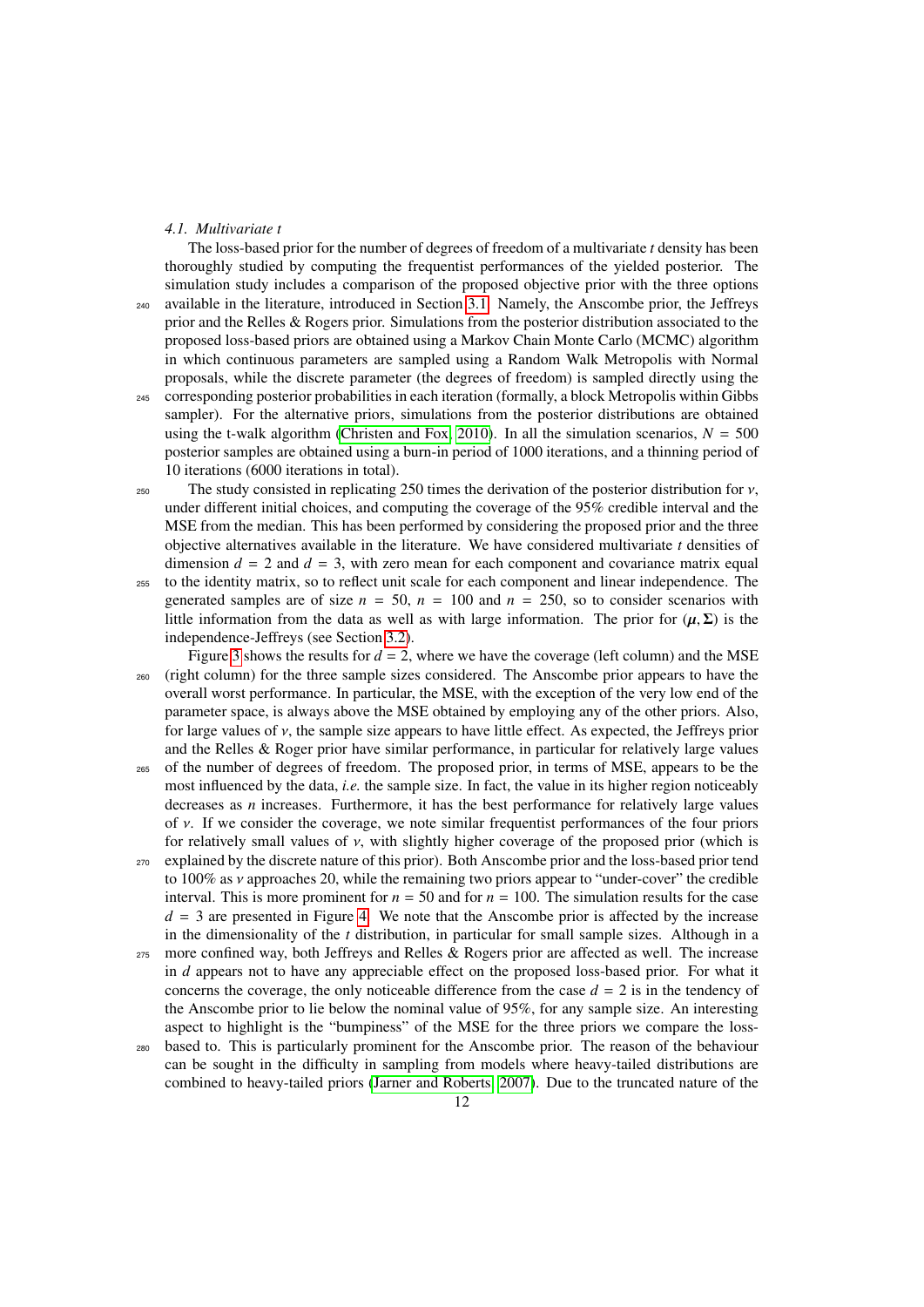

<span id="page-12-0"></span>Figure 3: Frequentist analysis of the multivariate *t* of dimension  $d = 2$ : (a)-(b) Coverage and MSE for  $n = 50$ ; (c)-(d) Coverage and MSE for  $n = 100$ ; (e)-(f) Coverage and MSE for  $n = 250$ . We have considered four prior distributions for ν: Anscombe prior (black continuous), Jeffreys prior (red dashed), Relles & Rogers prior (green dotted) and the<br>loss-based prior (blue dashed-dotted) loss-based prior (blue dashed-dotted).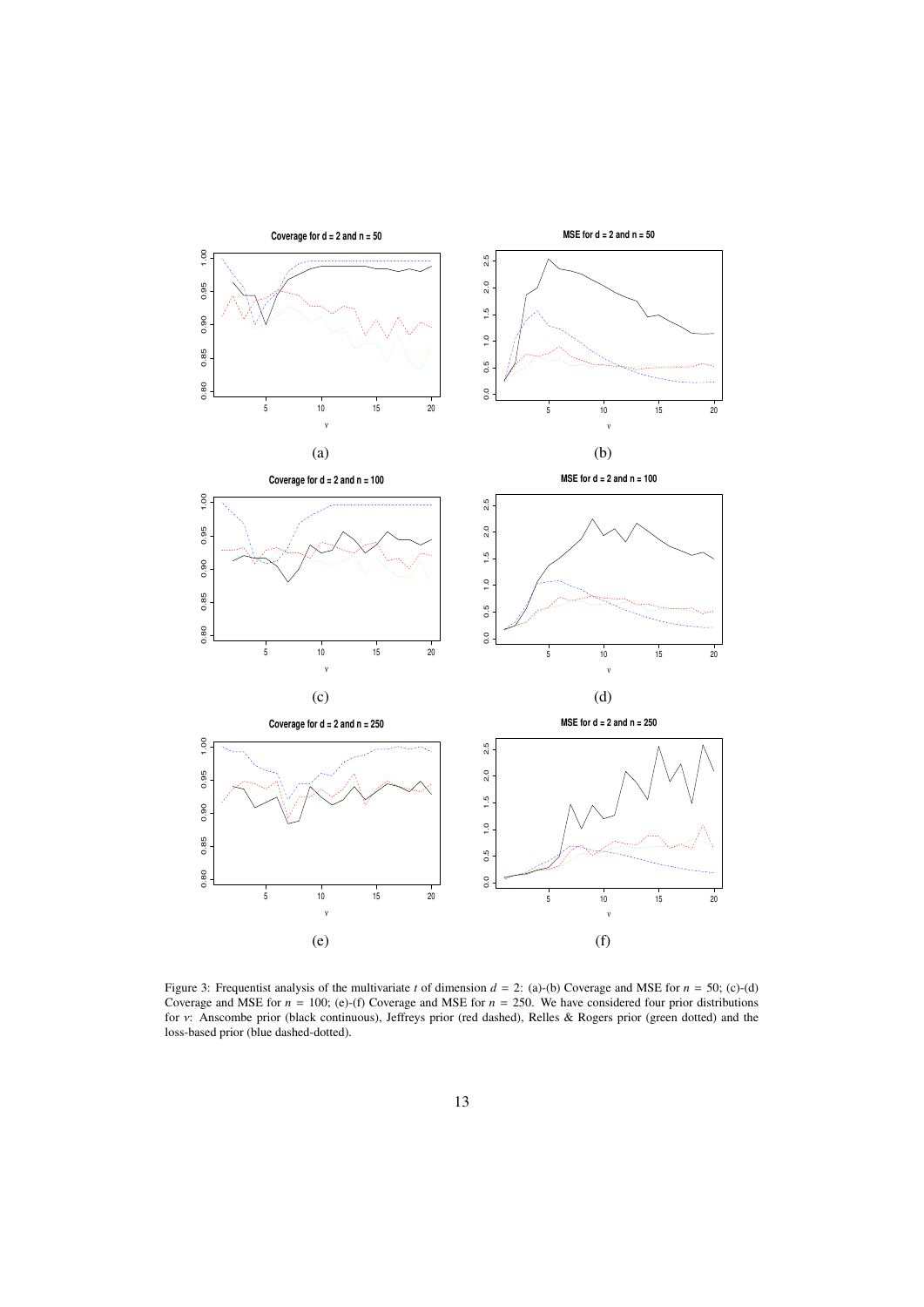

<span id="page-13-0"></span>Figure 4: Frequentist analysis of the multivariate *t* of dimension  $d = 3$ : (a)-(b) Coverage and MSE for  $n = 50$ ; (c)-(d) Coverage and MSE for  $n = 100$ ; (e)-(f) Coverage and MSE for  $n = 250$ . We have considered four prior distributions for ν: Anscombe prior (black continuous), Jeffreys prior (red dashed), Relles & Rogers prior (green dotted) and the<br>loss-based prior (blue dashed-dotted) loss-based prior (blue dashed-dotted).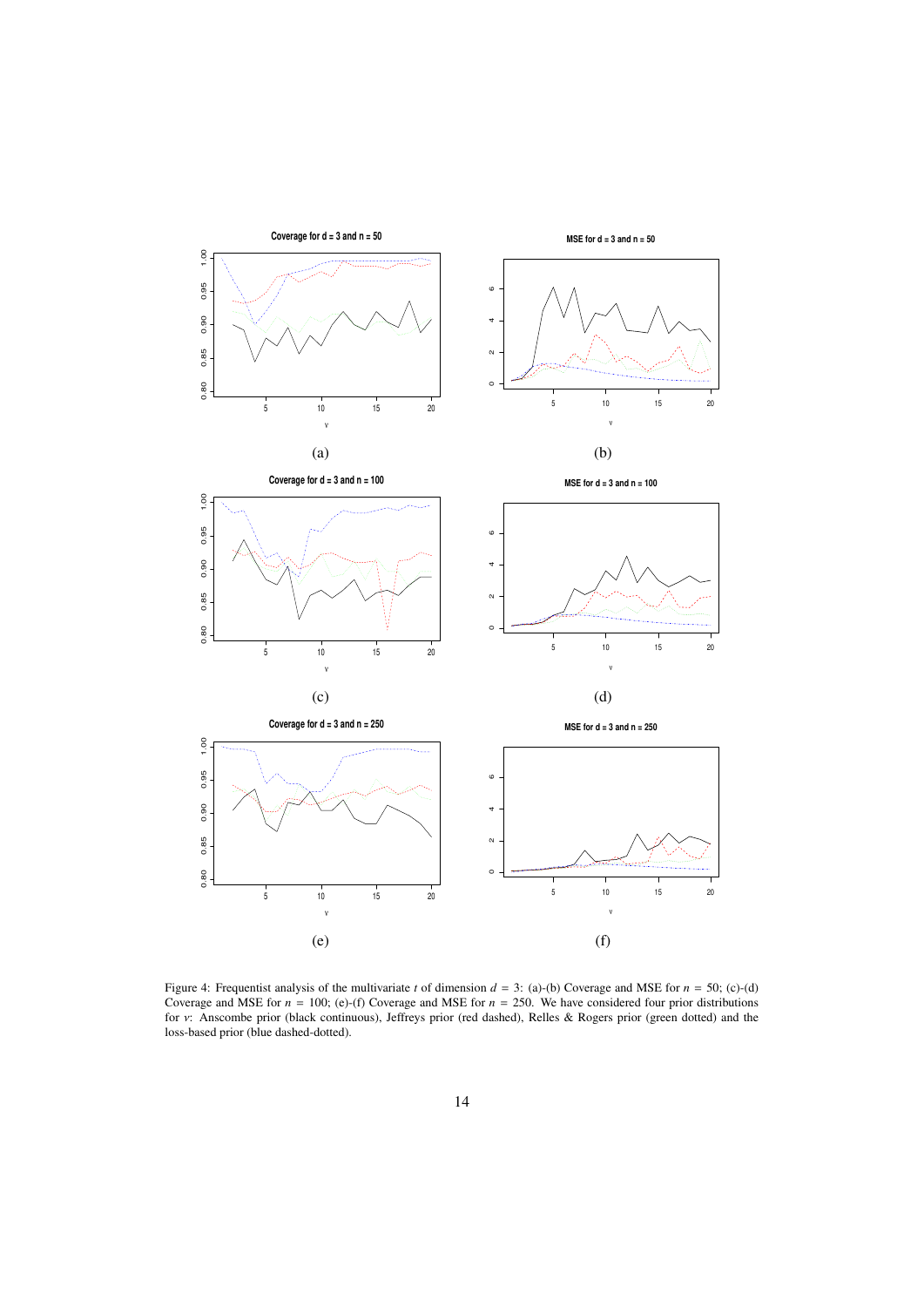loss-based prior, which exhibits a relatively light tail, the effect is not noticeable, making it a good candidate to be used in the absence of sufficient prior information about the true number of <sup>285</sup> degrees of freedom.

The uncertainty of the estimated mean coverages reported in Figures [3](#page-12-0) and [4](#page-13-0) is presented in the Appendix C. For each of the four considered priors we have computed the 95% confidence intervals for the mean coverage estimated on the basis of the repeated 250 simulations per scenario. Also, to have a better understanding of the relationship between the width of the posterior <sup>290</sup> 95% credible intervals and the coverage, we have reported the posterior mean credible intervals

# <span id="page-14-0"></span>*4.1.1. Non-integer values of* ν

and their width in the Appendix B.

In this section, we study the behaviour of the loss-based prior when the true multivariate*t* distribution has non-integer degrees of freedom. We focus our simulations on the region of 295 the parameter space where the densities are more different, that is for  $v = 2.5, 3.5, 4.5, 5.5$ . We compare, for  $d = 2$ , 3 and for  $n = 100$ , 250 the frequentist performance of the loss-based prior and the three other objective priors: Anscombe prior (AP), Jeffreys prior (JP) and Relles & Rogers prior (RRP). The MSE and the mean posterior 95% credible intervals for the four scenarios are reported in Tables [3](#page-15-0) and [4.](#page-15-1) The loss-based prior, in terms of MSE, suffers a worsening <sup>300</sup> when compared to the case where the data is simulated from multivariate-*t* densities with integer

degrees of freedom. This appears to be the base for both  $d = 2$  and  $d = 3$ ; although it decreases when we consider  $n = 250$  instead of  $n = 100$ . There are however some considerations to be made in support of the loss-based prior. First, the performance, in terms of MSE, is indeed worse as it support does not contain the true value of  $v$ , but the difference from the other priors is, <sup>305</sup> in general, minimal. Second, the width of the posterior mean credible intervals remains stable, meaning that the accuracy of the estimates of  $\nu$  is not sensibly affected by the non-discrete nature of the true parameter.

The construction of the loss-based prior is sufficiently flexible to accommodate discretisation of the parameter space for  $\nu$  on a denser set (*e.g.* including non-integer values of  $\nu$ ). By applying <sup>310</sup> the definition of the loss-based prior as given in Section [3,](#page-3-1) and considering the support of the number of degrees of freedom as  $\{1, 1.5, 2, 2.5, \ldots, 29, 29.5, 30\}$ , we obtain a prior distribution for  $\nu$  with the same properties as the prior on the integers. In Tables [3](#page-15-0) and [4,](#page-15-1) we show the simulations results for the non-integer degrees of freedom considered above using the loss-based prior with a support on the half-integers (LBP<sup>\*</sup>). We note that both the MSE and the mean <sup>315</sup> posterior credible intervals give results that are in-line to the ones of the other priors and, in some circumstances, provide better performances.

#### *4.2. t-copula*

For the *t*-copula we have considered the following simulation scenarios. The sample sizes were  $n = 50$ ,  $n = 100$  and  $n = 250$ , while for the correlation coefficient we have chosen  $\beta$  = 0.25,  $\rho$  = 0.50 and  $\rho$  = 0.75. We have limited our study to the bivariate case, *i.e.*  $d = 2$ , as the extension to any dimension is straightforward (see also Section [6\)](#page-20-0). For the marginals, without loss of generality, we have chosen equal location and scale parameters, that is  $\mu_1$  =  $\mu_2 = 0$ ,  $\sigma_1 = \sigma_2 = 1$ , and  $\nu_1 = \nu_2 = 3$ . For the priors on the parameters other than  $\nu$ , as discussed in Section [3.2,](#page-9-1) we have chosen minimally informative priors. Samples from the <sup>325</sup> posterior distributions are obtained using a MCMC algorithm where continuous parameters are sampled using a Random Walk Metropolis with Normal proposals, while the discrete parameters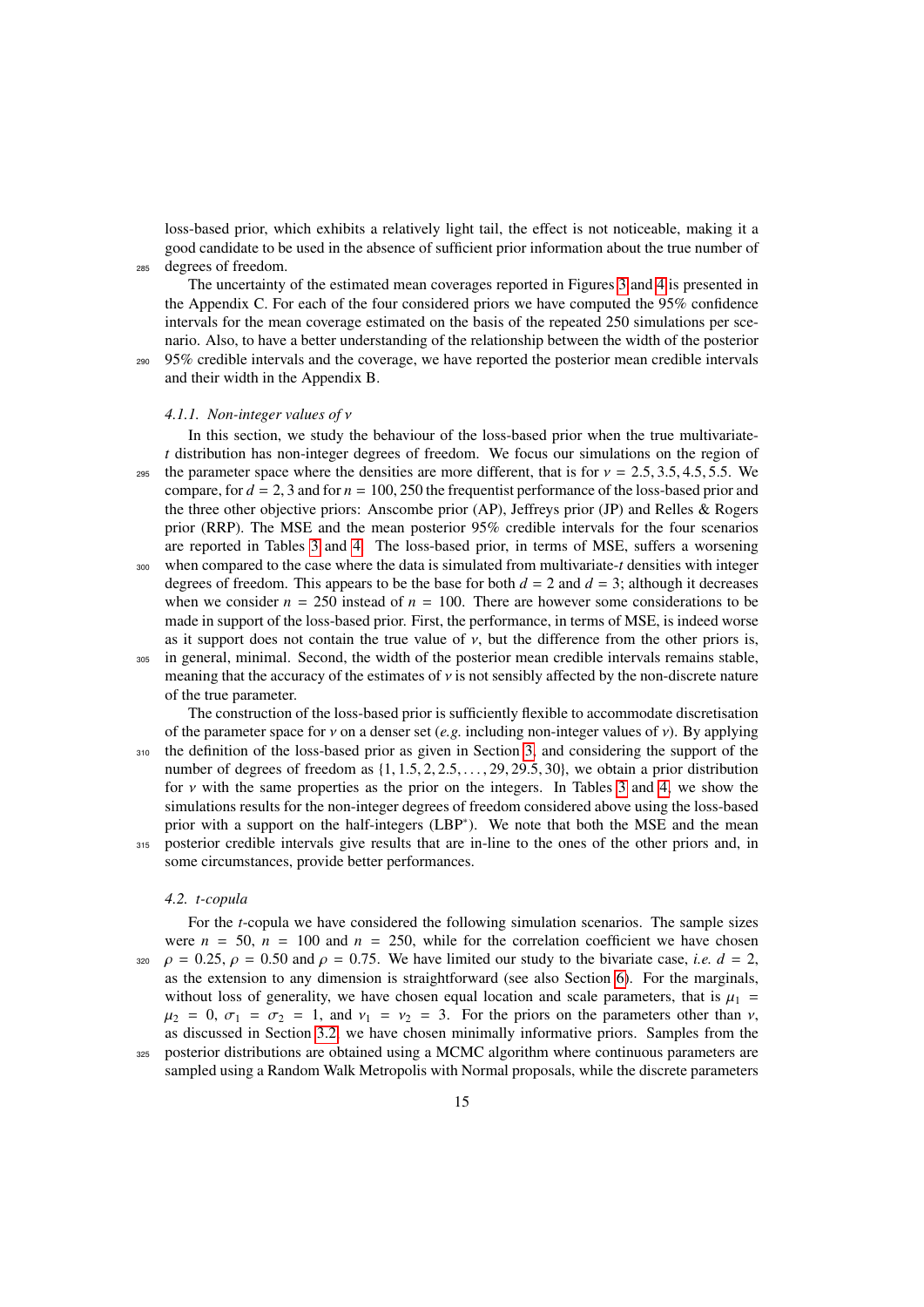<span id="page-15-0"></span>

| DF  | AP             | JP            | <b>RRP</b>    | <b>LBP</b>    | $LBP^*$       |
|-----|----------------|---------------|---------------|---------------|---------------|
| 2.5 | 0.28           | 0.26          | 0.25          | 0.40          | 0.23          |
|     | (1.70, 4.38)   | (1.67, 4.24)  | (1.63, 4.12)  | (2.04, 5.03)  | (1.65, 4.02)  |
| 3.5 | 0.46           | 0.37          | 0.39          | 0.77          | 0.28          |
|     | (2.27, 8.71)   | (2.18, 7.47)  | (2.10, 7.64)  | (2.53, 10.90) | (2.10, 6.51)  |
| 4.5 | 1.17           | 0.66          | 0.48          | 0.98          | 0.29          |
|     | (2.82, 34.11)  | (2.64, 27.67) | (2.54, 14.90) | (3.16, 17.63) | (2.46, 9.35)  |
| 5.5 | 1.68           | 0.82          | 0.65          | 1.13          | 0.31          |
|     | (3.38, 161.77) | (3.15, 29.37) | (2.99, 27.37) | (3.88, 22.09) | (2.76, 12.10) |
| 2.5 | 0.17           | 0.17          | 0.16          | 0.24          | 0.16          |
|     | (1.95, 3.40)   | (1.93, 3.37)  | (1.90, 3.33)  | (2.11, 3.37)  | (1.98, 3.28)  |
| 3.5 | 0.23           | 0.22          | 0.21          | 0.28          | 0.21          |
|     | (2.63, 5.25)   | (2.60, 5.19)  | (2.56, 5.09)  | (2.90, 5.71)  | (2.57, 5.07)  |
| 4.5 | 0.61           | 0.30          | 0.31          | 0.45          | 0.23          |
|     | (3.27, 11.84)  | (3.22, 7.84)  | (3.16, 7.64)  | (3.51, 9.22)  | (3.11, 7.20)  |
| 5.5 | 0.37           | 0.35          | 0.31          | 0.55          | 0.24          |
|     | (3.83, 12.11)  | (3.80, 11.03) | (3.71, 10.72) | (4.18, 13.67) | (3.58, 9.53)  |

Table 3: Posterior MSE and mean 95% credible interval for the multivariate*t* with  $d = 2$  and  $n = 100$  (top table) and  $n = 250$  (bottom table). The samples have been drawn from densities with non-integer number of degrees of freedom:  $v = 2.5, 3.5, 4.5, 5.5$ . The last column to the right contains the results obtained by applying the loss based prior (LBP<sup>∗</sup>) with the support of half integers:  $(1 \t 1 \t 5 \t 2 \t 2 \t 5 \t 20 \t 20 \t 5 \t 30)$ with the support of half integers: $\{1, 1.5, 2, 2.5, \ldots, 29, 29.5, 30\}$ .

<span id="page-15-1"></span>

| DF  | AP            | JP            | <b>RRP</b>    | LBP           | $LBP^*$       |
|-----|---------------|---------------|---------------|---------------|---------------|
| 2.5 | 0.30          | 0.21          | 0.24          | 0.39          | 0.23          |
|     | (1.78, 4.34)  | (1.73, 3.88)  | (1.71, 3.85)  | (2.06, 4.27)  | (2.01, 3.65)  |
| 3.5 | 0.29          | 0.72          | 0.27          | 0.44          | 0.24          |
|     | (2.34, 6.29)  | (2.29, 31.91) | (2.21, 5.91)  | (2.54, 7.52)  | (2.32, 5.69)  |
| 4.5 | 1.77          | 0.54          | 0.38          | 0.67          | 0.27          |
|     | (2.96, 14.95) | (2.85, 19.66) | (2.76, 17.60) | (3.27, 12.98) | (2.79, 8.14)  |
| 5.5 | 5.65          | 0.67          | 0.50          | 0.87          | 0.30          |
|     | (3.56, 50.59) | (3.18, 65.56) | (3.28, 22.29) | (3.94, 17.68) | (3.15, 10.71) |
| 2.5 | 0.15          | 0.15          | 0.15          | 0.22          | 0.20          |
|     | (2.01, 3.27)  | (2.01, 3.25)  | (1.98, 3.22)  | (2.183.17)    | (2.14, 3.07)  |
| 3.5 | 0.17          | 0.17          | 0.16          | 0.19          | 0.17          |
|     | (2.73, 4.84)  | (2.68, 4.76)  | (2.64, 4.70)  | (3.00, 4.95)  | (2.92, 4.64)  |
| 4.5 | 0.23          | 0.23          | 0.22          | 0.28          | 0.19          |
|     | (3.40, 6.74)  | (3.33, 6.67)  | (3.30, 6.63)  | (3.58, 7.30)  | (3.39, 6.30)  |
| 5.5 | 0.27          | 0.27          | 0.26          | 0.37          | 0.21          |
|     | (4.06, 9.35)  | (4.02, 9.38)  | (3.96, 9.32)  | (4.31, 10.63) | (4.02, 8.82)  |

Table 4: Posterior MSE and mean 95% credible interval for the multivariate*t* with *d* = 3 and *n* = 100 (top table) and  $n = 250$  (bottom table). The samples have been drawn from densities with non-integer number of degrees of freedom:  $v = 2.5, 3.5, 4.5, 5.5$ . The last column to the right contains the results obtained by applying the loss based prior (LBP<sup>∗</sup>) with the support of half integers:  $\{1, 1, 5, 2, 2, 5, 20, 20, 5, 30\}$ with the support of half integers: {1, 1.5, 2, 2.5, . . . , 29, 29.5, 30}.

(the degrees of freedom of the copula and the degrees of freedom of the marginals) are sampled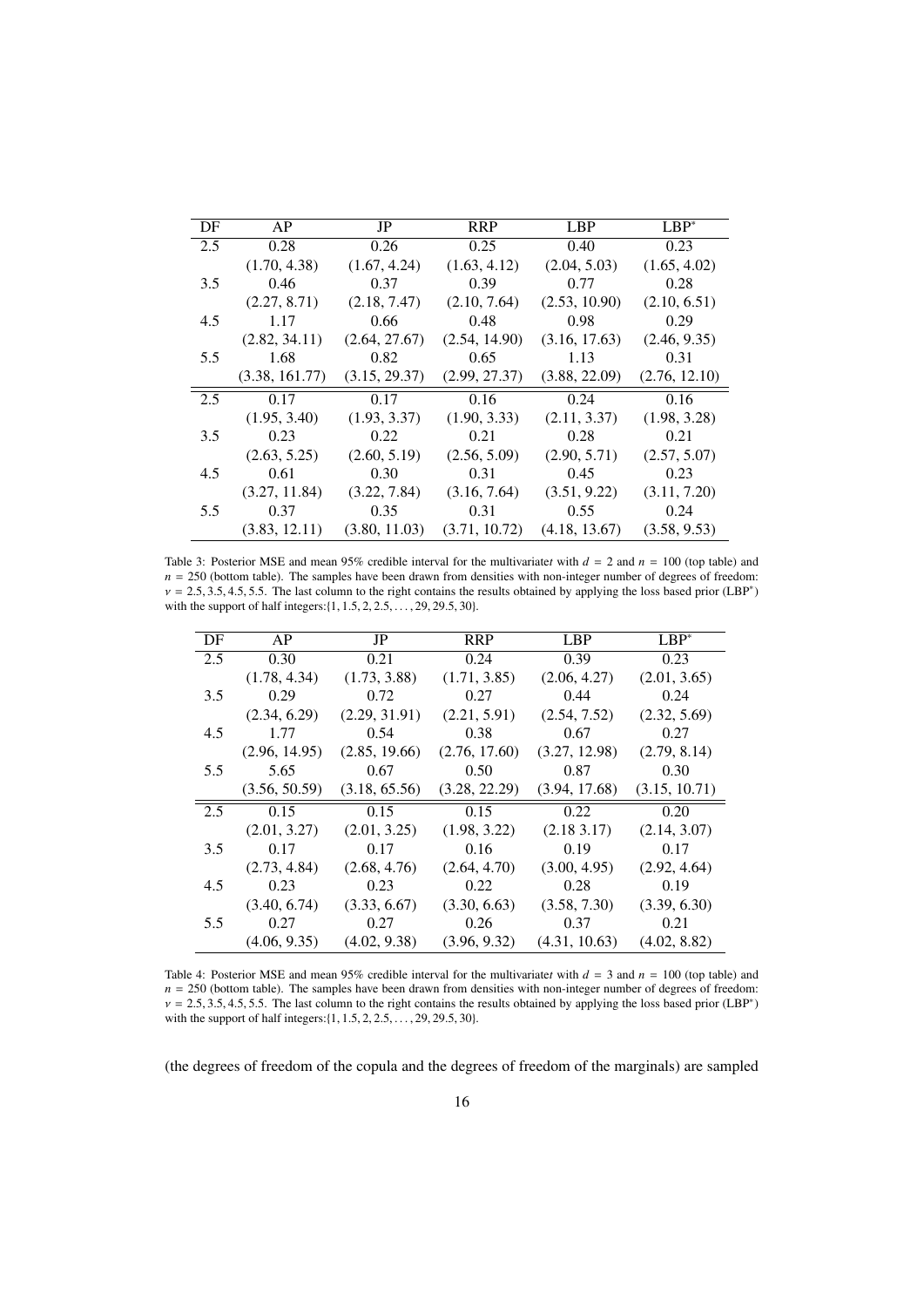directly using the corresponding posterior probabilities in each iteration. In all the simulation scenarios,  $N = 500$  posterior samples are obtained using a burn-in period of 1000 iterations, and <sup>330</sup> a thinning period of 10 iterations (6000 iterations in total).

We have then generated 250 *i.i.d.* samples for  $v = 1, \ldots, 20$  for each scenario. The results obtained by applying the prior for ν described in Section [3.1.2,](#page-7-1) are summarised in Figure [5.](#page-17-1) In particular, we note the following. The effect of  $\rho$  appears to be minimal, appreciable only in the MSE for  $n = 50$  and for a number of degrees of freedom between  $v = 3$  and  $v = 5$ . As

- <sup>335</sup> one would expect, the larger the sample size the higher is the accuracy of the estimate; feature noticeable by inspecting the MSE curves. For what it concerns the coverage, the performance of the loss-based prior is in line with the one for the number of degrees of freedom of a *t* density, either in the univariate case [\(Villa and Walker, 2014\)](#page-32-1) or in the multivariate case (see Section [4.1\)](#page-11-0). In particular, we note a tendency to cover the 100% of samples for  $\nu$  approaching the maximum
- <sup>340</sup> value, and this is more obvious for relatively small sample sizes. Similarities with the univariate and multivariate case can be seen in the MSE from the median as well. In fact, there is a peak in the relatively lower region of the parameter space, with a curve that rapidly decreases and  $\nu$ increases.

Similarly as for the multivariate *t*, we have computed the 95% confidence intervals of the <sup>345</sup> estimated mean coverage based on the 250 samples per scenario. These intervals are reported in the Appendix C.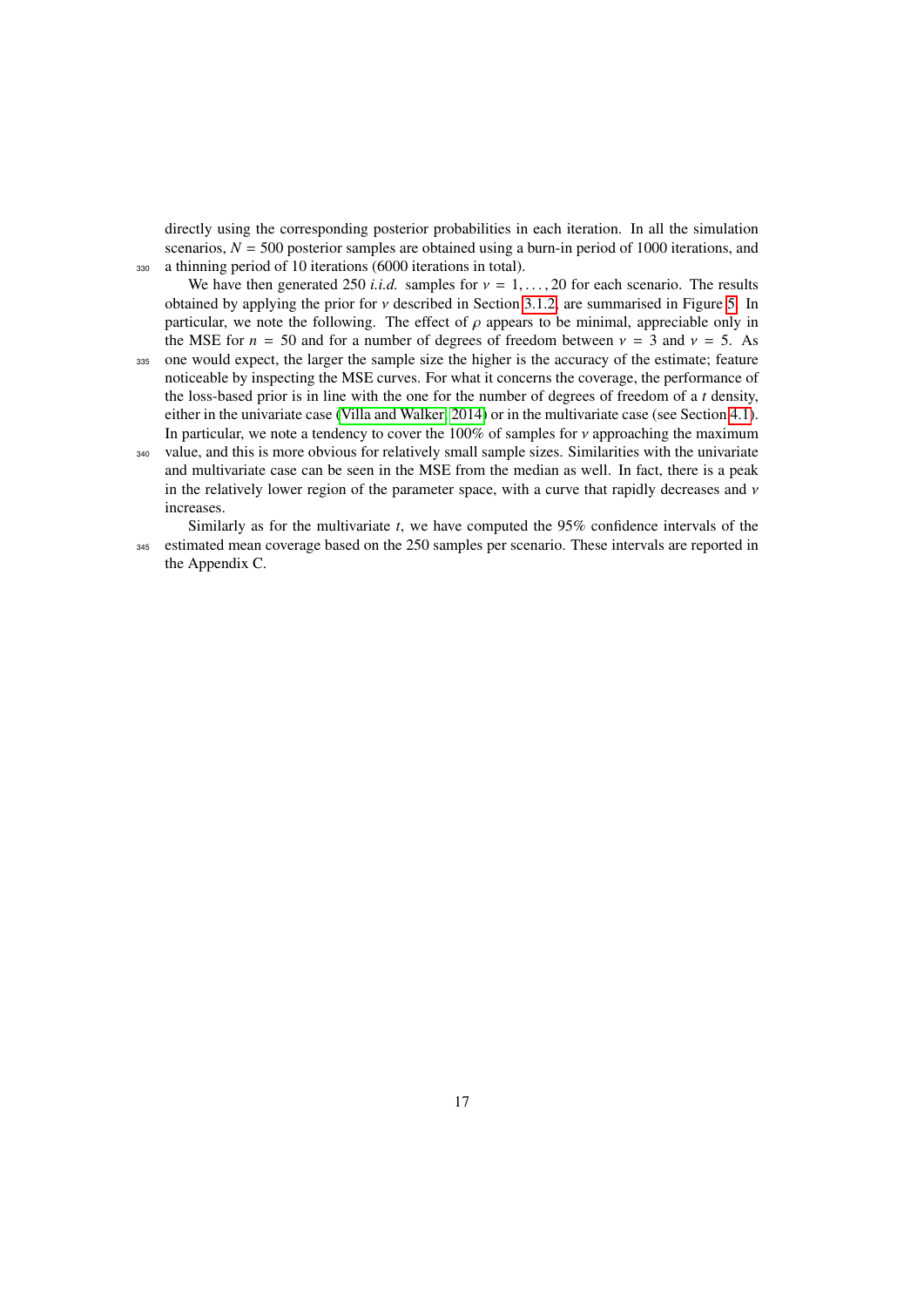

<span id="page-17-1"></span><span id="page-17-0"></span>Figure 5: Frequentist analysis of the *t*-copula: (a)-(b) Coverage and MSE for *n* = 50; (c)-(d) Coverage and MSE for *n* = 100; (e)-(f) Coverage and MSE for *n* = 250. We have considered  $\rho$  = 0.25 (continuous red line),  $\rho$  = 0.50 (dashed green line) and  $\rho = 0.75$  (dotted blue line).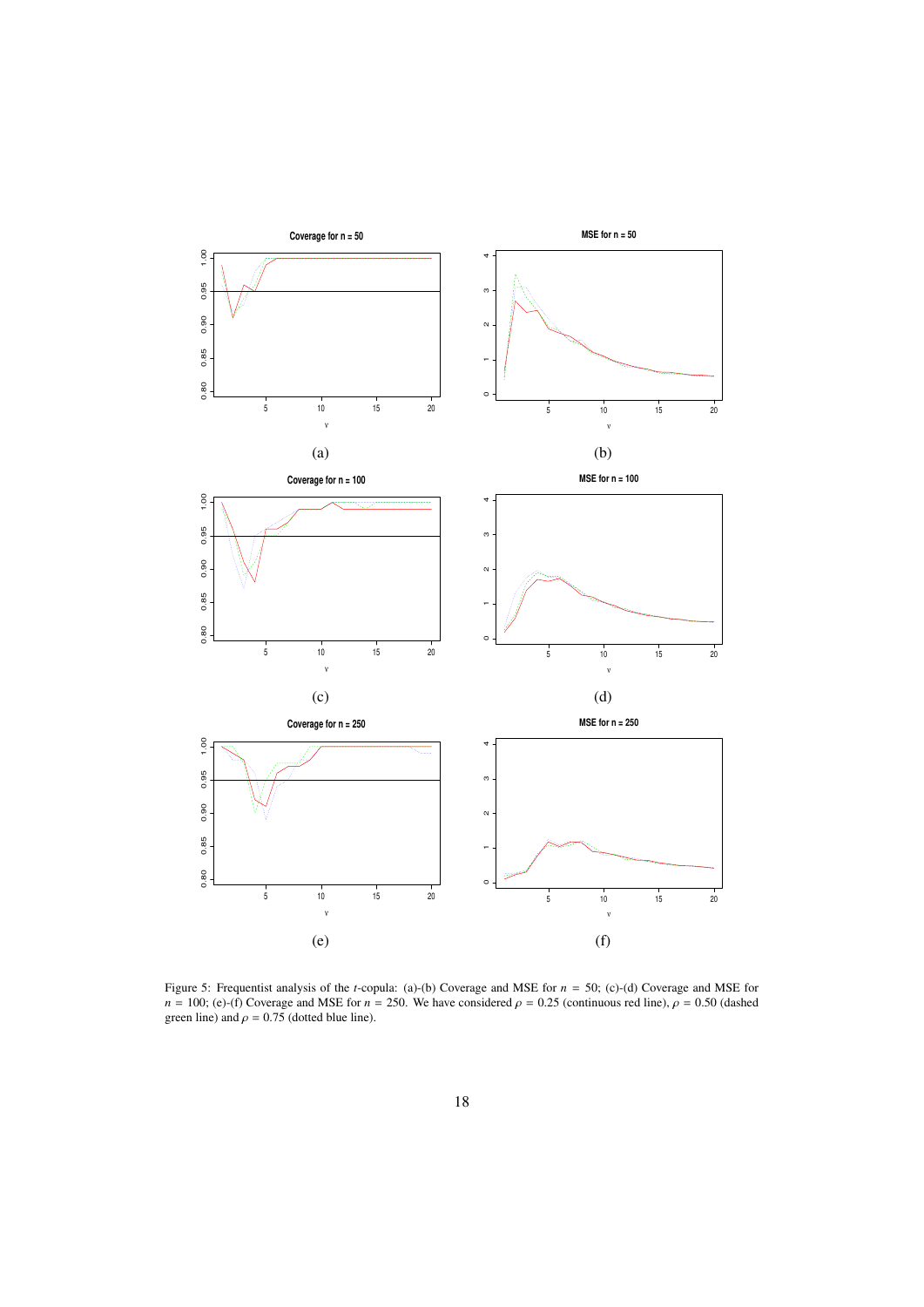### 5. Applications

In this section we illustrate two financial applications in the context of modelling bivariate daily logarithm returns using the multivariate *t* distribution and the *t*-copula with Student-*t* <sup>350</sup> marginals. In the first application, we compare the inference obtained with the proposed lossbased prior for the multivariate *t* distribution with that of three alternative priors (see Section [3\)](#page-3-1). Simulations from the posterior distribution associated to the proposed prior are obtained using an iterative MCMC algorithm (Metropolis within Gibbs) in which we employ a random walk Metropolis for the continuous parameters, using Normal proposal distributions, while the poste-<sup>355</sup> rior of the degrees of freedom parameter (which are discrete and bounded) are directly sampled using their corresponding probabilities. The variance of the Normal proposals are chosen in order to obtain around 30% acceptance rates. For the three alternative models, we employ the t-walk algorithm [\(Christen and Fox, 2010\)](#page-31-25), which is implemented in the R package 'Rtwalk'. In the second application, which illustrates the use of the proposed loss-based prior for the *t*-copula, <sup>360</sup> simulations from the posterior distribution are again obtained using an iterative MCMC method composed by a random walk Metropolis for the continuous parameters and direct sampling for the discrete parameters. For each of these models, we obtained  $N = 5000$  samples from the posterior distribution after a burn-in period of 5000 iterations and a thinning period of 50 iterations (this is, 255000 iterations in total). This configuration produced stable traceplots of the MCMC

<sup>365</sup> posterior samples and the log-posterior. R codes used here are available under request.

#### *5.1. Multivariate t: Bivariate log-returns*

We present an application of the bivariate *t* distribution in the context of modelling daily log-returns from the Center for Research in Security Prices (CRSP) Database. The data contains *n* = 2528 observations corresponding to the daily log-returns of IBM (Permno 12490) and CRSP 370 (the return for the CRSP value-weighted index, including dividends) of the period from the  $3<sup>rd</sup>$  of January 1969 to the 31<sup>st</sup> of December 1998. The data are available from the 'Ecdat' R package [\(Croissant, 2015\)](#page-31-27) and has been analysed using a bivariate *t* distribution, using likelihood estimation, in [Ruppert](#page-31-4) [\(2011\)](#page-31-4). We analyse these data using also a bivariate *t* distribution in a Bayesian framework. We adopt the prior structure:

$$
\pi(\mu, \Sigma, \nu) = \frac{1}{|\Sigma|^{\frac{3}{2}}} \pi(\nu),
$$

- $375$  where  $\pi(v)$  represents the objective prior on the degrees of freedom of the bivariate *t* distribution proposed in Section [3.1.1.](#page-5-1) Table [5](#page-19-0) shows the maximum likelihood estimators (MLE) of the parameters as well as the posterior median estimators associated to the 4 priors choices: the lossbased prior (LBP), the Anscombe prior (AP), the Jeffreys prior (JP) and the Relles & Rogers prior (RRP). This table also presents the 95% Bootstrap confidence intervals (based on 1000 Bootstrap <sup>380</sup> samples) and the 95% credible intervals associated to each model. The maximum a posteriori (MAP) is reported for  $\nu$  in the LBP case. In this example we obtained similar estimators with
- all the different approaches due to the large sample size. The fit of the predictive distribution associated to the LBP is illustrated in Figure [6](#page-20-1) for different contour plot levels.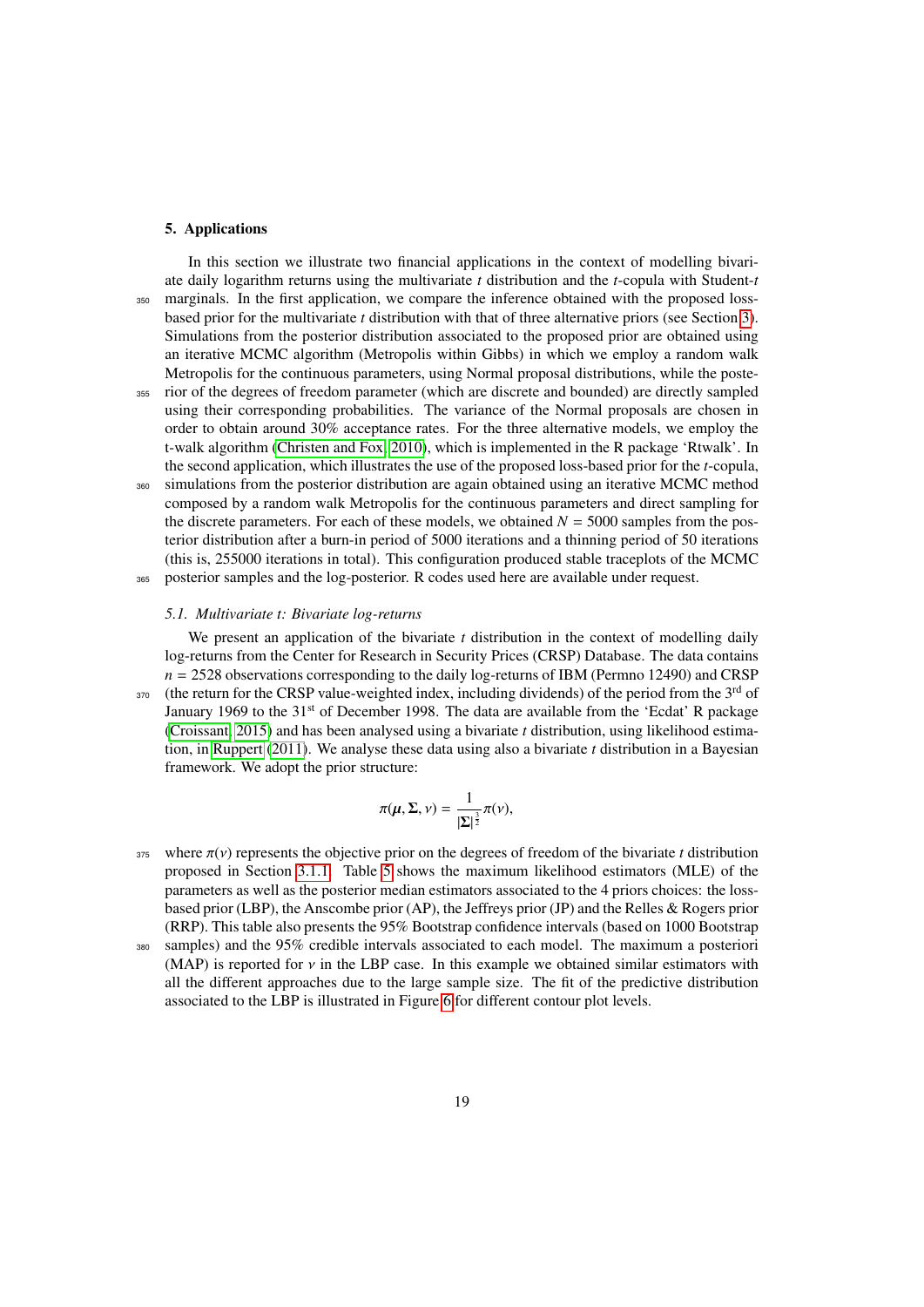<span id="page-19-0"></span>

| Parameter        | MLE             | LBP             | AP              | JP              | <b>RRP</b>      |
|------------------|-----------------|-----------------|-----------------|-----------------|-----------------|
| $\mu_1$          | 5.00            | 4.33            | 4.34            | 4.34            | 4.35            |
| $\times 10^{-4}$ | $(-1.04, 10.6)$ | $(-1.28, 10.0)$ | $(-1.48, 10.1)$ | $(-1.87, 10.3)$ | $(-1.42, 10.3)$ |
| $\mu_2$          | 8.41            | 8.54            | 8.58            | 8.47            | 8.58            |
| $\times 10^{-4}$ | (6.10, 11.3)    | (6.01, 11.1)    | (5.69, 11.2)    | (5.60, 11.4)    | (5.70, 11.3)    |
| $\sigma_1^2$     | 1.58            | 1.54            | 1.56            | 1.56            | 1.56            |
| $\times 10^{-4}$ | (1.44, 1.69)    | (1.44, 1.66)    | (1.43, 1.71)    | (1.43, 1.71)    | (1.43, 1.70)    |
| $\sigma^2$       | 3.15            | 3.11            | 3.14            | 3.15            | 3.14            |
| $\times 10^{-5}$ | (2.85, 3.51)    | (2.83, 3.42)    | (2.79, 3.55)    | (2.81, 3.55)    | (2.79, 3.54)    |
| $\sigma_{12}$    | 3.34            | 3.26            | 3.29            | 3.31            | 3.30            |
| $\times 10^{-5}$ | (2.90, 3.78)    | (2.87, 3.70)    | (2.82, 3.83)    | (2.84, 3.82)    | (2.82, 3.81)    |
| $\mathcal V$     | 4.19            | 4               | 4.12            | 4.15            | 4.12            |
|                  | (3.75, 4.71)    | ${4}$           | (3.65, 4.69)    | (3.66, 4.70)    | (3.65, 4.72)    |

Table 5: IBM returns *vs.* CRSP returns data: MLE, 95% Bootstrap intervals, Bayesian estimators, and 95% credible intervals.

#### <span id="page-19-1"></span>*5.2. t-copula: Bivariate log-returns*

<sup>385</sup> We model jointly the daily log-returns for the Swiss Market Index (SMI) and Swiss reinsurer (Swiss.Re). The data are available from the R package 'ghyp' [\(Lueth and Breymann, 2016\)](#page-31-28) and contain  $n = 1769$  observations corresponding to the period January 2000 to January 2007. We model these data using a bivariate *t*-copula with Student-*t* marginals. This model can capture heavy tails of the marginals as well as tail dependence [\(Demarta and McNeil, 2005\)](#page-31-6). We adopt <sup>390</sup> the following prior structure, as introduced in Section [3.2:](#page-9-1)

$$
\pi(\mu_1, \mu_2, \sigma_1, \sigma_2, \nu_1, \nu_2, \nu, \rho) = \pi(\mu_1)\pi(\mu_2)\pi(\sigma_1)\pi(\sigma_2)\pi(\nu_1)\pi(\nu_2)\pi(\nu, \rho),
$$

where  $\pi(\mu_i)$ ,  $j = 1, 2$ , are Normal densities with mean zero and scale parameter 100;  $\pi(\sigma_i)$  are Cauchy densities (which reflect vague prior information, see [Rubio and Steel, 2015\)](#page-31-14);  $\pi(v_i)$  are the objective (loss-based) priors proposed in [Villa and Walker](#page-32-1) [\(2014\)](#page-32-1); and the joint prior  $\pi(v, \rho)$ is decomposed as  $\pi(v|\rho)\pi(\rho)$ , where  $\pi(v|\rho)$  is the LBP proposed in [3.1.2](#page-7-1) and  $\pi(\rho)$  is a Beta density 395 (on  $(1 + \rho)/2$ ) with shape parameters  $(1/2, 1/2)$ . In order to simplify the implementation, we use  $\pi(v|\rho) = \pi(v|\rho = 0)$  as discussed in Section [3.1.2.](#page-7-1) Table [6](#page-21-0) shows the MLE of the parameters as well as the posterior median estimators associated to this prior structure. The MAP is reported for ν. This table also presents the 95% Bootstrap confidence intervals (based on 1000 Bootstrap samples) and the 95% credible intervals. Figure [7](#page-22-0) illustrates the fit of the predictive contour <sup>400</sup> plots.

In order to quantify the dependence between the marginals, we employ the coefficient of tail [d](#page-31-6)ependence and the Kendall's τ Rank Correlation, which are respectively given by [\(Demarta and](#page-31-6) [McNeil, 2005\)](#page-31-6):

$$
\lambda = 2t_{\nu+1} \left( -\sqrt{\nu+1} \sqrt{1-\rho} / \sqrt{1+\rho} \right),
$$
  
\n
$$
\tau = \frac{2}{\pi} \arcsin(\rho).
$$

The estimators of  $\lambda$  and  $\tau$  (reported in Table [6\)](#page-21-0) indicate tail dependence of the marginals.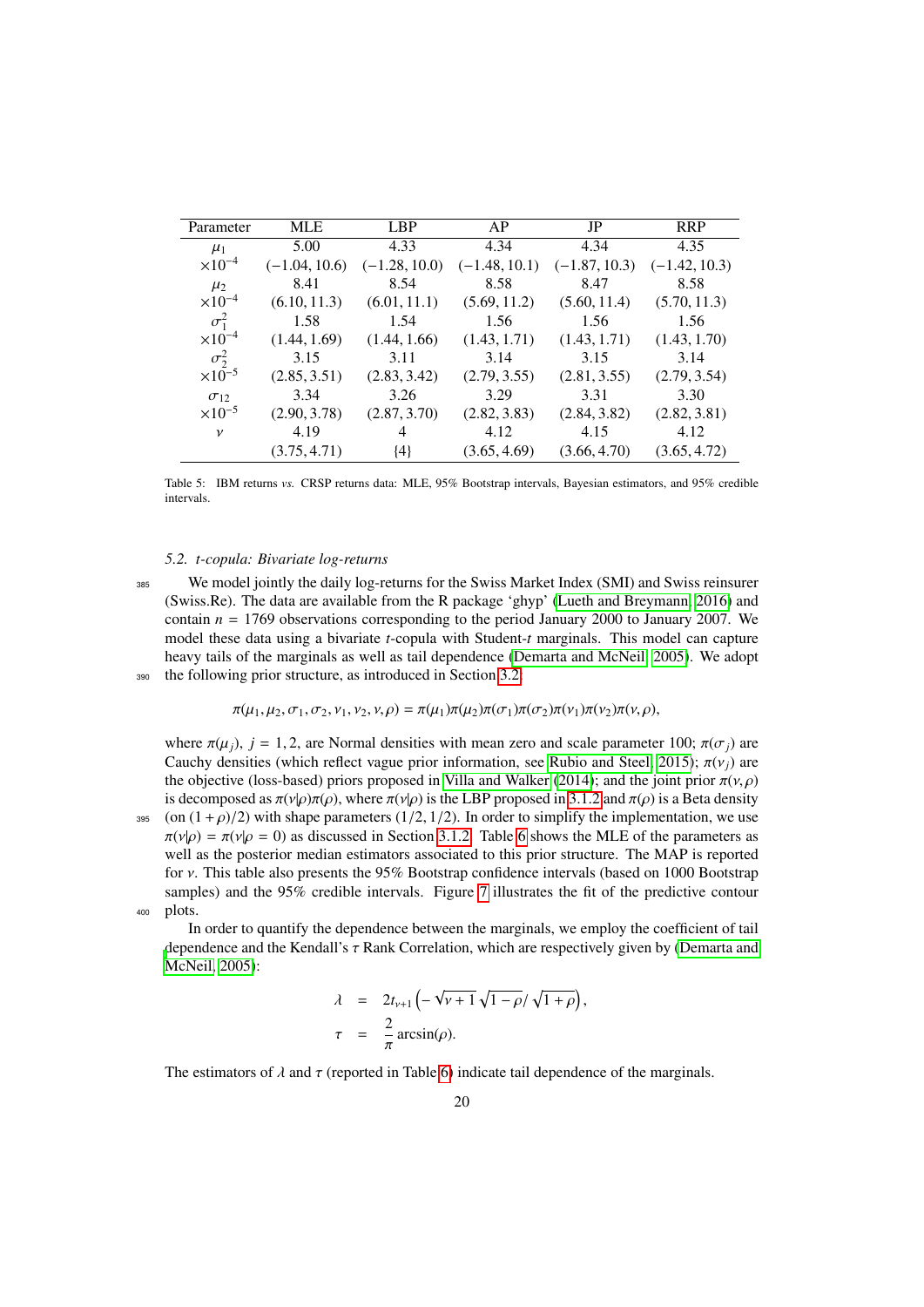

<span id="page-20-1"></span>Figure 6: IBM returns *vs.* CRSP returns data: (a) Histogram of IBM data; (b) Histogram of CRSP data; and (c) Predictive contour plots associated to the LBP and levels = (0.55,1,2,4,8,16,32,64,128,256,512,1024,2048).

# <span id="page-20-0"></span><sup>405</sup> 6. Discussion

The multivariate *t* distribution and the *t*-copula are models of great importance in financial applications, among other areas. The multivariate *t* distribution is typically used as a robust model to capture departures from normality in terms of heavy tails (outliers), while the *t*-copula is often employed to construct multivariate models that can capture a wider range of tail-dependence than <sup>410</sup> that of the Normal copula [\(Embrechts et al., 2001\)](#page-31-21).

We have proposed noninformative priors for the degrees of freedom in the multivariate *t* distribution and the *t*-copula. These priors are built upon an objective criterion based on loss [f](#page-32-2)unctions previously proposed in [Villa and Walker](#page-32-1) [\(2014\)](#page-32-1), and further generalised in [Villa and](#page-32-2) [Walker](#page-32-2) [\(2015\)](#page-32-2). Thus, our work extends the prior proposed in [Villa and Walker](#page-32-1) [\(2014\)](#page-32-1), for the

<sup>415</sup> univariate *t* distribution, to the multivariate case, while it represents the first objective prior for the degrees of freedom of the *t*-copula, to the best of our knowledge. Our simulation studies illustrate the good frequentist performance of the posterior distribution associated to the proposed objective priors. They also show that the posterior distribution associated to these priors is easier to sample from (due to the truncated and discrete nature of the prior), and lead to sensible in-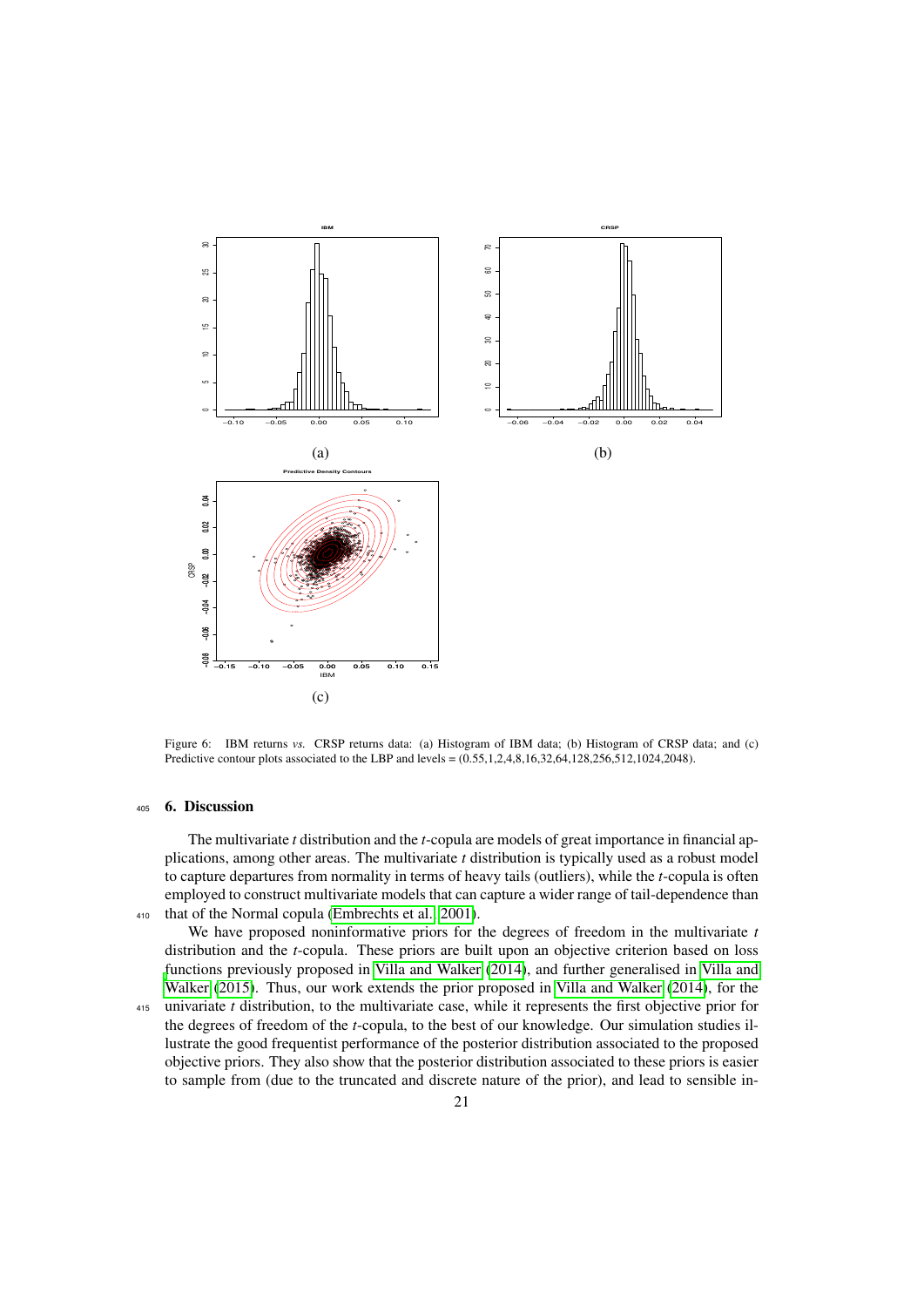<span id="page-21-0"></span>

| Parameter                 | <b>MLE</b>      | <b>LBP</b>      |
|---------------------------|-----------------|-----------------|
| $\mu_1$                   | 3.16            | 3.17            |
| $\times$ 10 <sup>-4</sup> | $(-1.39, 7.39)$ | $(-1.18, 7.53)$ |
| $\mu_2$                   | $-2.18$         | $-2.14$         |
| $\times 10^{-4}$          | $(-8.85, 4.29)$ | $(-8.11, 4.32)$ |
| $\sigma_1$                | 7.94            | 8.13            |
| $\times 10^{-3}$          | (7.49, 8.41)    | (7.80, 8.48)    |
| $\sigma_2$                | 1.12            | 1.18            |
| $\times 10^{-2}$          | (1.05, 1.20)    | (1.13, 1.23)    |
| $\rho$                    | 0.69            | 0.69            |
|                           | (0.66, 0.72)    | (0.66, 0.71)    |
| v <sub>1</sub>            | 3.45            | 4               |
|                           | (3.03, 4.05)    | {4}             |
| $v_2$                     | 2.52            | 3               |
|                           | (2.26, 2.85)    | $\{3\}$         |
| $\mathcal V$              | 3.93            | 4               |
|                           | (3.12, 5.34)    | $\{4, 5, 6\}$   |
| $\lambda$                 | 0.38            | 0.36            |
|                           | (0.33, 0.43)    | (0.30, 0.40)    |
| τ                         | 0.48            | 0.49            |
|                           | (0.46, 0.52)    | (0.46, 0.51)    |
|                           |                 |                 |

Table 6: Swiss Market Index vs. Swiss reinsurer data: MLE, 95% Bootstrap intervals, Bayesian estimators, and 95% credible intervals.

- <sup>420</sup> ferences. For what it concerns the multivariate *t* distribution, we have compared the frequentist properties of the proposed prior to three alternative options presented in literature. Overall, the loss-based prior appears to give better results, in particular for the larger dimension considered. Furthermore, its performance is more stable, in particular for relatively large values of  $\nu$ .
- Although we have focused on low-dimensional scenarios in our applications and simulations, <sup>425</sup> the extension of the proposed prior distributions to higher dimensions is immediate. For the multivariate *t* case, the construction of the prior is scalable since it only requires unidimensional integration, regardless of the dimension of the multivariate *t* distribution. The construction of the prior for the *t*-copula in higher dimensions is slightly more challenging. However, in the context of copula modelling, it has been largely advocated the use of the pair-copula decompo-<sup>430</sup> sition, rather than a direct use of a multivariate copula, as a means to model complex patterns
- of tail dependence [\(Aas, 2004\)](#page-31-29). The pair-copula decomposition is used to construct multivariate distributions based on bivariate copulas associated to pairs of variables. Since we have fully addressed the construction of priors for the bivariate *t*-copula, our results may serve as a framework [f](#page-31-24)or modelling data in higher dimensions via the pair-copula construction. Alternatively, [Killiches](#page-31-24) <sup>435</sup> [et al.](#page-31-24) [\(2018\)](#page-31-24) discuss a few methods to compute the Kullback–Leibler divergence between copulas

of relatively large dimensions, which result to be computationally efficient.

In the real data example presented in Section [5.2,](#page-19-1) we have employed symmetric Student-*t* marginals since they were appropriate in our context. However, given that the proposed prior does not depend on the choice of the marginals, it is possible to employ more flexible marginal <sup>440</sup> distributions, such as the two-piece Student-*t* (see [Rubio and Steel, 2015](#page-31-14) for an extensive dis-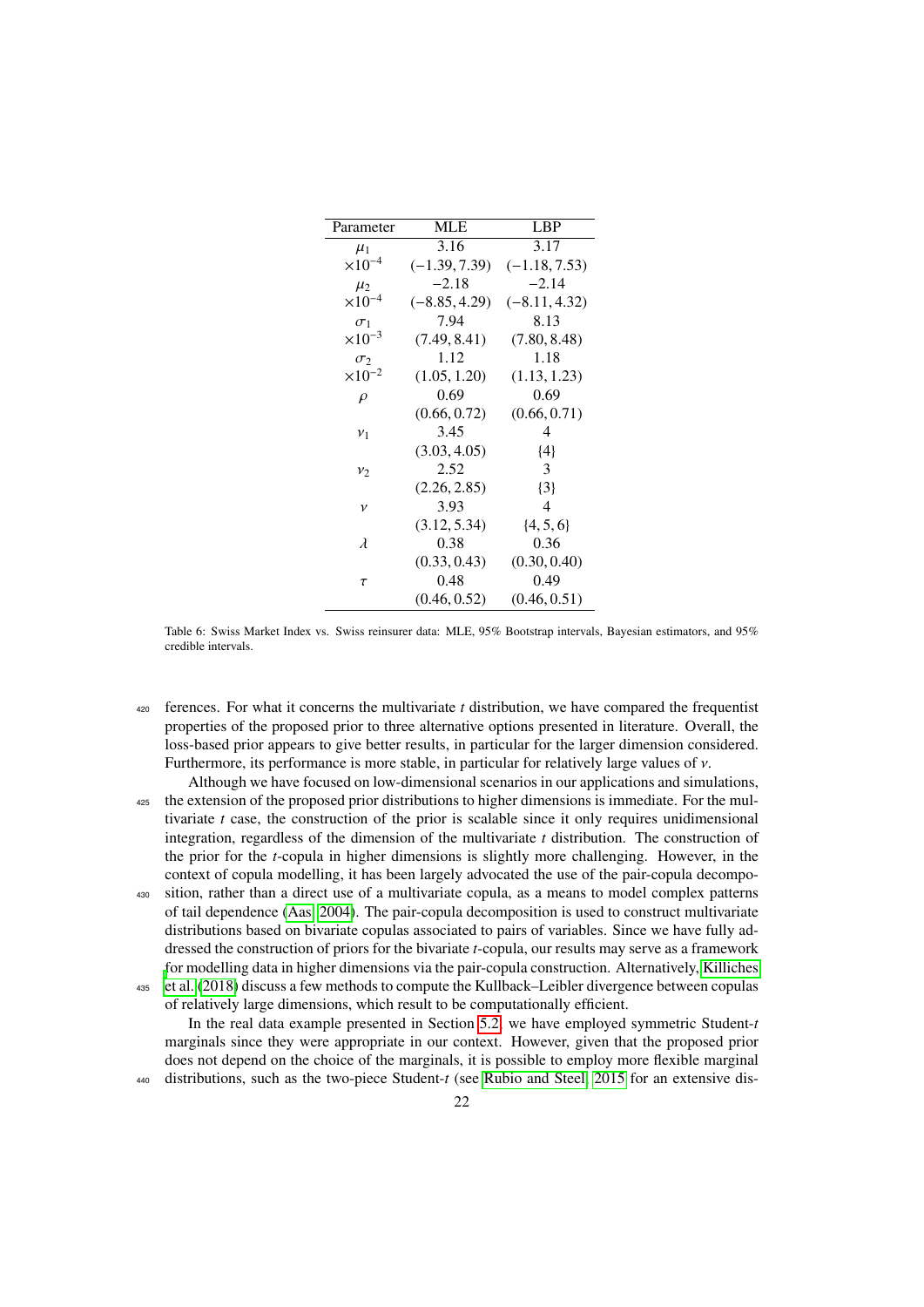

<span id="page-22-0"></span>Figure 7: Swiss Market Index vs. Swiss reinsurer data: (a) Histogram of Swiss Market Index data; (b) Histogram of Swiss reinsurer data data; and (c) Predictive contour plots associated to the LBP and levels  $=$ (2,4,8,16,32,64,128,256,512,1024,2048)).

cussion of the family of two-piece distributions), in order to capture skewness and heavy tails. [Leisen et al.](#page-31-30) [\(2017\)](#page-31-30) proposed an objective prior for the degrees of freedom parameter in the univariate two-piece Student-*t* distribution, which is constructed using the loss-based principle discussed in Section [3.](#page-3-1) They show that this prior does not depend on the skewness parameter, <sup>445</sup> and that it coincides with that proposed in [Villa and Walker](#page-32-1) [\(2014\)](#page-32-1) for the univariate Student-*t* distribution (see Section [3\)](#page-3-1). For the skewness parameter, [Leisen et al.](#page-31-30) [\(2017\)](#page-31-30) employ the noninformative prior proposed in [Rubio and Steel](#page-31-31) [\(2014\)](#page-31-31). Thus, the Bayesian model applied in Section [5.2](#page-19-1) can be easily extended to capture skewness on the marginals by using these ideas.

# Acknowledgements

<sup>450</sup> We thank two referees, an Associate Editor, and the Editor for helpful comments. Cristiano Villa was supported by the Royal Society's Research Grant RG150786.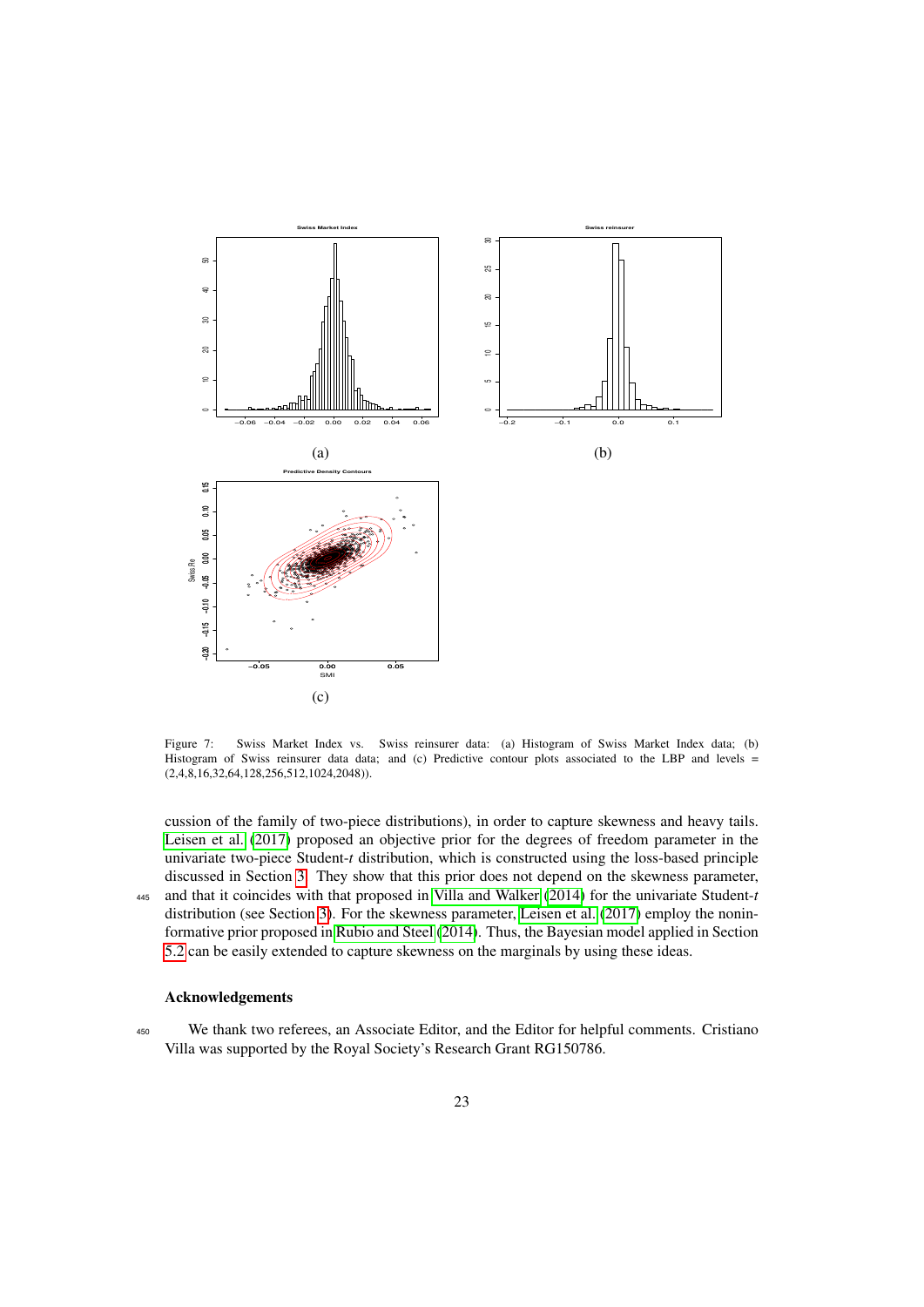# Appendix

### Appendix A - Sampling algorithms

In this appendix we describe the MCMC strategy to make approximate posterior inference <sup>455</sup> for the case where the loss-based prior is employed. The algorithms have been implemented in R and run on a workstation with two Intel(R) Xeon(R) CPU with 2.10 GHz and 32 cores each.

The algorithms used to sample from the posterior distributions for the multivariate *t* model and the *t*-copula model (see Section [3.3\)](#page-10-2) adopt the same strategy. In particular, the posterior sample for the number of degrees of freedom is obtained by direct sampling, while the posterior <sup>460</sup> sample for the remaining parameters by means of a random walk Metropolis. We may remark that one can employ other samplers, such as Gibbs or Metropolis-Gibbs samplers instead.

### *Multivariate t*

For the multivariate  $t$  model the parameters are the number of degrees of freedom  $\nu$ , the location vector *μ* and the scale matrix Σ. To illustrate, let us consider the case  $d = 2$  (the <sup>465</sup> generalisation to any dimension is conceptually straightforward). If at iteration *i* the chain is in position  $\theta^{(i)} =$  ( (*i*)  $\sum_{i=1}^{n}$ (*i*)  $\mathfrak{p}$ (*i*)  $2, 0$ (*i*)  $\mathfrak{g}$ ,  $\mathfrak{g}$ (*i*)  $2, 0$  $\binom{i}{12}$ , then iteration  $(i + 1)$  is generated as follows.

# Algorithm 1 Posterior sampler: Multivariate *t* distribution.

- 1: Sampling  $v -$  Given that the parameter space for the number of degrees of freedom is finite, and bounded above by  $v_{\text{max}}$ , we proceed as follows:
	- compute  $\pi(v_i^{(i)})$  $\mathcal{L}_l^{(l)}$  | **x**,  $\boldsymbol{\mu}, \boldsymbol{\Sigma}$ ), for  $l = 1, \ldots, \nu_{\text{max}}$
	- sample  $v^{(i+1)} \sim \pi(v_l^{(i)})$  $\mu_l^{(l)} | \mathbf{x}, \mu, \Sigma)$
- 2: Sampling  $\mu_j$ , with  $j = 1, 2$  Defining the proposed values as  $\mu_j^*$ , we have
	- $\mu_j^* \sim N(\mu_j^{(i)}, \phi)$ , where  $\phi$  is calibrated to get the desired acceptance rate
	- $\mu_j^{(i+1)} = \mu_j^*$  with probability

$$
\alpha_{\mu_j} = \min\left\{1, \frac{\pi(\mu_j^* \mid \mathbf{x})}{\pi(\mu_j^{(i)} \mid \mathbf{x})}\right\}
$$

- 3: Sampling  $\sigma_j$ , with  $j = \{1, 2, 12\}$  Defining the proposed values as  $\sigma_j^*$ , we have
	- $\sigma_j^* \sim TN(\sigma_j^{(i)}, \phi')$ , where *TN* is a truncated normal so to generate positive values only and  $\phi'$  is calibrated to get the desired accentance rate and  $\phi'$  is calibrated to get the desired acceptance rate
	- $\sigma_j^{(i+1)} = \sigma_j^*$  with probability

$$
\alpha_{\sigma_j} = \min \left\{ 1, \frac{\pi(\sigma_j^* \mid \mathbf{x})}{\pi(\sigma_j^{(i)} \mid \mathbf{x})} \frac{TN(\sigma_j^{(i)}, \phi')}{TN(\sigma_j^*, \phi')} \right\}
$$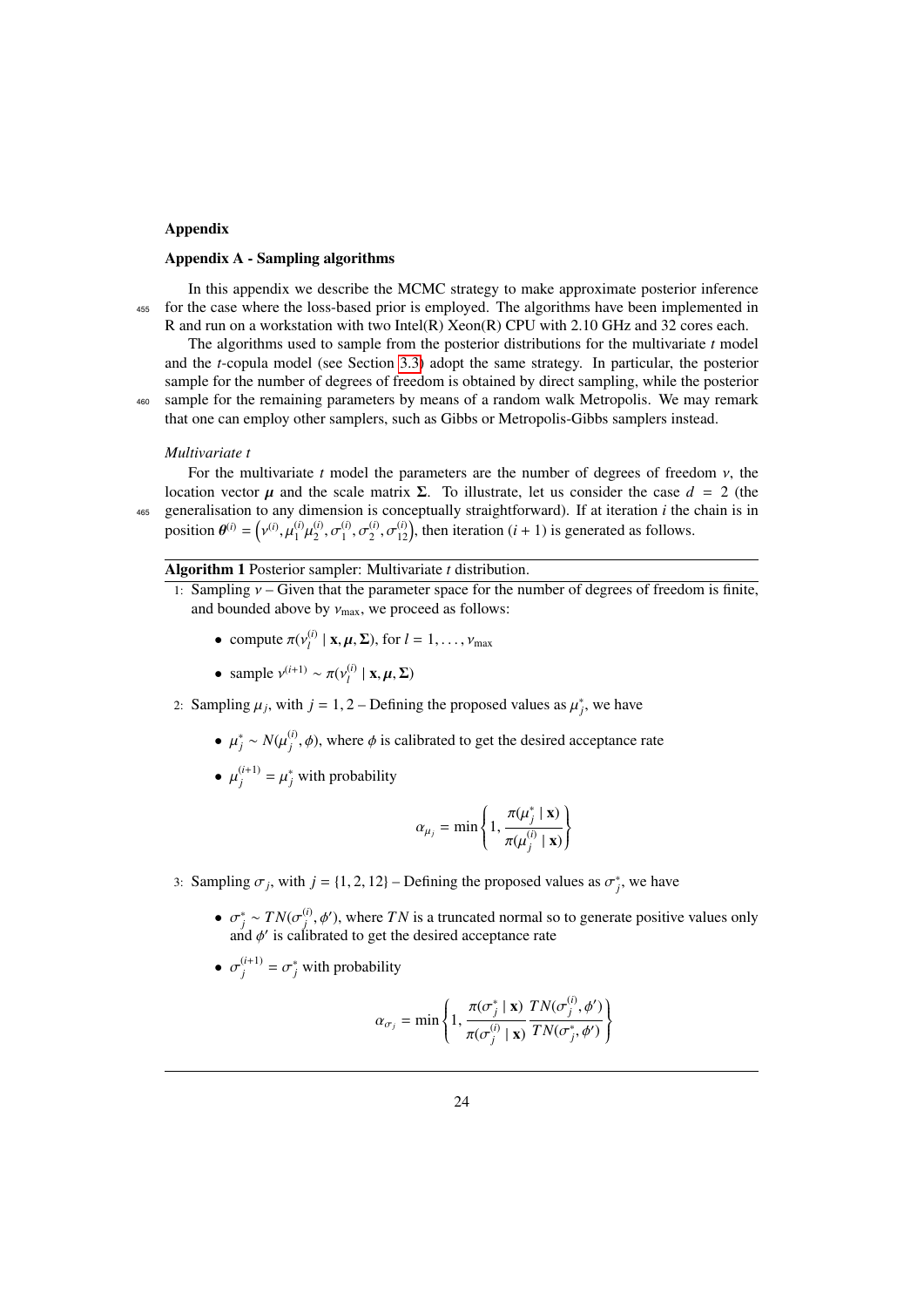# *t-copula*

The algorithm to sample from the *t*-copula is similar to the previous one. Let us assume that  $d = 2$ ; then, if the chain is  $\theta^{(i)} = \begin{pmatrix} 1 & 0 \\ 0 & 1 \end{pmatrix}$ ։<br>Բո (*i*) ر د 1<br>نامون (*i*)  $^{(i)}_{2}$ ,  $\nu^{(i)}$ , μ (*i*)  $\frac{1}{1}$ (*i*)  $2, 0$ <br>n and (*i*)  $\frac{1}{1}$ ,  $\frac{0}{1}$ (*i*)  $\binom{(i)}{2}$ ,  $\rho^{(i)}$ ). The samples from the <sup>470</sup> posteriors of the number of degrees of freedom, location and scale parameters for the marginal are sampled as in the algorithm for the multivariate  $t$ . For all parameters the iteration  $(i + 1)$  is generated as follows.

# Algorithm 2 Posterior sampler: *t*-copula.

- 1: Sampling  $v_1$ ,  $v_2$  and  $v$  Given that the parameter space for the number of degrees of freedom is finite, and bounded above by  $v_{\text{max}}$ , we proceed as follows:
	- compute  $\pi(v_i^{(i)})$  $\mathbf{X}_l^{(l)} | \mathbf{x}, \mathbf{R}$ , for  $l = 1, \ldots, \nu_{\text{max}}$
	- sample  $v^{(i+1)} \sim \pi(v_l^{(i)})$  $\binom{l}{l} | \mathbf{x}, \mathbf{R}$
- 2: Sampling  $\mu_j$ , with  $j = 1, 2$  Defining the proposed values as  $\mu_j^*$ , we have
	- $\mu_j^* \sim N(\mu_j^{(i)}, \phi)$ , where  $\phi$  is calibrated to get the desired acceptance rate
	- $\mu_j^{(i+1)} = \mu_j^*$  with probability

$$
\alpha_{\mu_j} = \min\left\{1, \frac{\pi(\mu_j^* \mid \mathbf{x})}{\pi(\mu_j^{(i)} \mid \mathbf{x})}\right\}
$$

- 3: Sampling  $\sigma_j$ , with  $j = \{1, 2, 12\}$  Defining the proposed values as  $\sigma_j^*$ , we have
	- $\sigma_j^* \sim TN(\sigma_j^{(i)}, \phi')$ , where *TN* is a truncated normal so to generate positive values only and  $\phi'$  is calibrated to get the desired acceptance rate and  $\phi'$  is calibrated to get the desired acceptance rate
	- $\sigma_j^{(i+1)} = \sigma_j^*$  with probability

$$
\alpha_{\sigma_j} = \min \left\{ 1, \frac{\pi(\sigma_j^* \mid \mathbf{x})}{\pi(\sigma_j^{(i)} \mid \mathbf{x})} \frac{TN(\sigma_j^{(i)}, \phi')}{TN(\sigma_j^*, \phi')} \right\}
$$

- 4: Sampling  $\rho$  We sample from a normal truncated in the interval [−1, 1]:
	- $\rho^* \sim TN(\rho^{(i)}, \phi'')$ , where *TN* is a truncated normal and  $\phi''$  is calibrated to get the desired accentance rate desired acceptance rate
	- $\rho^{(i+1)} = \rho^*$  with probability

$$
\alpha_{\rho} = \min \left\{ 1, \frac{\pi(\rho^* \mid \mathbf{x})}{\pi(\rho^{(i)} \mid \mathbf{x})} \frac{TN(\rho^{(i)}, \phi'')}{TN(\rho^*, \phi'')} \right\}
$$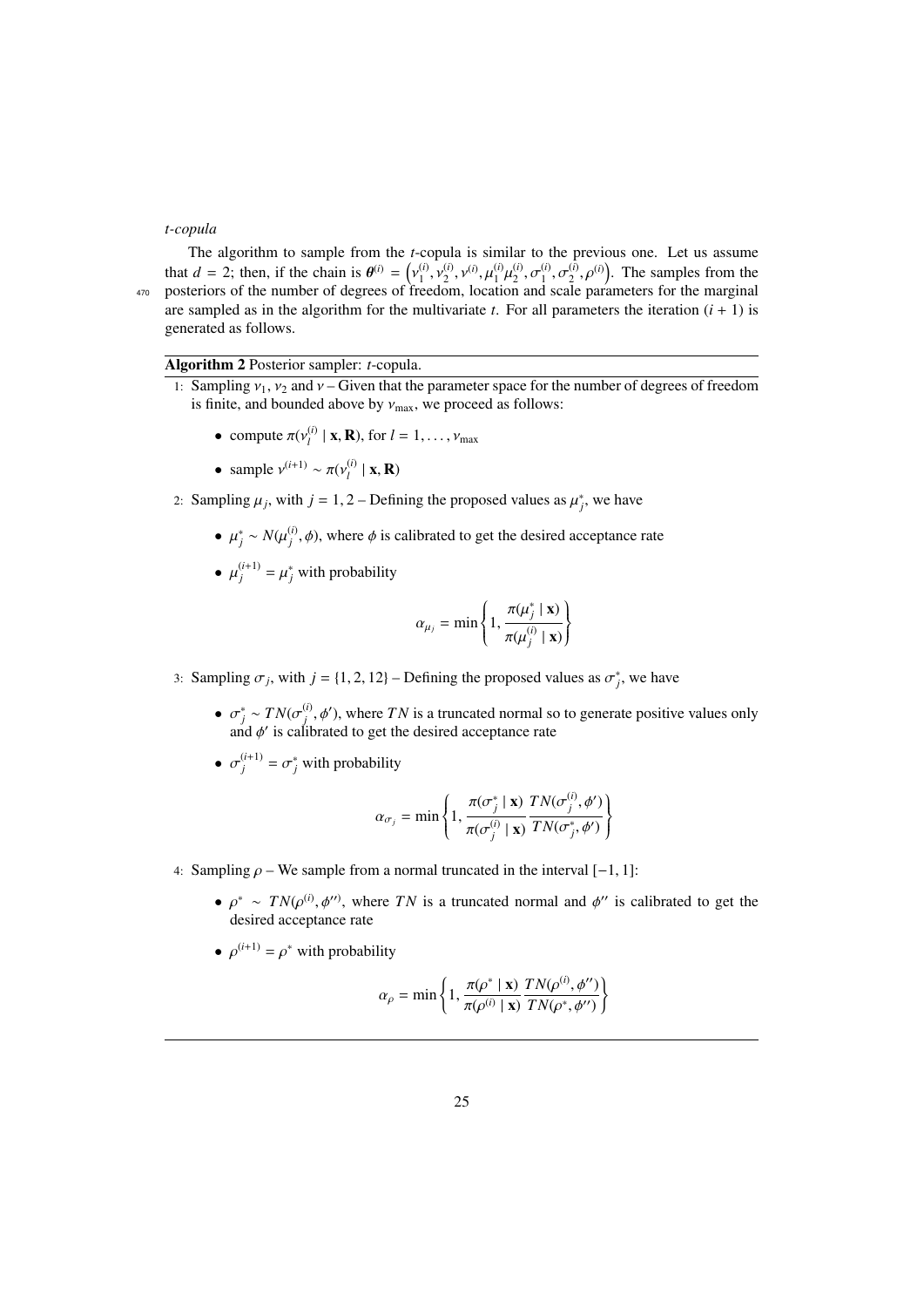# Appendix B - Mean credible intervals for the multivariate *t*

In this appendix we report the mean 95% credible intervals for the simulation study of the <sup>475</sup> multivariate *t*. In particular, we report the interval and its width based on the 250 samples considered under each simulation scenario. For the multivariate *t* with  $d = 2$ , we have Table [7](#page-25-0) for the case  $n = 50$ , Table [8](#page-26-0) for the case  $n = 100$  and Table [9](#page-26-1) for  $n = 250$ . Tables [10,](#page-27-0) [11](#page-27-1) and [12](#page-28-0) report the results for the multivariate *t* with  $d = 3$  and, respectively,  $n = 50, 100, 250$ .

|                |        | AP             |        | JP             | <b>RRP</b> |                |       | <b>LBP</b>    |  |
|----------------|--------|----------------|--------|----------------|------------|----------------|-------|---------------|--|
| $\mathcal{V}$  | Width  | C.I.           | Width  | C.I.           | Width      | C.I.           | Width | C.I.          |  |
| 1              | 0.74   | (1.01, 1.76)   | 0.90   | (0.65, 1.55)   | 0.62       | (1.01, 1.64)   | 0.38  | (1.00, 1.38)  |  |
| 2              | 18.53  | (1.25, 19.78)  | 3.49   | (1.19, 4.68)   | 3.06       | (1.21, 4.28)   | 4.97  | (1.48, 6.44)  |  |
| 3              | 90.51  | (1.71, 92.22)  | 12.14  | (1.61, 13.75)  | 7.74       | (1.53, 9.26)   | 12.40 | (2.11, 14.52) |  |
| $\overline{4}$ | 175.43 | (2.07, 177.50) | 25.19  | (1.98, 27.17)  | 18.30      | (1.85, 20.15)  | 17.73 | (2.72, 20.45) |  |
| 5              | 281.51 | (2.50, 284.01) | 31.72  | (2.21, 33.93)  | 30.63      | (2.03, 32.65)  | 21.07 | (3.03, 24.10) |  |
| 6              | 339.30 | (2.70, 341.99) | 55.81  | (2.47, 58.28)  | 33.52      | (2.23, 35.75)  | 22.80 | (3.49, 26.29) |  |
| 7              | 380.55 | (2.92, 383.47) | 65.63  | (2.64, 68.27)  | 50.44      | (2.38, 52.81)  | 23.61 | (3.83, 27.44) |  |
| 8              | 428.15 | (3.13, 431.27) | 95.90  | (2.80, 98.70)  | 63.75      | (2.56, 66.30)  | 24.17 | (4.14, 28.31) |  |
| 9              | 486.33 | (3.33, 489.67) | 79.02  | (2.86, 81.88)  | 65.50      | (2.64, 68.14)  | 24.19 | (4.29, 28.47) |  |
| 10             | 470.21 | (3.32, 473.53) | 84.37  | (2.98, 87.34)  | 74.99      | (2.70, 77.69)  | 24.35 | (4.49, 28.83) |  |
| 11             | 492.66 | (3.54, 496.20) | 94.60  | (3.09, 97.69)  | 83.98      | (2.82, 86.80)  | 24.41 | (4.63, 29.03) |  |
| 12             | 527.02 | (3.53, 530.55) | 117.64 | (3.20, 120.84) | 91.41      | (2.82, 94.23)  | 24.50 | (4.75, 29.25) |  |
| 13             | 533.14 | (3.64, 536.78) | 111.33 | (3.20, 114.54) | 101.02     | (2.93, 103.95) | 24.46 | (4.85, 29.31) |  |
| 14             | 551.22 | (3.66, 554.87) | 121.68 | (3.27, 124.94) | 97.68      | (2.97, 100.65) | 24.42 | (4.94, 29.36) |  |
| 15             | 556.78 | (3.78, 560.57) | 129.72 | (3.27, 132.99) | 98.91      | (2.94, 101.86) | 24.37 | (5.05, 29.42) |  |
| 16             | 591.35 | (3.86, 595.21) | 143.46 | (3.37, 146.84) | 108.63     | (2.99, 111.62) | 24.40 | (5.10, 29.50) |  |
| 17             | 590.60 | (3.99, 594.59) | 141.79 | (3.42, 145.21) | 102.60     | (3.05, 105.65) | 24.37 | (5.14, 29.51) |  |
| 18             | 602.05 | (3.92, 605.97) | 128.91 | (3.42, 132.32) | 95.38      | (3.09, 98.47)  | 24.38 | (5.14, 29.51) |  |
| 19             | 598.65 | (4.07, 602.73) | 126.95 | (3.42, 130.37) | 105.15     | (3.05, 108.21) | 24.35 | (5.25, 29.60) |  |
| 20             | 602.86 | (4.00, 606.86) | 129.90 | (3.48, 133.38) | 96.06      | (3.15, 99.22)  | 24.32 | (5.28, 29.60) |  |

Table 7: Mean posterior 95% credible interval and width for the multivariate *t* with  $d = 2$  and  $n = 50$ .

# Appendix C - 95% Interval for the mean coverage

In this appendix we present the 95% intervals for the mean coverage for the multivariate *t* frequentist analysis. As the coverage, in most of the cases, is close to 1, we used the Wilson approximation [\(Wilson, 1927\)](#page-32-4). That is:

<span id="page-25-0"></span>
$$
\frac{\hat{p} + \frac{z^2}{2w}}{1 + \frac{z^2}{w}} \pm \frac{z}{1 + \frac{z^2}{w}} \sqrt{\frac{\hat{p}(1-\hat{p})}{w} + \frac{z^2}{4w^2}},
$$

480 where  $\hat{p}$  is the estimated coverage,  $w = 250$  is the the number of samples used to estimate p and  $z = 1.96$  is the 0.975-quantile of the standard normal distribution. Table [13](#page-28-1) reports the intervals for the simulation with a sample size of  $n = 50$ , Table [14](#page-29-0) reports the results for the simulation with  $n = 100$  and, finally, Table [15](#page-29-1) shows the intervals for the scenario with  $n = 250$ .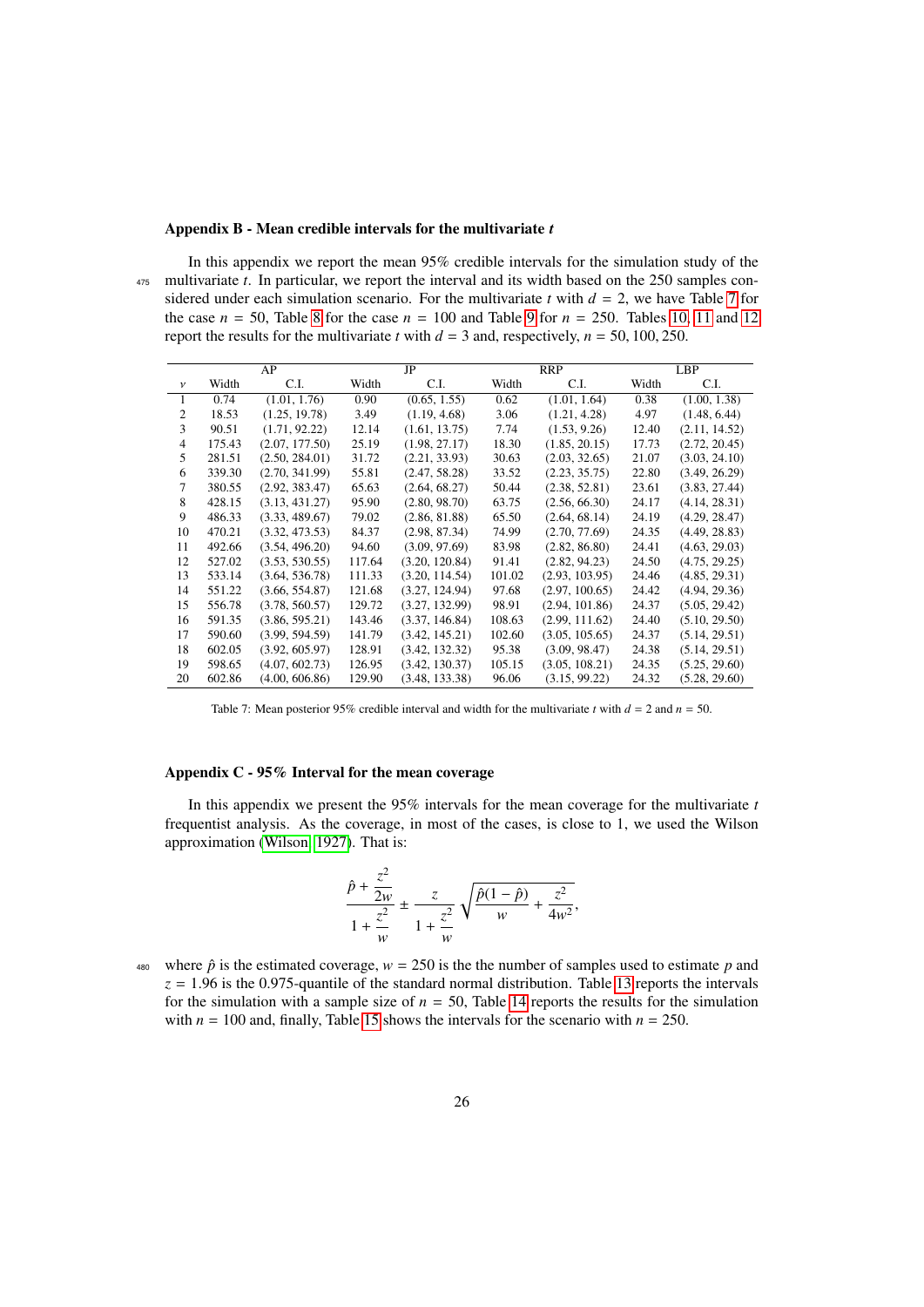|              |        | AP             |       | JP             |        | <b>RRP</b>     |       | <b>LBP</b>    |
|--------------|--------|----------------|-------|----------------|--------|----------------|-------|---------------|
| $\mathcal V$ | Width  | C.I.           | Width | C.I.           | Width  | C.I.           | Width | C.I.          |
| 1            | 0.45   | (1.01, 1.46)   | 0.30  | (0.37, 0.67)   | 0.39   | (1.01, 1.40)   | 0.08  | (1.00, 1.08)  |
| 2            | 1.94   | (1.37, 3.31)   | 0.89  | (0.70, 1.59)   | 1.70   | (1.37, 3.08)   | 1.64  | (1.79, 3.43)  |
| 3            | 16.25  | (1.92, 18.16)  | 1.93  | (0.96, 2.89)   | 3.77   | (1.87, 5.64)   | 5.68  | (2.25, 7.93)  |
| 4            | 44.78  | (2.37, 47.15)  | 7.74  | (1.24, 8.99)   | 9.36   | (2.35, 11.71)  | 11.51 | (2.92, 14.43) |
| 5            | 107.15 | (2.86, 110.00) | 8.38  | (1.43, 9.81)   | 15.06  | (2.77, 17.83)  | 16.27 | (3.53, 19.80) |
| 6            | 187.17 | (3.28, 190.45) | 19.31 | (1.66, 20.97)  | 24.21  | (3.12, 27.32)  | 19.10 | (4.10, 23.19) |
| 7            | 260.59 | (3.58, 264.17) | 16.96 | (1.81, 18.77)  | 46.24  | (3.42, 49.66)  | 20.57 | (4.52, 25.10) |
| 8            | 317.11 | (4.02, 321.13) | 41.09 | (1.96, 43.05)  | 57.43  | (3.64, 61.07)  | 21.72 | (4.93, 26.65) |
| 9            | 358.66 | (4.29, 362.94) | 74.40 | (2.02, 76.42)  | 62.99  | (3.86, 66.86)  | 22.14 | (5.22, 27.36) |
| 10           | 394.70 | (4.45, 399.15) | 69.57 | (2.15, 71.72)  | 121.95 | (4.11, 126.07) | 22.53 | (5.64, 28.17) |
| 11           | 425.74 | (4.70, 430.44) | 55.90 | (2.22, 58.12)  | 101.56 | (4.21, 105.77) | 22.69 | (5.85, 28.54) |
| 12           | 460.23 | (4.91, 465.14) | 63.71 | (2.33, 66.04)  | 112.70 | (4.38, 117.08) | 22.71 | (6.03, 28.75) |
| 13           | 492.25 | (5.25, 497.51) | 67.23 | (2.45, 69.68)  | 128.91 | (4.52, 133.43) | 22.76 | (6.22, 28.99) |
| 14           | 531.81 | (5.40, 537.21) | 67.01 | (2.46, 69.46)  | 118.69 | (4.63, 123.32) | 22.78 | (6.31, 29.09) |
| 15           | 542.53 | (5.55, 548.08) | 85.42 | (2.49, 87.91)  | 117.96 | (4.71, 122.66) | 22.80 | (6.46, 29.26) |
| 16           | 572.59 | (5.67, 578.26) | 70.96 | (2.55, 73.51)  | 145.35 | (4.72, 150.07) | 22.78 | (6.55, 29.33) |
| 17           | 579.06 | (5.69, 584.75) | 85.49 | (2.61, 88.10)  | 159.69 | (4.87, 164.56) | 22.74 | (6.66, 29.40) |
| 18           | 576.03 | (5.83, 581.86) | 97.01 | (2.61, 99.62)  | 135.04 | (4.87, 139.90) | 22.70 | (6.77, 29.46) |
| 19           | 600.30 | (6.03, 606.33) | 99.24 | (2.66, 101.90) | 203.34 | (5.01, 208.34) | 22.69 | (6.85, 29.54) |
| 20           | 620.26 | (6.04, 626.30) | 90.47 | (2.67, 93.14)  | 190.51 | (5.02, 195.52) | 22.67 | (6.92, 29.59) |

<span id="page-26-0"></span>Table 8: Mean posterior 95% credible interval and width for the multivariate *t* with  $d = 2$  and  $n = 100$ .

|                | AP     |                |        | JP             |        | RRP            |       | LBP           |  |
|----------------|--------|----------------|--------|----------------|--------|----------------|-------|---------------|--|
| $\mathcal V$   | Width  | C.I.           | Width  | C.I.           | Width  | C.I.           | Width | C.I.          |  |
| $\mathbf{1}$   | 0.26   | (1.01, 1.26)   | 0.37   | (0.83, 1.20)   | 0.23   | (1.01, 1.24)   | 0.00  | (1.00, 1.00)  |  |
| $\overline{2}$ | 1.09   | (1.55, 2.65)   | 1.01   | (1.59, 2.60)   | 1.00   | (1.57, 2.57)   | 0.41  | (2.00, 2.41)  |  |
| 3              | 2.16   | (2.21, 4.37)   | 1.95   | (2.26, 4.21)   | 1.91   | (2.24, 4.15)   | 1.88  | (2.53, 4.41)  |  |
| $\overline{4}$ | 3.98   | (2.84, 6.83)   | 3.36   | (2.91, 6.26)   | 3.26   | (2.87, 6.13)   | 4.00  | (3.21, 7.20)  |  |
| 5              | 11.14  | (3.41, 14.55)  | 5.35   | (3.49, 8.84)   | 5.05   | (3.39, 8.44)   | 7.34  | (3.81, 11.15) |  |
| 6              | 43.17  | (3.96, 47.12)  | 9.33   | (3.97, 13.31)  | 12.24  | (3.93, 16.16)  | 11.07 | (4.42, 15.49) |  |
| 7              | 63.53  | (4.38, 67.91)  | 19.59  | (4.56, 24.14)  | 16.34  | (4.39, 20.73)  | 14.45 | (5.16, 19.61) |  |
| 8              | 107.44 | (4.88, 112.32) | 25.17  | (4.92, 30.09)  | 21.81  | (4.78, 26.59)  | 16.70 | (5.64, 22.34) |  |
| 9              | 173.96 | (5.36, 179.32) | 34.16  | (5.27, 39.43)  | 28.93  | (5.15, 34.08)  | 18.07 | (6.16, 24.23) |  |
| 10             | 220.61 | (5.84, 226.45) | 42.92  | (5.61, 48.53)  | 32.74  | (5.48, 38.22)  | 19.07 | (6.57, 25.64) |  |
| 11             | 265.56 | (6.25, 271.82) | 57.50  | (5.94, 63.44)  | 47.32  | (5.80, 53.12)  | 19.77 | (6.98, 26.75) |  |
| 12             | 340.43 | (6.68, 347.12) | 91.92  | (6.28, 98.20)  | 66.65  | (6.16, 72.81)  | 20.11 | (7.40, 27.51) |  |
| 13             | 379.35 | (7.13, 386.48) | 88.72  | (6.59, 95.30)  | 81.22  | (6.31, 87.53)  | 20.21 | (7.73, 27.94) |  |
| 14             | 414.60 | (7.35, 421.95) | 121.08 | (6.86, 127.94) | 93.10  | (6.63, 99.73)  | 20.41 | (7.96, 28.37) |  |
| 15             | 452.50 | (7.71, 460.20) | 168.56 | (7.04, 175.60) | 107.73 | (6.82, 114.55) | 20.45 | (8.27, 28.72) |  |
| 16             | 480.05 | (8.12, 488.16) | 117.83 | (7.34, 125.17) | 144.20 | (7.03, 151.24) | 20.40 | (8.56, 28.96) |  |
| 17             | 491.86 | (8.19, 500.05) | 142.88 | (7.52, 150.40) | 192.27 | (7.29, 199.55) | 20.32 | (8.74, 29.06) |  |
| 18             | 524.31 | (8.36, 532.67) | 144.22 | (7.69, 151.91) | 166.88 | (7.49, 174.37) | 20.36 | (8.87, 29.23) |  |
| 19             | 542.43 | (8.71, 551.13) | 236.55 | (7.86, 244.41) | 186.97 | (7.65, 194.62) | 20.21 | (9.08, 29.29) |  |
| 20             | 545.08 | (8.86, 553.94) | 177.33 | (7.97, 185.29) | 161.82 | (7.68, 169.50) | 20.21 | (9.23, 29.44) |  |

<span id="page-26-1"></span>Table 9: Mean posterior 95% credible interval and width for the multivariate *t* with  $d = 2$  and  $n = 250$ .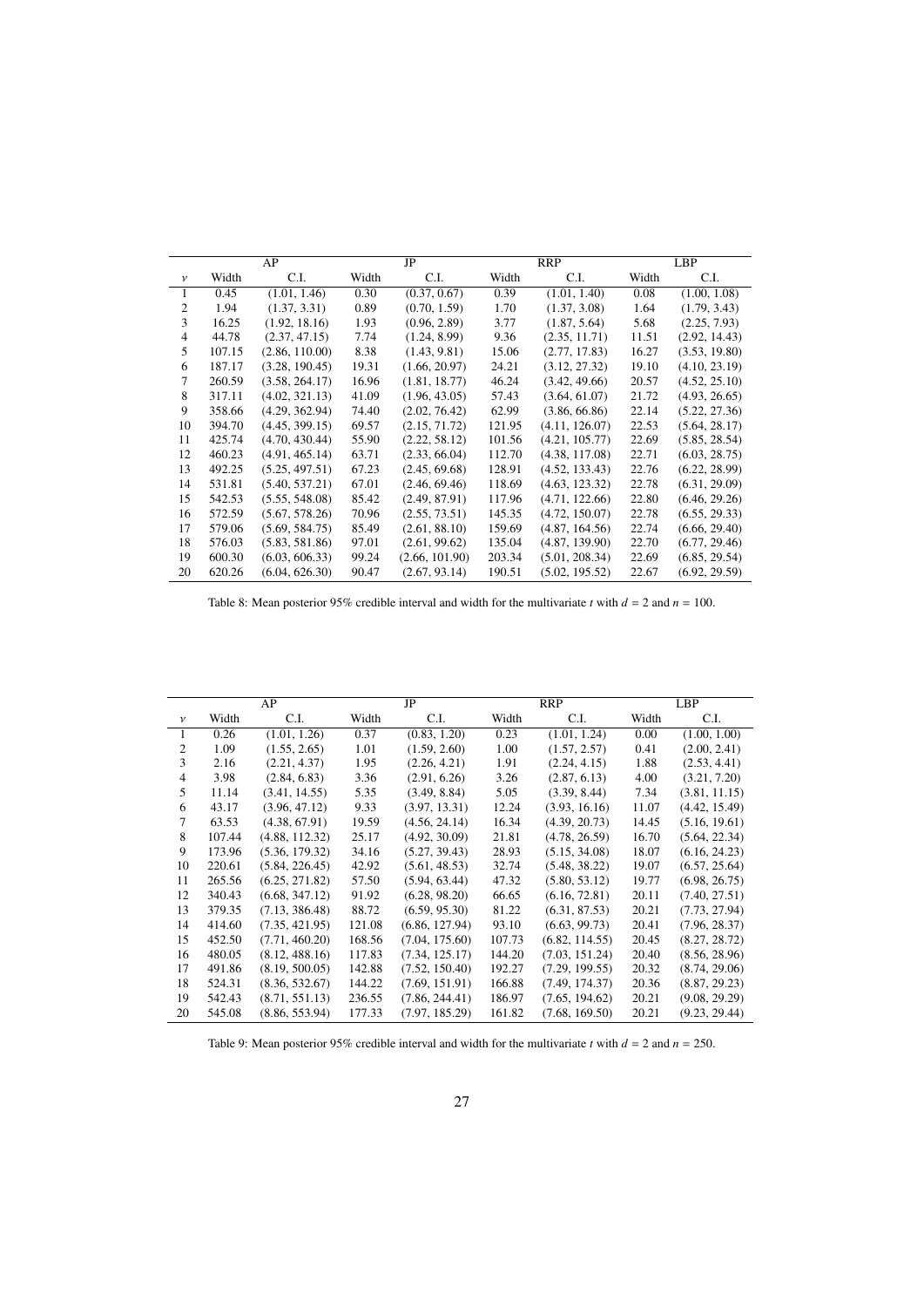|              |          | AP                |        | JP             |         | <b>RRP</b>      |       | <b>LBP</b>    |
|--------------|----------|-------------------|--------|----------------|---------|-----------------|-------|---------------|
| $\mathcal V$ | Width    | C.I.              | Width  | C.I.           | Width   | C.I.            | Width | C.I.          |
|              | 0.60     | (1.02, 1.62)      | 0.60   | (1.01, 1.62)   | 0.53    | (1.01, 1.55)    | 0.24  | (1.00, 1.25)  |
| 2            | 2.49     | (1.34, 3.84)      | 2.80   | (1.27, 4.07)   | 2.49    | (1.26, 3.75)    | 3.11  | (1.54, 4.66)  |
| 3            | 19.91    | (1.86, 21.77)     | 23.90  | (1.72, 25.62)  | 6.06    | (1.67, 7.73)    | 8.27  | (2.20, 10.48) |
| 4            | 365.49   | (3.12, 368.61)    | 56.91  | (2.13, 59.04)  | 406.74  | (2.20, 408.94)  | 14.01 | (2.77, 16.78) |
| 5            | 250.68   | (2.97, 253.65)    | 107.61 | (2.56, 110.17) | 51.97   | (2.41, 54.38)   | 18.11 | (3.28, 21.40) |
| 6            | 7523.21  | (17.67, 7540.88)  | 157.08 | (2.77, 159.85) | 134.65  | (2.65, 137.30)  | 20.42 | (3.70, 24.11) |
| 7            | 5495.75  | (3.69, 5499.44)   | 186.06 | (3.06, 189.11) | 716.81  | (2.93, 719.75)  | 22.20 | (4.13, 26.33) |
| 8            | 932.00   | (4.84, 936.84)    | 231.79 | (3.38, 235.17) | 2403.52 | (3.62, 2407.14) | 22.75 | (4.55, 27.31) |
| 9            | 500.04   | (4.71, 504.75)    | 249.08 | (3.53, 252.62) | 154.45  | (3.46, 157.90)  | 23.16 | (4.80, 27.95) |
| 10           | 4655.09  | (7.37, 4662.47)   | 280.20 | (3.66, 283.87) | 207.99  | (3.56, 211.55)  | 23.36 | (4.96, 28.32) |
| 11           | 1653.89  | (5.76, 1659.65)   | 324.57 | (3.76, 328.33) | 330.24  | (3.61, 333.85)  | 23.54 | (5.14, 28.68) |
| 12           | 3129.56  | (5.79, 3135.35)   | 319.44 | (3.95, 323.39) | 166.70  | (3.73, 170.44)  | 23.64 | (5.29, 28.93) |
| 13           | 17313.08 | (6.33, 17319.42)  | 356.76 | (4.01, 360.77) | 250.59  | (3.93, 254.52)  | 23.68 | (5.45, 29.13) |
| 14           | 5059.18  | (7.40, 5066.58)   | 365.50 | (4.15, 369.64) | 183.16  | (3.94, 187.10)  | 23.69 | (5.59, 29.28) |
| 15           | 3439.42  | (8.11, 3447.53)   | 368.47 | (4.19, 372.66) | 197.37  | (4.21, 201.58)  | 23.64 | (5.74, 29.38) |
| 16           | 62553.59 | (18.35, 62571.94) | 374.86 | (4.29, 379.15) | 245.07  | (4.20, 249.27)  | 23.66 | (5.80, 29.46) |
| 17           | 7835.78  | (10.14, 7845.93)  | 397.39 | (4.35, 401.73) | 197.49  | (4.13, 201.61)  | 23.58 | (5.94, 29.51) |
| 18           | 4060.36  | (8.32, 4068.68)   | 409.59 | (4.39, 413.99) | 262.63  | (4.65, 267.27)  | 23.57 | (6.01, 29.58) |
| 19           | 5973.94  | (9.38, 5983.32)   | 413.07 | (4.55, 417.62) | 204.88  | (4.15, 209.03)  | 23.49 | (6.09, 29.58) |
| 20           | 7067.15  | (15.15, 7082.30)  | 73.08  | (4.30, 77.38)  | 578.11  | (4.52, 582.63)  | 23.52 | (6.10, 29.62) |

<span id="page-27-0"></span>Table 10: Mean posterior 95% credible interval and width for the multivariate *t* with  $d = 3$  and  $n = 50$ .

|                |         | AP               |        | JP             |        | <b>RRP</b>     |       | <b>LBP</b>    |
|----------------|---------|------------------|--------|----------------|--------|----------------|-------|---------------|
| $\mathcal V$   | Width   | C.I.             | Width  | C.I.           | Width  | C.I.           | Width | C.I.          |
| 1              | 0.41    | (1.01, 1.42)     | 0.40   | (1.01, 1.41)   | 0.38   | (1.01, 1.39)   | 0.06  | (1, 1.07)     |
| 2              | 1.53    | (1.46, 2.99)     | 1.50   | (1.46, 2.96)   | 1.48   | (1.41, 2.89)   | 1.13  | (1.87, 3)     |
| 3              | 2.91    | (2.05, 4.96)     | 2.94   | (2.04, 4.98)   | 2.61   | (1.99, 4.6)    | 3.51  | (2.29, 5.8)   |
| $\overline{4}$ | 6.62    | (2.68, 9.29)     | 6.55   | (2.59, 9.13)   | 5.32   | (2.51, 7.83)   | 7.29  | (3, 10.28)    |
| 5              | 23.09   | (3.27, 26.36)    | 11.61  | (3.16, 14.77)  | 9.63   | (3.03, 12.66)  | 11.94 | (3.63, 15.58) |
| 6              | 67.97   | (3.95, 71.91)    | 23.2   | (3.63, 26.83)  | 21.89  | (3.48, 25.37)  | 15.25 | (4.25, 19.5)  |
| 7              | 247.29  | (4.36, 251.65)   | 42.96  | (4.06, 47.02)  | 54.92  | (3.89, 58.81)  | 18.01 | (4.79, 22.8)  |
| 8              | 1064.37 | (4.90, 1069.27)  | 56.42  | (4.44, 60.86)  | 50.72  | (4.2, 54.93)   | 19.62 | (5.31, 24.93) |
| 9              | 217.11  | (5.22, 222.33)   | 64.55  | (4.71, 69.26)  | 58.26  | (4.64, 62.9)   | 20.51 | (5.7, 26.21)  |
| 10             | 492.91  | (6.67, 499.58)   | 97.17  | (5.05, 102.22) | 96.45  | (4.89, 101.34) | 21.05 | (6.13, 27.17) |
| 11             | 507.53  | (6.40, 513.93)   | 131.78 | (5.31, 137.1)  | 190.91 | (5.16, 196.07) | 21.32 | (6.39, 27.71) |
| 12             | 2036.46 | (7.50, 2043.96)  | 218.06 | (5.62, 223.68) | 106.9  | (5.28, 112.19) | 21.59 | (6.67, 28.26) |
| 13             | 831.60  | (7.19, 838.80)   | 165.13 | (5.9, 171.03)  | 123.79 | (5.54, 129.33) | 21.6  | (6.93, 28.53) |
| 14             | 2112.50 | (8.50, 2121.00)  | 212.01 | (6.16, 218.17) | 350.13 | (6.05, 356.18) | 21.6  | (7.18, 28.78) |
| 15             | 1568.83 | (8.92, 1577.75)  | 227.92 | (6.33, 234.25) | 149.51 | (6.03, 155.54) | 21.58 | (7.37, 28.95) |
| 16             | 2498.57 | (8.09, 2506.66)  | 351.65 | (5.9, 357.55)  | 175.7  | (6.15, 181.85) | 21.6  | (7.56, 29.16) |
| 17             | 3285.01 | (9.31, 3294.31)  | 234.06 | (6.64, 240.7)  | 166.53 | (6.36, 172.89) | 21.52 | (7.71, 29.24) |
| 18             | 2697.02 | (8.86, 2705.88)  | 231.83 | (6.88, 238.71) | 264.3  | (6.57, 270.87) | 21.47 | (7.87, 29.33) |
| 19             | 9678.97 | (9.86, 9688.83)  | 28.75  | (0.74, 29.49)  | 277.23 | (6.58, 283.81) | 21.51 | (7.98, 29.49) |
| 20             | 6897.81 | (10.22, 6908.02) | 83.49  | (2.95, 86.44)  | 175.66 | (6.58, 182.24) | 21.43 | (8.13, 29.56) |

<span id="page-27-1"></span>Table 11: Mean posterior 95% credible interval and width for the multivariate *t* with  $d = 3$  and  $n = 100$ .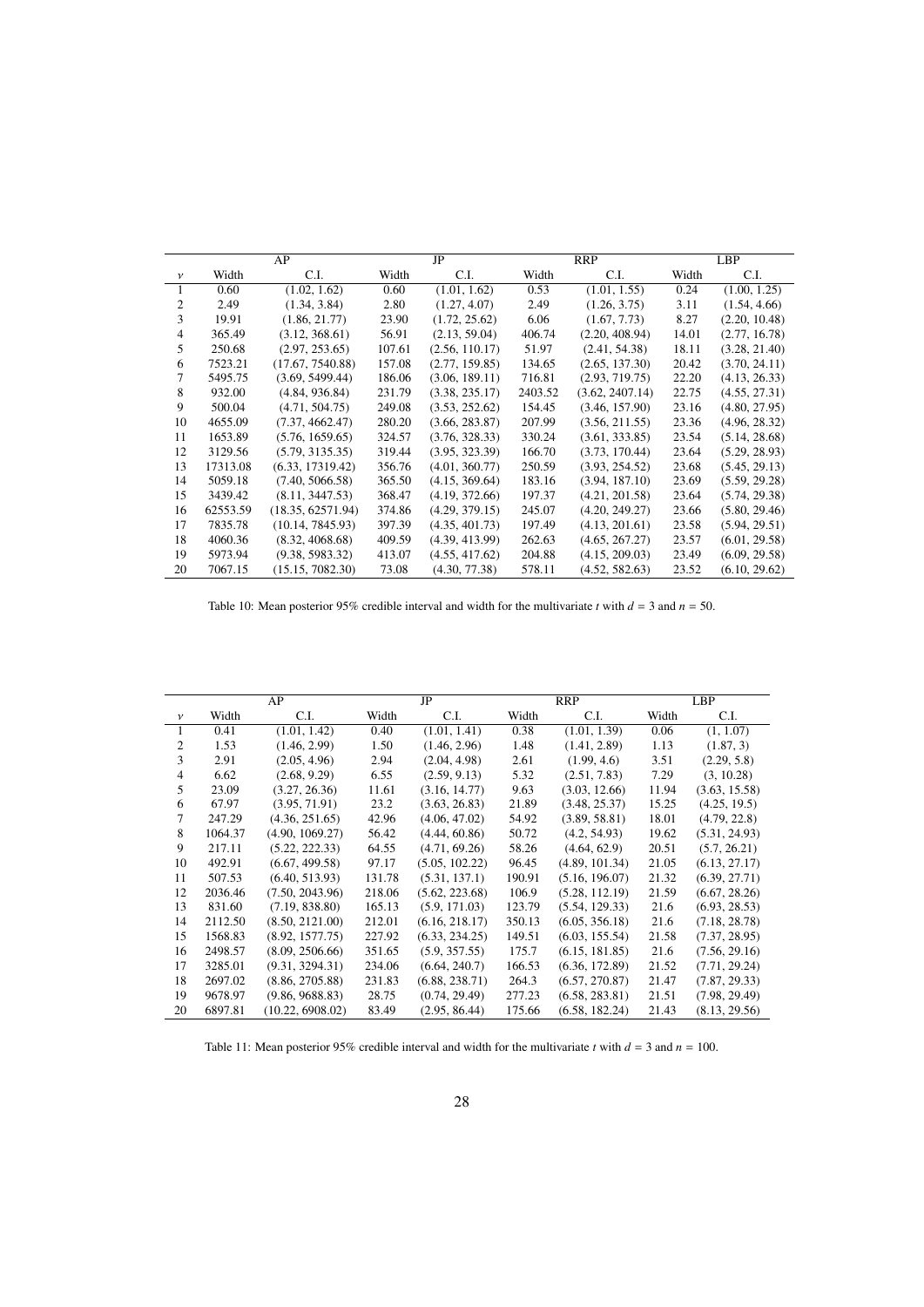|                |         | AP               |        | JP             | <b>RRP</b> |                | LBP   |                |
|----------------|---------|------------------|--------|----------------|------------|----------------|-------|----------------|
| $\mathcal{V}$  | Width   | C.I.             | Width  | C.I.           | Width      | C.I.           | Width | C.I.           |
| 1              | 0.23    | (1.01, 1.24)     | 0.22   | (1.01, 1.23)   | 0.22       | (1.01, 1.23)   | 0.00  | (1.00, 1.00)   |
| $\overline{2}$ | 0.89    | (1.63, 2.52)     | 0.88   | (1.62, 2.49)   | 0.88       | (1.60, 2.49)   | 0.26  | (2.00, 2.26)   |
| 3              | 1.61    | (2.37, 3.99)     | 1.64   | (2.34, 3.98)   | 1.62       | (2.32, 3.94)   | 1.40  | (2.65, 4.05)   |
| $\overline{4}$ | 2.75    | (3.06, 5.81)     | 2.62   | (3.00, 5.62)   | 2.58       | (2.98, 5.57)   | 2.72  | (3.25, 5.97)   |
| 5              | 4.48    | (3.71, 8.18)     | 4.14   | (3.67, 7.80)   | 4.08       | (3.62, 7.70)   | 4.84  | (3.96, 8.80)   |
| 6              | 6.73    | (4.32, 11.04)    | 6.06   | (4.28, 10.34)  | 5.84       | (4.18, 10.02)  | 7.38  | (4.63, 12.01)  |
| 7              | 12.86   | (4.88, 17.75)    | 12.08  | (4.85, 16.94)  | 9.09       | (4.79, 13.89)  | 10.40 | (5.27, 15.66)  |
| 8              | 32.60   | (5.38, 37.98)    | 13.49  | (5.31, 18.80)  | 15.07      | (5.20, 20.27)  | 12.87 | (5.84, 18.71)  |
| 9              | 92.38   | (6.07, 98.45)    | 23.03  | (5.88, 28.91)  | 22.51      | (5.77, 28.28)  | 15.12 | (6.58, 21.69)  |
| 10             | 76.60   | (6.75, 83.34)    | 31.65  | (6.41, 38.05)  | 27.14      | (6.23, 33.37)  | 16.82 | (7.12, 23.94)  |
| 11             | 140.17  | (7.05, 147.22)   | 35.76  | (6.85, 42.61)  | 27.00      | (6.70, 33.70)  | 17.76 | (7.59, 25.35)  |
| 12             | 121.34  | (7.48, 128.82)   | 41.83  | (7.18, 49.01)  | 41.75      | (6.98, 48.73)  | 18.56 | (8.03, 26.59)  |
| 13             | 135.07  | (8.02, 143.09)   | 60.12  | (7.55, 67.67)  | 52.83      | (7.35, 60.18)  | 18.99 | (8.49, 27.48)  |
| 14             | 404.39  | (8.69, 413.08)   | 69.23  | (8.02, 77.25)  | 62.69      | (7.68, 70.37)  | 19.20 | (8.87, 28.06)  |
| 15             | 442.43  | (9.14, 451.56)   | 10.53  | (1.00, 11.53)  | 57.04      | (8.04, 65.08)  | 19.28 | (9.24, 28.51)  |
| 16             | 290.49  | (9.52, 300.01)   | 144.85 | (8.61, 153.45) | 94.60      | (8.40, 103.00) | 19.28 | (9.51, 28.79)  |
| 17             | 610.36  | (10.42, 620.77)  | 202.83 | (9.00, 211.83) | 232.48     | (8.75, 241.22) | 19.27 | (9.77, 29.04)  |
| 18             | 740.49  | (11.13, 751.62)  | 123.17 | (9.24, 132.41) | 90.40      | (8.80, 99.20)  | 19.25 | (9.96, 29.21)  |
| 19             | 894.99  | (11.06, 906.05)  | 164.16 | (9.46, 173.62) | 154.89     | (9.22, 164.11) | 19.10 | (10.22, 29.32) |
| 20             | 1122.68 | (11.66, 1134.34) | 302.44 | (9.85, 312.29) | 139.62     | (9.75, 149.37) | 18.97 | (10.47, 29.44) |

<span id="page-28-0"></span>Table 12: Mean posterior 95% credible interval and width for the multivariate *t* with  $d = 3$  and  $n = 250$ .

|                |              |              | $d=2$        |              |              |              | $d=3$        |              |
|----------------|--------------|--------------|--------------|--------------|--------------|--------------|--------------|--------------|
| $\mathcal V$   | AP           | JP           | <b>RRP</b>   | LBP          | AP           | JP           | <b>RRP</b>   | <b>LBP</b>   |
| $\mathbf{1}$   | NA           | (0.87, 0.94) | <b>NA</b>    | (0.98,1)     | NA.          | NA.          | <b>NA</b>    | (0.98,1)     |
| 2              | (0.93, 0.98) | (0.91, 0.97) | (0.90, 0.96) | (0.94, 0.99) | (0.86, 0.93) | (0.90, 0.96) | (0.88, 0.95) | (0.94, 0.98) |
| 3              | (0.91, 0.97) | (0.87, 0.94) | (0.88, 0.95) | (0.92, 0.98) | (0.85, 0.93) | (0.89, 0.96) | (0.88, 0.94) | (0.90, 0.96) |
| $\overline{4}$ | (0.91, 0.97) | (0.90, 0.96) | (0.85, 0.93) | (0.86, 0.93) | (0.79, 0.88) | (0.90, 0.96) | (0.86, 0.93) | (0.86, 0.93) |
| 5              | (0.86, 0.93) | (0.90, 0.96) | (0.86, 0.94) | (0.89, 0.96) | (0.83, 0.92) | (0.91, 0.97) | (0.84, 0.92) | (0.88, 0.95) |
| 6              | (0.91, 0.97) | (0.92, 0.97) | (0.87, 0.94) | (0.91, 0.97) | (0.82, 0.90) | (0.94, 0.99) | (0.87, 0.94) | (0.91, 0.97) |
| 7              | (0.94, 0.98) | (0.91, 0.97) | (0.90, 0.95) | (0.95, 0.99) | (0.85, 0.93) | (0.95, 0.98) | (0.86, 0.93) | (0.94, 0.98) |
| 8              | (0.95, 0.99) | (0.91, 0.97) | (0.88, 0.95) | (0.97, 0.99) | (0.81, 0.89) | (0.93, 0.98) | (0.84, 0.92) | (0.95, 0.99) |
| 9              | (0.96, 0.99) | (0.89, 0.95) | (0.86, 0.94) | (0.97, 0.99) | (0.84, 0.92) | (0.94, 0.99) | (0.87, 0.94) | (0.96, 0.99) |
| 10             | (0.97,1)     | (0.89, 0.95) | (0.87, 0.94) | (0.97,1)     | (0.82, 0.90) | (0.95, 0.99) | (0.86, 0.94) | (0.97, 0.99) |
| 11             | (0.97,1)     | (0.88, 0.94) | (0.84, 0.92) | (0.97,1)     | (0.86, 0.93) | (0.94, 0.99) | (0.88, 0.94) | (0.97,1)     |
| 12             | (0.97,1)     | (0.89, 0.95) | (0.85, 0.93) | (0.97,1)     | (0.88, 0.95) | (0.97,1)     | (0.88, 0.94) | (0.97,1)     |
| 13             | (0.97,1)     | (0.88, 0.95) | (0.82, 0.90) | (0.97,1)     | (0.86, 0.93) | (0.97,1)     | (0.86, 0.93) | (0.97,1)     |
| 14             | (0.97,1)     | (0.84, 0.92) | (0.83, 0.91) | (0.97,1)     | (0.85, 0.93) | (0.97,1)     | (0.85, 0.93) | (0.97,1)     |
| 15             | (0.96, 0.99) | (0.87, 0.94) | (0.83, 0.91) | (0.97,1)     | (0.88, 0.95) | (0.97,1)     | (0.86, 0.94) | (0.97,1)     |
| 16             | (0.96, 0.99) | (0.83, 0.92) | (0.79, 0.88) | (0.97,1)     | (0.86, 0.94) | (0.96, 0.99) | (0.86, 0.94) | (0.97,1)     |
| 17             | (0.96, 0.99) | (0.87, 0.94) | (0.84, 0.92) | (0.97,1)     | (0.85, 0.93) | (0.97,1)     | (0.84, 0.92) | (0.97,1)     |
| 18             | (0.96, 0.99) | (0.84, 0.92) | (0.79, 0.88) | (0.97,1)     | (0.90, 0.96) | (0.97,1)     | (0.84, 0.92) | (0.97,1)     |
| 19             | (0.95, 0.99) | (0.86, 0.94) | (0.78, 0.87) | (0.97,1)     | (0.84, 0.92) | (0.97,1)     | (0.86, 0.93) | (0.97,1)     |
| 20             | (0.97,1)     | (0.85, 0.93) | (0.82, 0.90) | (0.97,1)     | (0.87, 0.94) | (0.97,1)     | (0.87, 0.94) | (0.97,1)     |

<span id="page-28-1"></span>Table 13: 95% intervals for the mean coverage of the multivariate *t* with  $d = 2$ , 3 and  $n = 50$ .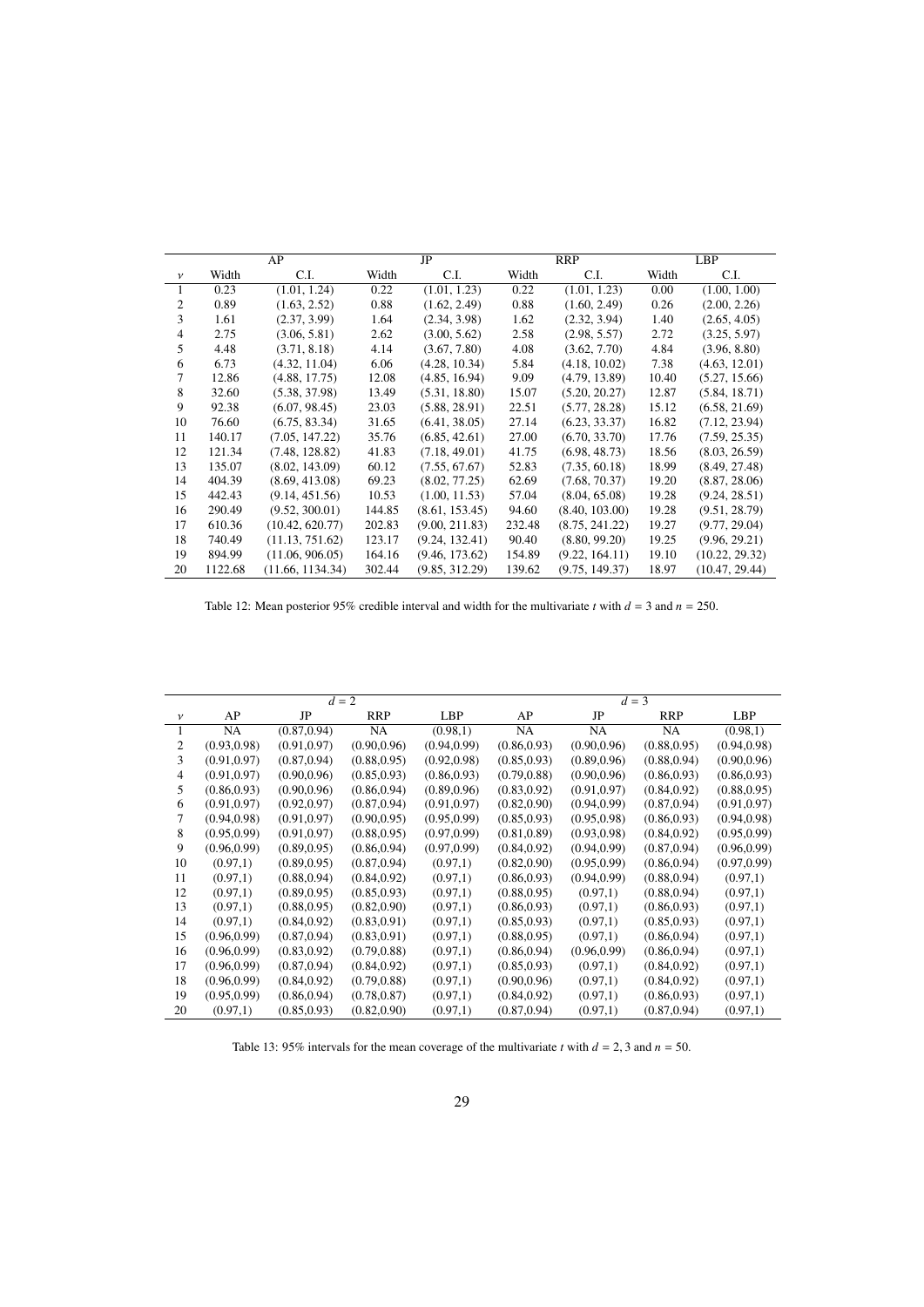|                |              |              | $d=2$        |              |              |              | $d=3$        |              |
|----------------|--------------|--------------|--------------|--------------|--------------|--------------|--------------|--------------|
| $\mathcal V$   | AP           | JP           | <b>RRP</b>   | <b>LBP</b>   | AP           | JP           | <b>RRP</b>   | <b>LBP</b>   |
| 1              | <b>NA</b>    | (0.89, 0.95) | <b>NA</b>    | (0.99,1)     | <b>NA</b>    | NA           | NA.          | (0.99,1)     |
| 2              | (0.87, 0.94) | (0.89, 0.95) | (0.88, 0.94) | (0.96, 0.99) | (0.87, 0.94) | (0.89, 0.95) | (0.88, 0.94) | (0.96, 0.99) |
| 3              | (0.88, 0.95) | (0.89, 0.96) | (0.88, 0.95) | (0.94, 0.98) | (0.91, 0.97) | (0.88, 0.95) | (0.89, 0.96) | (0.97,1)     |
| $\overline{4}$ | (0.88, 0.94) | (0.87, 0.94) | (0.88, 0.95) | (0.88, 0.94) | (0.87, 0.94) | (0.89, 0.95) | (0.87, 0.94) | (0.92, 0.97) |
| 5              | (0.88, 0.94) | (0.89, 0.95) | (0.86, 0.94) | (0.87, 0.94) | (0.84, 0.92) | (0.86, 0.94) | (0.86, 0.93) | (0.88, 0.94) |
| 6              | (0.86, 0.94) | (0.89, 0.96) | (0.89, 0.95) | (0.87, 0.94) | (0.83, 0.91) | (0.86, 0.93) | (0.85, 0.93) | (0.88, 0.95) |
| 7              | (0.83, 0.92) | (0.88, 0.95) | (0.89, 0.95) | (0.89, 0.96) | (0.86, 0.94) | (0.88, 0.95) | (0.87, 0.94) | (0.86, 0.93) |
| 8              | (0.86, 0.93) | (0.88, 0.95) | (0.88, 0.95) | (0.94, 0.98) | (0.77, 0.87) | (0.86, 0.93) | (0.83, 0.91) | (0.84, 0.92) |
| 9              | (0.90, 0.96) | (0.88, 0.94) | (0.87, 0.94) | (0.95, 0.99) | (0.81, 0.90) | (0.86, 0.94) | (0.86, 0.93) | (0.93, 0.98) |
| 10             | (0.88, 0.95) | (0.90, 0.96) | (0.87, 0.94) | (0.97,1)     | (0.82, 0.90) | (0.88, 0.95) | (0.88, 0.95) | (0.92, 0.98) |
| 11             | (0.89, 0.95) | (0.90, 0.96) | (0.86, 0.94) | (0.98,1)     | (0.81, 0.89) | (0.88, 0.95) | (0.84, 0.92) | (0.95, 0.99) |
| 12             | (0.92, 0.98) | (0.89, 0.95) | (0.87, 0.94) | (0.98,1)     | (0.82, 0.90) | (0.88, 0.94) | (0.85, 0.93) | (0.97,1)     |
| 13             | (0.91, 0.97) | (0.88, 0.95) | (0.88, 0.95) | (0.98,1)     | (0.84, 0.92) | (0.87, 0.94) | (0.87, 0.94) | (0.96, 0.99) |
| 14             | (0.88, 0.95) | (0.90, 0.96) | (0.85, 0.93) | (0.98,1)     | (0.80, 0.89) | (0.87, 0.94) | (0.84, 0.92) | (0.96, 0.99) |
| 15             | (0.90, 0.96) | (0.90, 0.96) | (0.88, 0.94) | (0.98,1)     | (0.82, 0.90) | (0.87, 0.94) | (0.88, 0.94) | (0.97,1)     |
| 16             | (0.92, 0.98) | (0.87, 0.94) | (0.86, 0.93) | (0.98,1)     | (0.82, 0.90) | (0.76, 0.85) | (0.85, 0.93) | (0.97,1)     |
| 17             | (0.91, 0.97) | (0.88, 0.94) | (0.84, 0.92) | (0.98,1)     | (0.81, 0.90) | (0.87, 0.94) | (0.85, 0.93) | (0.97,1)     |
| 18             | (0.91, 0.97) | (0.86, 0.93) | (0.84, 0.92) | (0.98,1)     | (0.83, 0.91) | (0.87, 0.94) | (0.83, 0.91) | (0.98,1)     |
| 19             | (0.90, 0.96) | (0.88, 0.95) | (0.87, 0.94) | (0.98,1)     | (0.84, 0.92) | (0.88, 0.94) | (0.85, 0.93) | (0.97,1)     |
| 20             | (0.91, 0.97) | (0.88, 0.95) | (0.83, 0.91) | (0.98,1)     | (0.84, 0.92) | (0.87, 0.94) | (0.85, 0.93) | (0.98,1)     |

<span id="page-29-0"></span>Table 14: 95% intervals for the mean coverage of the multivariate *t* with  $d = 2, 3$  and  $n = 100$ .

|              | $d=2$        |              |              |              |              |              | $d=3$        |              |
|--------------|--------------|--------------|--------------|--------------|--------------|--------------|--------------|--------------|
| $\mathcal V$ | AP           | JP           | <b>RRP</b>   | <b>LBP</b>   | AP           | JP           | <b>RRP</b>   | LBP          |
| $\mathbf{1}$ | NA           | (0.88, 0.94) | <b>NA</b>    | (0.99,1)     | NA           | NA           | NA           | (0.99,1)     |
| 2            | (0.90, 0.96) | (0.90, 0.96) | (0.91, 0.97) | (0.97,1)     | (0.86, 0.94) | (0.91, 0.97) | (0.89, 0.96) | (0.98,1)     |
| 3            | (0.90, 0.96) | (0.91, 0.97) | (0.90, 0.96) | (0.97,1)     | (0.88, 0.95) | (0.89, 0.96) | (0.90, 0.96) | (0.98,1)     |
| 4            | (0.87, 0.94) | (0.91, 0.97) | (0.91, 0.97) | (0.94, 0.99) | (0.90, 0.96) | (0.88, 0.95) | (0.88, 0.95) | (0.97,1)     |
| 5            | (0.88, 0.94) | (0.90, 0.96) | (0.90, 0.96) | (0.93, 0.98) | (0.84, 0.92) | (0.86, 0.93) | (0.84, 0.92) | (0.91, 0.97) |
| 6            | (0.88, 0.95) | (0.91, 0.97) | (0.89, 0.96) | (0.93, 0.98) | (0.83, 0.91) | (0.86, 0.93) | (0.87, 0.94) | (0.93, 0.98) |
| 7            | (0.84, 0.92) | (0.85, 0.93) | (0.87, 0.94) | (0.88, 0.95) | (0.88, 0.94) | (0.88, 0.95) | (0.85, 0.93) | (0.91, 0.97) |
| 8            | (0.84, 0.92) | (0.88, 0.95) | (0.88, 0.94) | (0.91, 0.97) | (0.87, 0.94) | (0.88, 0.95) | (0.91, 0.97) | (0.91, 0.97) |
| 9            | (0.90, 0.96) | (0.88, 0.95) | (0.88, 0.95) | (0.91, 0.97) | (0.89, 0.96) | (0.87, 0.94) | (0.88, 0.95) | (0.89, 0.96) |
| 10           | (0.88, 0.95) | (0.90, 0.96) | (0.88, 0.95) | (0.93, 0.98) | (0.86, 0.94) | (0.88, 0.94) | (0.87, 0.94) | (0.89, 0.96) |
| 11           | (0.87, 0.94) | (0.88, 0.95) | (0.87, 0.94) | (0.92, 0.98) | (0.86, 0.94) | (0.88, 0.95) | (0.89, 0.96) | (0.92, 0.97) |
| 12           | (0.88, 0.95) | (0.90, 0.96) | (0.88, 0.95) | (0.95, 0.99) | (0.88, 0.95) | (0.89, 0.95) | (0.87, 0.94) | (0.96, 0.99) |
| 13           | (0.90, 0.96) | (0.93, 0.98) | (0.91, 0.97) | (0.96, 0.99) | (0.85, 0.93) | (0.89, 0.96) | (0.90, 0.96) | (0.97,1)     |
| 14           | (0.88, 0.95) | (0.87, 0.94) | (0.89, 0.96) | (0.97,1)     | (0.84, 0.92) | (0.89, 0.95) | (0.88, 0.95) | (0.97,1)     |
| 15           | (0.89, 0.96) | (0.90, 0.96) | (0.89, 0.96) | (0.98,1)     | (0.84, 0.92) | (0.88, 0.94) | (0.92, 0.97) | (0.98,1)     |
| 16           | (0.91, 0.97) | (0.91, 0.97) | (0.92, 0.98) | (0.98,1)     | (0.87, 0.94) | (0.90, 0.96) | (0.89, 0.96) | (0.98,1)     |
| 17           | (0.90, 0.96) | (0.90, 0.96) | (0.90, 0.96) | (0.99,1)     | (0.86, 0.94) | (0.89, 0.95) | (0.89, 0.95) | (0.98,1)     |
| 18           | (0.89, 0.96) | (0.90, 0.96) | (0.90, 0.96) | (0.98,1)     | (0.85, 0.93) | (0.90, 0.96) | (0.90, 0.96) | (0.98,1)     |
| 19           | (0.91, 0.97) | (0.89, 0.96) | (0.91, 0.97) | (0.99,1)     | (0.84, 0.92) | (0.91, 0.97) | (0.88, 0.95) | (0.97,1)     |
| 20           | (0.89, 0.95) | (0.91, 0.97) | (0.89, 0.95) | (0.97,1)     | (0.82, 0.90) | (0.90, 0.96) | (0.88, 0.95) | (0.97,1)     |

<span id="page-29-1"></span>Table 15: 95% intervals for the mean coverage of the multivariate *t* with  $d = 2, 3$  and  $n = 250$ .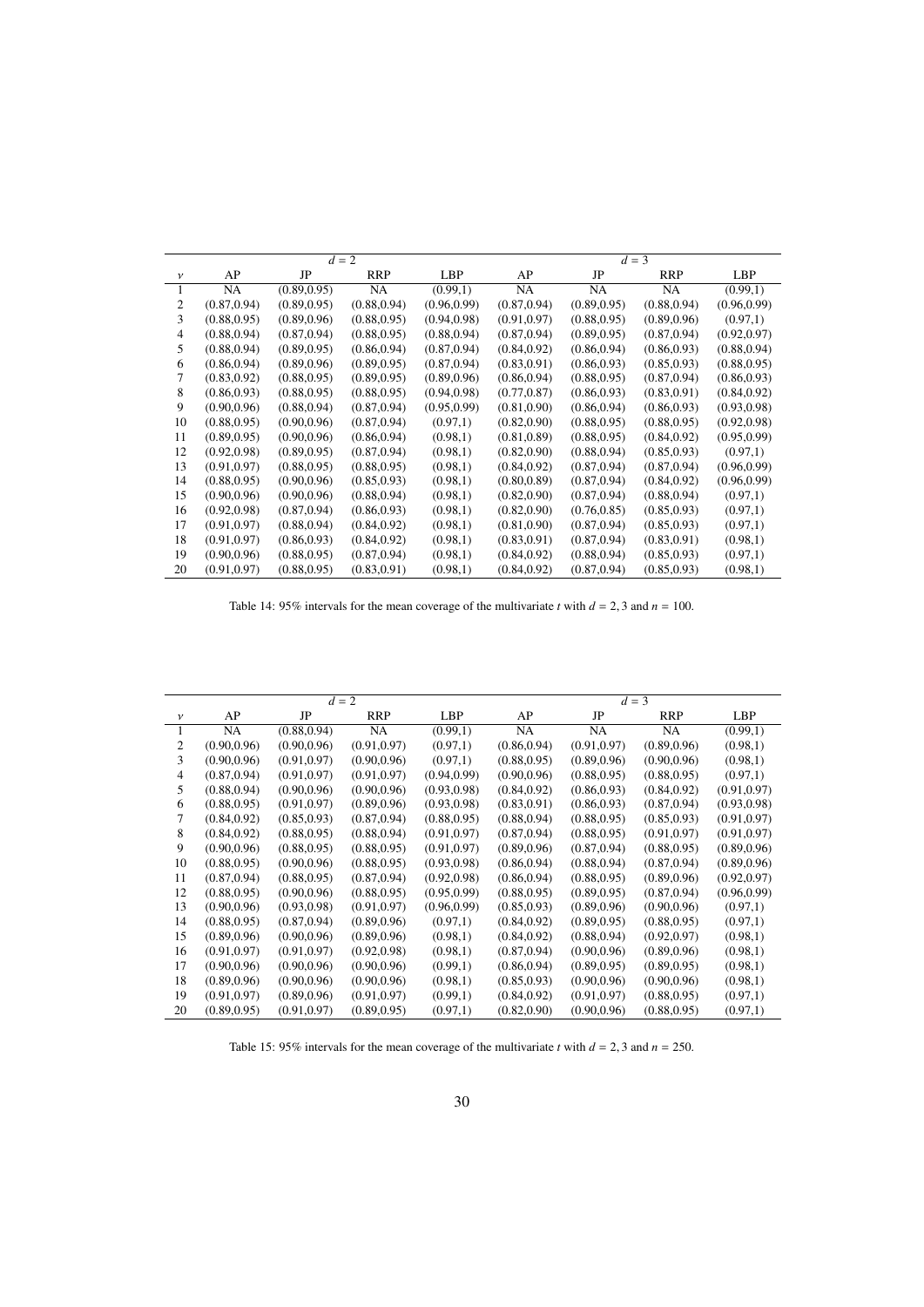|               | $n=50$        |                                                                             |                                                                                                                                                                                                                                                                                         | $n = 100$                                                                                                                                                                                                                                                                          |                                                                                                                                                                                                                                                                            |                                                                                                                                                                                                                                                                                  | $n = 250$                                                                                                                                                                                                                                                                    |                                                                                                                                                                                                                                                                                  |
|---------------|---------------|-----------------------------------------------------------------------------|-----------------------------------------------------------------------------------------------------------------------------------------------------------------------------------------------------------------------------------------------------------------------------------------|------------------------------------------------------------------------------------------------------------------------------------------------------------------------------------------------------------------------------------------------------------------------------------|----------------------------------------------------------------------------------------------------------------------------------------------------------------------------------------------------------------------------------------------------------------------------|----------------------------------------------------------------------------------------------------------------------------------------------------------------------------------------------------------------------------------------------------------------------------------|------------------------------------------------------------------------------------------------------------------------------------------------------------------------------------------------------------------------------------------------------------------------------|----------------------------------------------------------------------------------------------------------------------------------------------------------------------------------------------------------------------------------------------------------------------------------|
| $\rho = 0.25$ | $\rho = 0.50$ | $\rho = 0.75$                                                               | $\rho = 0.25$                                                                                                                                                                                                                                                                           | $\rho = 0.50$                                                                                                                                                                                                                                                                      | $\rho = 0.75$                                                                                                                                                                                                                                                              | $\rho = 0.25$                                                                                                                                                                                                                                                                    | $\rho = 0.50$                                                                                                                                                                                                                                                                | $\rho = 0.75$                                                                                                                                                                                                                                                                    |
|               |               |                                                                             |                                                                                                                                                                                                                                                                                         |                                                                                                                                                                                                                                                                                    | (0.99, 1)                                                                                                                                                                                                                                                                  | (0.99,1)                                                                                                                                                                                                                                                                         |                                                                                                                                                                                                                                                                              | (0.99,1)                                                                                                                                                                                                                                                                         |
|               |               |                                                                             |                                                                                                                                                                                                                                                                                         |                                                                                                                                                                                                                                                                                    |                                                                                                                                                                                                                                                                            |                                                                                                                                                                                                                                                                                  |                                                                                                                                                                                                                                                                              |                                                                                                                                                                                                                                                                                  |
|               |               |                                                                             |                                                                                                                                                                                                                                                                                         |                                                                                                                                                                                                                                                                                    |                                                                                                                                                                                                                                                                            |                                                                                                                                                                                                                                                                                  |                                                                                                                                                                                                                                                                              |                                                                                                                                                                                                                                                                                  |
|               |               | $\overline{(0.93,0.98)}$<br>$(0.88,0.95)$<br>$(0.89,0.96)$<br>$(0.95,0.99)$ |                                                                                                                                                                                                                                                                                         |                                                                                                                                                                                                                                                                                    |                                                                                                                                                                                                                                                                            |                                                                                                                                                                                                                                                                                  |                                                                                                                                                                                                                                                                              |                                                                                                                                                                                                                                                                                  |
|               |               |                                                                             | $\begin{smallmatrix} (0.99,1)\\ (0.99,0.8)\\ (0.91,0.8)\\ (0.87,0.94)\\ (0.87,0.99)\\ (0.93,0.98)\\ (0.95,0.99)\\ (0.97,1)\\ (0.97,1)\\ (0.97,1)\\ (0.97,1)\\ (0.97,1)\\ (0.97,1)\\ (0.97,1)\\ (0.97,1)\\ (0.97,1)\\ (0.97,1)\\ (0.97,1)\\ (0.97,1)\\ (0.97,1)\\ (0.97,1)\\ (0.97,1)\\$ | $\begin{smallmatrix} (0.97,1)\\ (0.97,1)\\ (0.93,0.98)\\ (0.85,0.97)\\ (0.87,0.97)\\ (0.97,0.99)\\ (0.99,0.99)\\ (0.99,0.99)\\ (0.99,0.99)\\ (0.99,1,1)\\ (0.99,1,1)\\ (0.99,1,1)\\ (0.99,1,1)\\ (0.99,1,1)\\ (0.99,1,1)\\ (0.99,1,1)\\ (0.99,1,1)\\ (0.99,1,1)\\ (0.99,1,1)\\ (0$ | $\begin{smallmatrix} (0.88,0.95)\\ (0.82,0.97)\\ (0.82,0.97)\\ (0.91,0.97)\\ (0.93,0.99)\\ (0.94,0.99)\\ (0.95,0.99)\\ (0.97,1)&(0.97,1)&(0.97,1)&(0.97,1)&(0.97,1)&(0.97,1)&(0.97,1)&(0.97,1)&(0.97,1)&(0.97,1)&(0.97,1)&(0.97,1)&(0.97,1)&(0.97,1)&(0.97,1)&(0.97,1)&(0$ | $\begin{smallmatrix} (0.97,1)\\ (0.97,0.9)\\ (0.86,0.95)\\ (0.88,0.95)\\ (0.87,0.94)\\ (0.97,0.99)\\ (0.99,0.99)\\ (0.99,0.99)\\ (0.99,0.99)\\ (0.99,0.99)\\ (0.99,0.99)\\ (0.99,0.99)\\ (0.90,0.99)\\ (0.90,0.99)\\ (0.90,0.99)\\ (0.90,0.99)\\ (0.90,0.99)\\ (0.90,0.99)\\ (0$ | $\begin{array}{l} (0.99,1)\\ (0.99,1)\\ (0.99,0.9)\\ (0.95,0.99)\\ (0.96,0.97)\\ (0.97,0.99)\\ (0.98,0.99)\\ (0.99,0.99)\\ (0.95,0.99)\\ (0.99,0.99)\\ (0.99,0.99)\\ (0.99,0.99)\\ (0.99,0.99)\\ (0.99,0.99)\\ (0.99,0.99)\\ (0.99,0.99)\\ (0.99,0.99)\\ (0.99,0.99)\\ (0.9$ | $\begin{smallmatrix} (0.95,0.99)\\ (0.95,0.99)\\ (0.95,0.99)\\ (0.93,0.98)\\ (0.95,0.97)\\ (0.96,0.99)\\ (0.97,0.99)\\ (0.97,0.99)\\ (0.98,1,1)\\ (0.99,0.99)\\ (0.98,1,1)\\ (0.98,1,1)\\ (0.98,1,1)\\ (0.98,1,1)\\ (0.98,1,1)\\ (0.98,1,1)\\ (0.98,1,1)\\ (0.98,1,1)\\ (0.98,1$ |
|               |               |                                                                             |                                                                                                                                                                                                                                                                                         |                                                                                                                                                                                                                                                                                    |                                                                                                                                                                                                                                                                            |                                                                                                                                                                                                                                                                                  |                                                                                                                                                                                                                                                                              |                                                                                                                                                                                                                                                                                  |
|               |               |                                                                             |                                                                                                                                                                                                                                                                                         |                                                                                                                                                                                                                                                                                    |                                                                                                                                                                                                                                                                            |                                                                                                                                                                                                                                                                                  |                                                                                                                                                                                                                                                                              |                                                                                                                                                                                                                                                                                  |
|               |               |                                                                             |                                                                                                                                                                                                                                                                                         |                                                                                                                                                                                                                                                                                    |                                                                                                                                                                                                                                                                            |                                                                                                                                                                                                                                                                                  |                                                                                                                                                                                                                                                                              |                                                                                                                                                                                                                                                                                  |
|               |               |                                                                             |                                                                                                                                                                                                                                                                                         |                                                                                                                                                                                                                                                                                    |                                                                                                                                                                                                                                                                            |                                                                                                                                                                                                                                                                                  |                                                                                                                                                                                                                                                                              |                                                                                                                                                                                                                                                                                  |
|               |               |                                                                             |                                                                                                                                                                                                                                                                                         |                                                                                                                                                                                                                                                                                    |                                                                                                                                                                                                                                                                            |                                                                                                                                                                                                                                                                                  |                                                                                                                                                                                                                                                                              |                                                                                                                                                                                                                                                                                  |
|               |               |                                                                             |                                                                                                                                                                                                                                                                                         |                                                                                                                                                                                                                                                                                    |                                                                                                                                                                                                                                                                            |                                                                                                                                                                                                                                                                                  |                                                                                                                                                                                                                                                                              |                                                                                                                                                                                                                                                                                  |
|               |               |                                                                             |                                                                                                                                                                                                                                                                                         |                                                                                                                                                                                                                                                                                    |                                                                                                                                                                                                                                                                            |                                                                                                                                                                                                                                                                                  |                                                                                                                                                                                                                                                                              |                                                                                                                                                                                                                                                                                  |
|               |               |                                                                             |                                                                                                                                                                                                                                                                                         |                                                                                                                                                                                                                                                                                    |                                                                                                                                                                                                                                                                            |                                                                                                                                                                                                                                                                                  |                                                                                                                                                                                                                                                                              |                                                                                                                                                                                                                                                                                  |
|               |               |                                                                             |                                                                                                                                                                                                                                                                                         |                                                                                                                                                                                                                                                                                    |                                                                                                                                                                                                                                                                            |                                                                                                                                                                                                                                                                                  |                                                                                                                                                                                                                                                                              |                                                                                                                                                                                                                                                                                  |
|               |               |                                                                             |                                                                                                                                                                                                                                                                                         |                                                                                                                                                                                                                                                                                    |                                                                                                                                                                                                                                                                            |                                                                                                                                                                                                                                                                                  |                                                                                                                                                                                                                                                                              |                                                                                                                                                                                                                                                                                  |
|               |               |                                                                             |                                                                                                                                                                                                                                                                                         |                                                                                                                                                                                                                                                                                    |                                                                                                                                                                                                                                                                            |                                                                                                                                                                                                                                                                                  |                                                                                                                                                                                                                                                                              |                                                                                                                                                                                                                                                                                  |
|               |               |                                                                             |                                                                                                                                                                                                                                                                                         |                                                                                                                                                                                                                                                                                    |                                                                                                                                                                                                                                                                            |                                                                                                                                                                                                                                                                                  |                                                                                                                                                                                                                                                                              |                                                                                                                                                                                                                                                                                  |
|               |               |                                                                             |                                                                                                                                                                                                                                                                                         |                                                                                                                                                                                                                                                                                    |                                                                                                                                                                                                                                                                            |                                                                                                                                                                                                                                                                                  |                                                                                                                                                                                                                                                                              |                                                                                                                                                                                                                                                                                  |
|               |               |                                                                             |                                                                                                                                                                                                                                                                                         |                                                                                                                                                                                                                                                                                    |                                                                                                                                                                                                                                                                            |                                                                                                                                                                                                                                                                                  |                                                                                                                                                                                                                                                                              |                                                                                                                                                                                                                                                                                  |
| (0.98, 1)     | (0.98,1)      | (1, 98, 1)                                                                  | (1, 0.97, 1)                                                                                                                                                                                                                                                                            | (0.98,1)                                                                                                                                                                                                                                                                           | (0.98, 1)                                                                                                                                                                                                                                                                  | (0.98, 1)                                                                                                                                                                                                                                                                        | 0.98,1)                                                                                                                                                                                                                                                                      | (0.98,1)                                                                                                                                                                                                                                                                         |

| í |    |
|---|----|
|   | м  |
| í | J, |
|   |    |
|   |    |
|   |    |
|   |    |
|   |    |
|   |    |
|   |    |
|   |    |
|   |    |
|   |    |
|   |    |
|   |    |
|   |    |
|   |    |
|   |    |
|   |    |
|   |    |
|   |    |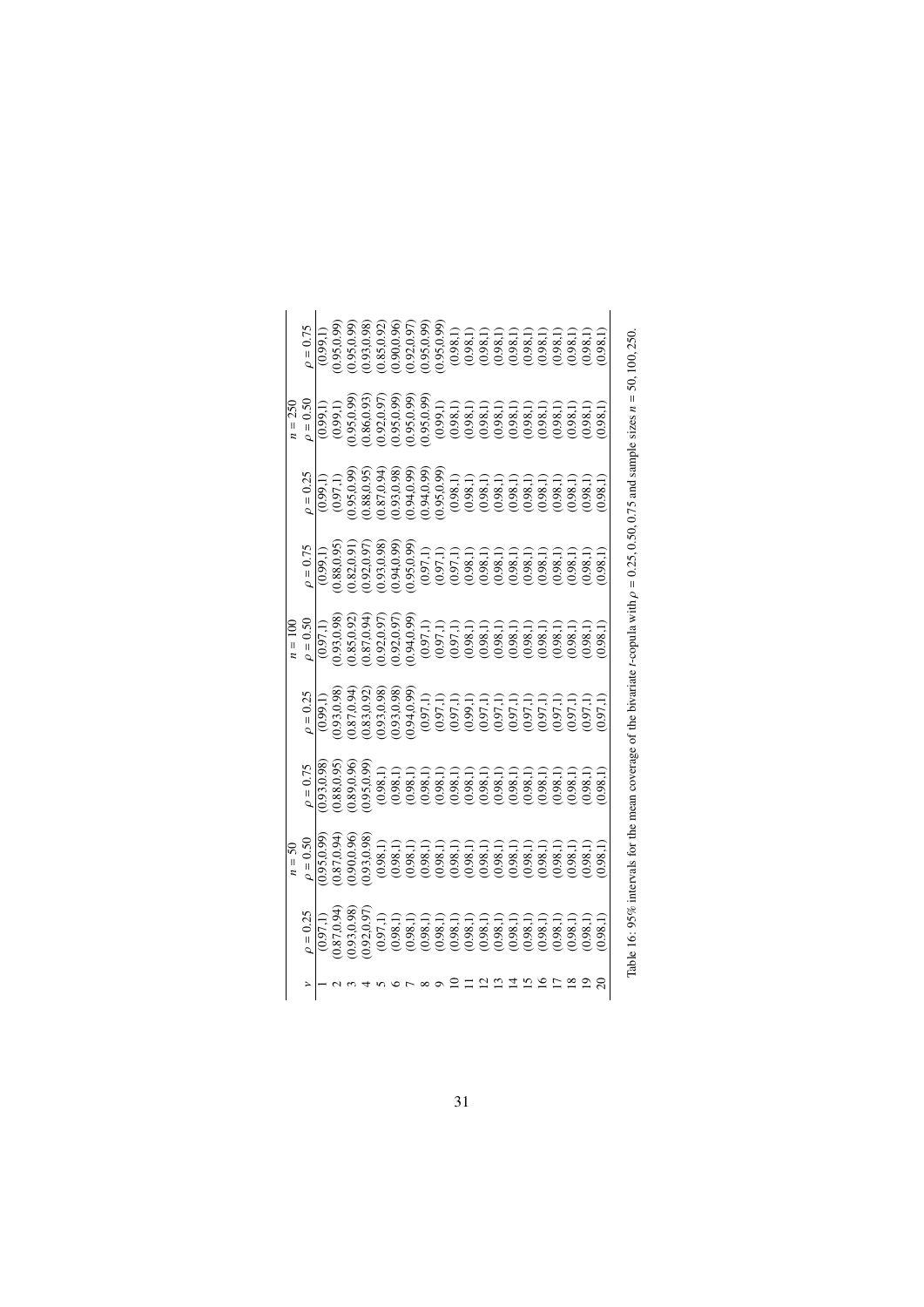#### References

- <span id="page-31-29"></span><span id="page-31-16"></span><sup>485</sup> Aas, K., 2004. Modelling the dependence structure of financial assets: A survey of four copulas. Technical Report SAMBA/22/04 .
	- Anscombe, F.J., 1967. Topics in the investigation of linear relations fitted by the method of least squares. Journal of the Royal Statistical Society, Series B 29, 1–52.

Berger, J.O., 2006. The case for objective Bayesian analysis. Bayesian Analysis 1, 385–402.

- <span id="page-31-25"></span><span id="page-31-22"></span><span id="page-31-11"></span><sup>490</sup> Berk, R.H., 1966. Limiting behaviour of posterior distributions when the model is incorrect. Annals of Mathematical Statistics 37, 51–58.
	- Christen, J.A., Fox, C., 2010. A general purpose sampling algorithm for continuous distributions (the t-walk). Bayesian Analysis 5, 263–281.
- <span id="page-31-27"></span><span id="page-31-20"></span>Chu, J.T., 1956. Errors in normal approximations to the *<sup>y</sup>*, τ , and similar types of distribution. Annals of Mathematical <sup>495</sup> Statistics 27, 780–789.
	- [C](http://CRAN.R-project.org/package=Ecdat)roissant, Y., 2015. Ecdat: Data Sets for Econometrics. URL: [http://CRAN.R-project.org/package=](http://CRAN.R-project.org/package=Ecdat) [Ecdat](http://CRAN.R-project.org/package=Ecdat). r package version 0.2-9.
	- Demarta, S., McNeil, A.J., 2005. The t copula and related copulas. International Statistical Review/Revue Internationale de Statistique , 111–129.
- <span id="page-31-21"></span><span id="page-31-6"></span><sup>500</sup> Embrechts, P., McNeil, A., Straumann, D., 2001. Correlation and dependency in risk management: properties and pitfalls. In Risk Management: Value at Risk and Beyond. Cambridge University Press. Fernández, C., Steel, M.F.J., 1999. Multivariate Student-t regression models: Pitfalls and inference. Biometrika 86,
- <span id="page-31-12"></span><span id="page-31-8"></span><span id="page-31-2"></span>153–167. Fonseca, T.C.O., Ferreira, M.A.R., Migon, H.S., 2008. Objective Bayesian analysis for the Student-t regression model. <sup>505</sup> Biometrika 95, 325–333.
	- Genest, C., Gendron, M., Bourdeau-Brien, M., 2009. The advent of copulas in finance. The European Journal of Finance 15, 609–618.
	- Hartmann, P., Straetmans, S.T.M., De Vries, C.G., 2004. Asset market linkages in crisis periods. Review of Economics and Statistics 86, 313–326.
- <span id="page-31-26"></span><span id="page-31-19"></span><span id="page-31-9"></span><sup>510</sup> Jacquier, E., Polson, N.G., Rossi, P.E., 2004. Bayesian analysis of stochastic volatility models with fat-tails and correlated errors. Journal of Econometrics 122, 185–212.
	- Jarner, S.F., Roberts, G.O., 2007. Convergence of heavy-tailed MCMC algorithms. Scandinavian Journal of Statistics 34, 781–815.
	- Jeffreys, S.H., 1957. Scientific Inference. 2nd ed., Syndics of the Cambridge Univ. Press, Cambridge.
- <span id="page-31-17"></span><span id="page-31-13"></span><span id="page-31-10"></span><sup>515</sup> Juarez, M.A., Steel, M.F.J., 2010. Non-Gaussian dynamic Bayesian modelling for panel data. Journal of Applied ´ Econometrics 25, 1128–1154. Kass, R.E., Wasserman, L., 1996. The selection of prior distributions by formal rules. Journal of the American Statistical
	- Association 91, 1343–1370. Killiches, M., Kraus, D., Czado, C., 2018. Model distances for vine copulas in high dimensions. Statistics and Computing
- <span id="page-31-24"></span><span id="page-31-3"></span><sup>520</sup> 28, 323–341. Kotz, S., Nadarajah, S., 2004. Multivariate t-distributions and their applications. Cambridge University Press.
- <span id="page-31-0"></span>Lange, K.L., Little, R.J.A., Taylor, J.M.G., 1989. Robust statistical modelling using the *t* distribution. Journal of the American Statistical Association. 84, 881–896.
- <span id="page-31-30"></span><span id="page-31-28"></span><span id="page-31-1"></span>Leisen, F., Marin, J.M., Villa, C., 2017. Objective Bayesian modelling of insurance risks with the skewed Student-t <sup>525</sup> distribution. Applied Stochastic Models in Business and Industry 33, 136–151.
	- Liu, C., 1994. Statistical analysis using the multivariate t distribution. Ph.D. thesis. Harvard University.
	- Lueth, D., Breymann, W., 2016. ghyp: A Package on Generalized Hyperbolic Distribution and Its Special Cases. URL: <https://CRAN.R-project.org/package=ghyp>. r package version 1.5.7.
	- Nelsen, R.B., 2007. An introduction to copulas. Springer Science & Business Media.
- <span id="page-31-18"></span><span id="page-31-7"></span><span id="page-31-5"></span><sup>530</sup> Nikoloulopoulos, A.K., Joe, H., Li, H., 2009. Extreme value properties of multivariate t copulas. Extremes 12, 129–148. Relles, D.A., Rogers, W.H., 1977. Statistics are fairly robust estimators of location. Journal of the American Statistical Association 72, 107–111.

Rubio, F.J., Steel, M.F.J., 2014. Inference in two-piece location-scale models with Jeffreys priors. Bayesian Analysis 9, 1–22.

<span id="page-31-31"></span><span id="page-31-14"></span><span id="page-31-4"></span><sup>535</sup> Rubio, F.J., Steel, M.F.J., 2015. Bayesian modelling of skewness and kurtosis with two-piece scale and shape distributions. Electronic Journal of Statistics 9, 1884–1912.

Ruppert, D., 2011. Statistics and data analysis for financial engineering. Springer.

- <span id="page-31-23"></span>Smith, M.S., 2013. Bayesian approaches to copula modelling, in: Damien, P., Dellaportas, P., Polson, N., Stephens, D. (Eds.), Bayesian Theory and Applications. Oxford University Press, New York.
- <span id="page-31-15"></span>Smith, M.S., Gan, Q., Kohn, R.J., 2012. Modelling dependence using skew t copulas: Bayesian inference and applications. Journal of Applied Econometrics 27, 500–522.